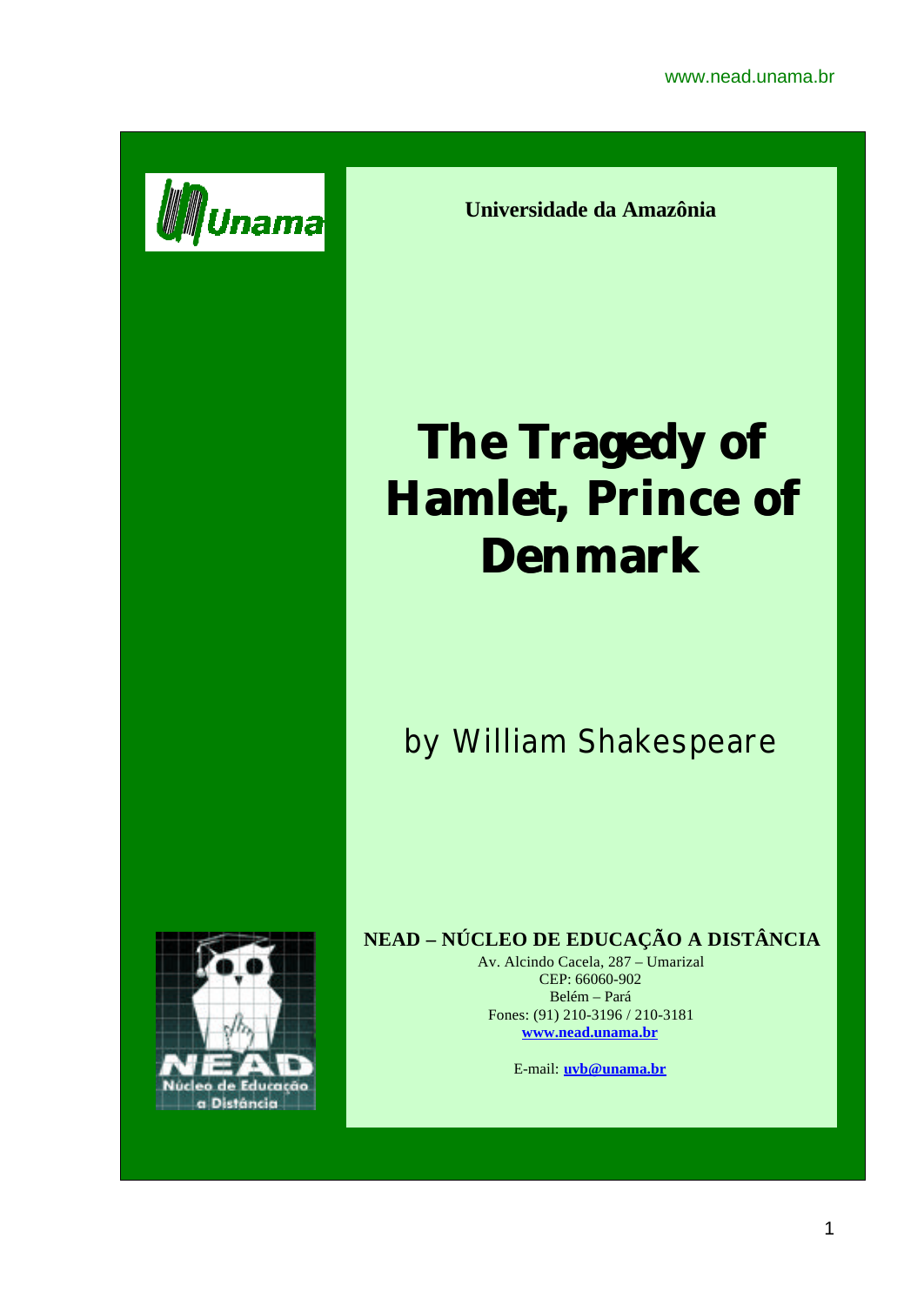### **THE TRAGEDY OF HAMLET, PRINCE OF DENMARK**

by William Shakespeare **1604**

Dramatis Personae

 Claudius, King of Denmark. Marcellus, Officer. Hamlet, son to the former, and nephew to the present king. Polonius, Lord Chamberlain. Horatio, friend to Hamlet. Laertes, son to Polonius. Voltemand, courtier. Cornelius, courtier. Rosencrantz, courtier. Guildenstern, courtier. Osric, courtier. A Gentleman, courtier. A Priest. Marcellus, officer. Bernardo, officer. Francisco, a soldier Reynaldo, servant to Polonius. Players. Two Clowns, gravediggers. Fortinbras, Prince of Norway. A Norwegian Captain. English Ambassadors. Getrude, Queen of Denmark, mother to Hamlet. Ophelia, daughter to Polonius. Ghost of Hamlet's Father. Lords, ladies, Officers, Soldiers, Sailors, Messengers, Attendants.

SCENE.— Elsinore.

ACT I. Scene I. Elsinore. A platform before the Castle.

(Enter two Sentinels-[first,] Francisco, [who paces up and down at his post; then] Bernardo, [who approaches him].

**Ber**.— Who's there.? **Fran**.— Nay, answer me. Stand and unfold yourself. **Ber**.— Long live the King! **Fran**.— Bernardo? **Ber**.— He.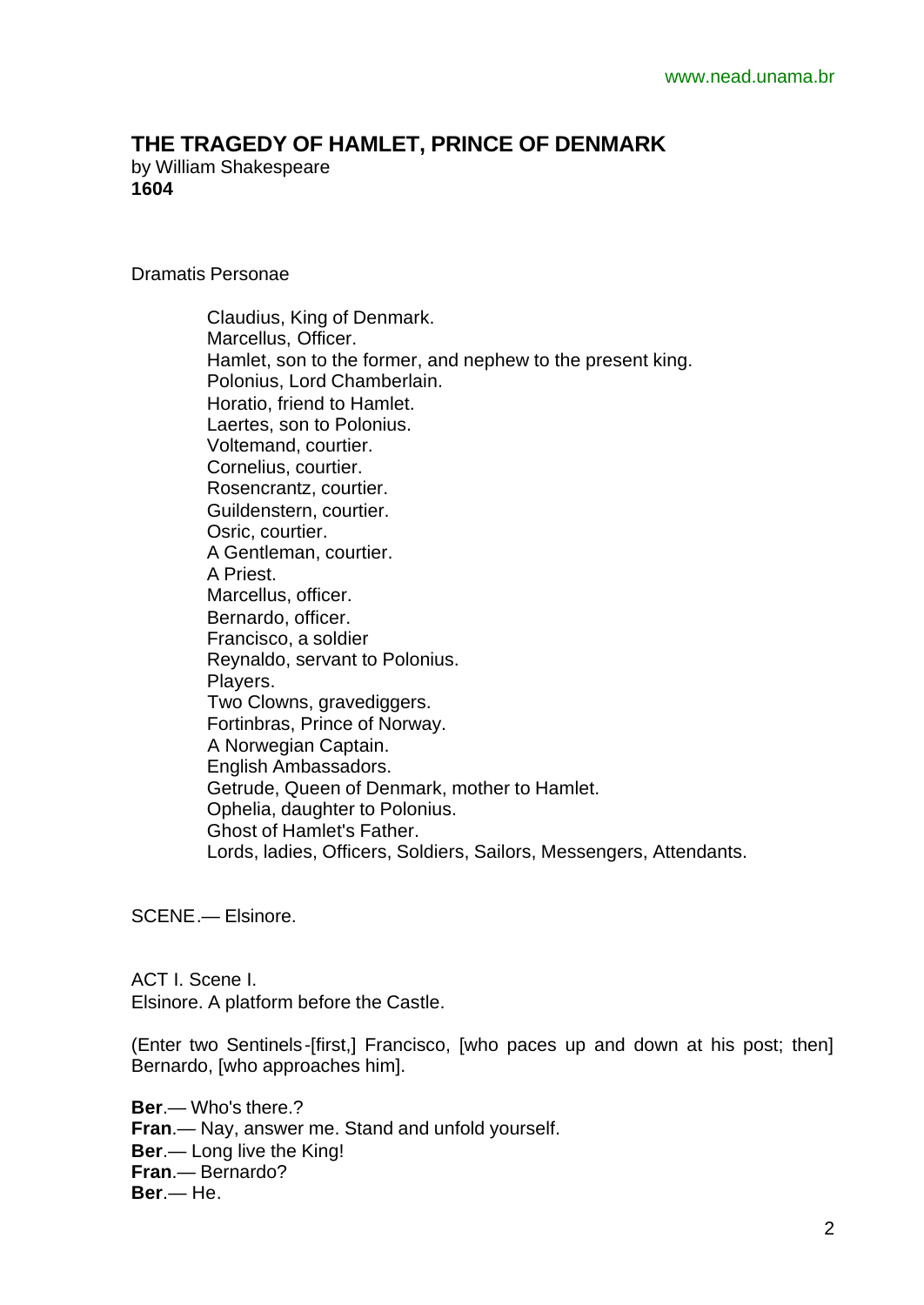**Fran**.— You come most carefully upon your hour.

**Ber**.— 'Tis now struck twelve. Get thee to bed, Francisco.

**Fran**.— For this relief much thanks. 'Tis bitter cold, and I am sick at heart.

**Ber**.— Have you had quiet guard?

**Fran**.— Not a mouse stirring.

**Ber**.— Well, good night. If you do meet Horatio and Marcellus, the rivals of my watch, bid them make haste.

(Enter Horatio and Marcellus).

**Fran**.— I think I hear them. Stand, ho! Who is there?

**Hor**.— Friends to this ground.

**Mar**.— And liegemen to the Dane.

**Fran**.— Give you good night.

**Mar**.— O, farewell, honest soldier. who hath reliev'd you?

**Fran**.— Bernardo hath my place. Give you good night.

(Exit).

**Mar**.— Holla, Bernardo!

**Ber**.— Say what, is Horatio there ?

**Hor**.— A piece of him.

**Ber**.— Welcome, Horatio. Welcome, good Marcellus.

**Mar**.— What, has this thing appear'd again to-night?

**Ber**.— I have seen nothing.

**Mar**.— Horatio says 'tis but our fantasy, and will not let belief take hold of him Touching this dreaded sight, twice seen of us. therefore I have entreated him along, With us to watch the minutes of this night, that, if again this apparition come, he may approve our eyes and speak to it.

**Hor**.— Tush, tush, 'twill not appear.

**Ber**.— Sit down awhile, and let us once again assail your ears, that are so fortified against our story, what we two nights have seen.

**Hor**.— Well, sit we down, and let us hear Bernardo speak of this.

**Ber**.— Last night of all, when yond same star that's westward from the pole had made his course t' illume that part of heaven where now it burns, Marcellus and myself, the bell then beating one-

(Enter Ghost).

**Mar**.— Peace! break thee off! Look where it comes again!

**Ber**.— In the same figure, like the King that's dead.

**Mar**.— Thou art a scholar; speak to it, Horatio.

**Ber**.— Looks it not like the King? Mark it, Horatio.

**Hor**.— Most like. It harrows me with fear and wonder.

**Ber**.— It would be spoke to.

**Mar**.— Question it, Horatio.

**Hor**.— What art thou that usurp'st this time of night together with that fair and warlike form In which the majesty of buried Denmark did sometimes march? By heaven I charge thee speak!

**Mar**.— It is offended.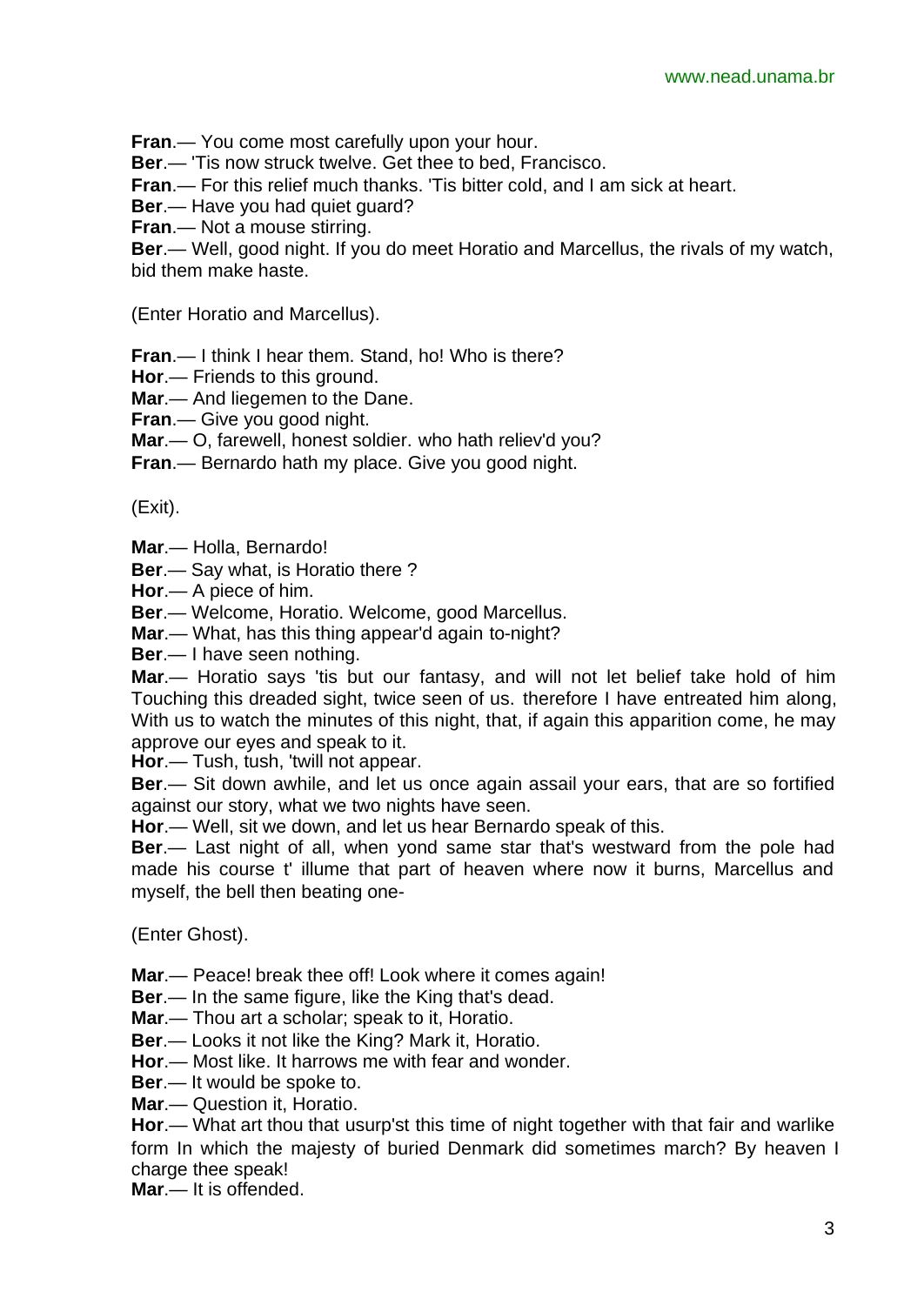**Ber**.— See, it stalks away!

**Hor**.— Stay! Speak, speak! I charge thee speak!

(Exit Ghost).

**Mar**.— 'Tis gone and will not answer.

**Ber**.— How now, Horatio? You tremble and look pale. Is not this something more than fantasy? What think you on't?

**Hor**.— Before my God, I might not this believe without the sensible and true avouch of mine own eyes.

**Mar**.— Is it not like the King?

**Hor**.— As thou art to thyself. Such was the very armour he had on when he th' ambitious Norway combated. So frown'd he once when, in an angry parle, He smote the sledded Polacks on the ice. 'Tis strange.

**Mar**.— Thus twice before, and jump at this dead hour, With martial stalk hath he gone by our watch.

**Hor**.— In what particular thought to work I know not; but, in the gross and scope of my opinion, this bodes some strange eruption to our state.

**Mar**.— Good now, sit down, and tell me he that knows, why this same strict and most observant watch so nightly toils the subject of the land, and why such daily cast of brazen cannon and foreign mart for implements of war; why such impress of shipwrights, whose sore task does not divide the Sunday from the week. What might be toward, that this sweaty haste Doth make the night joint-labourer with the day? Who is't that can inform me?

**Hor**.— That can I. At least, the whisper goes so. Our last king, whose image even but now appear'd to us, was, as you know, by Fortinbras of Norway, Thereto prick'd on by a most emulate pride, Dar'd to the combat; in which our valiant Hamlet (For so this side of our known world esteem'd him) did slay this Fortinbras; who, by a seal'd compact, Well ratified by law and heraldry, did forfeit, with his life, all those his lands which he stood seiz'd of, to the conqueror; against the which a moiety competent was gaged by our king; which had return'd to the inheritance of Fortinbras, had he been vanquisher, as, by the same comart and carriage of the article design'd, his fell to Hamlet. Now, sir, young Fortinbras, of unimproved mettle hot and full, Hath in the skirts of Norway, here and there, Shark'd up a list of lawless resolutes, for food and diet, to some enterprise that hath a stomach in't; which is no other, as it doth well appear unto our state, but to recover of us, by strong hand and terms compulsatory, those foresaid lands so by his father lost; and this, I take it, Is the main motive of our preparations, the source of this our watch, and the chief head of this post-haste and romage in the land.

**Ber**.— I think it be no other but e'en so. Well may it sort that this portentous figure comes armed through our watch, so like the King that was and is the question of these wars.

**Hor**.— A mote it is to trouble the mind's eye. In the most high and palmy state of Rome, a little ere the mightiest Julius fell, the graves stood tenantless, and the sheeted dead did squeak and gibber in the Roman streets; as stars with trains of fire, and dews of blood, disasters in the sun; and the moist star upon whose influence Neptune's empire stands was sick almost to doomsday with eclipse. And even the like precurse of fierce events, as harbingers preceding still the fates and prologue to the omen coming on, have heaven and earth together demonstrated unto our climature and countrymen.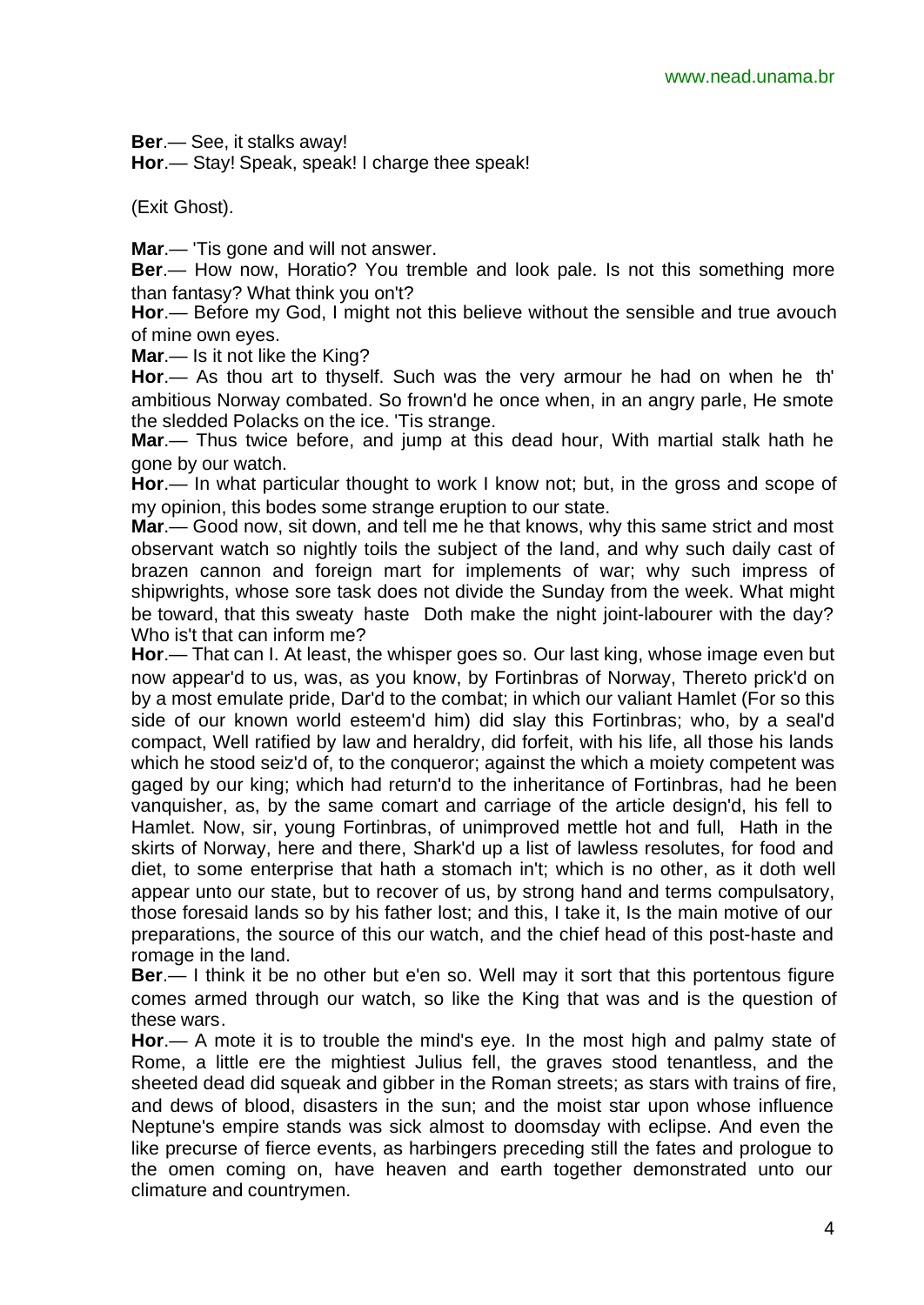(Enter Ghost again).

But soft! behold! Lo, where it comes again! I'll cross it, though it blast me.— Stay illusion! [Spreads his arms].

If thou hast any sound, or use of voice, [ Speak to me].

If there be any good thing to be done, that may to thee do ease, and, race to me, [Speak to me].

If thou art privy to thy country's fate, which happily foreknowing may avoid, [O, speak]!

Or if thou hast uphoarded in thy life extorted treasure in the womb of earth (For which, they say, you spirits oft walk in death), the cock crows. [Speak of it! Stay, and speak]!— Stop it, Marcellus!

**Mar**.— Shall I strike at it with my partisan?

**Hor**.— Do, if it will not stand.

**Ber**.— 'Tis here!

**Hor**.— 'Tis here!

**Mar**.— 'Tis gone!

(Exit Ghost).

We do it wrong, being so majestical, to offer it the show of violence; for it is as the air, invulnerable, and our vain blows malicious mockery.

**Ber**.— It was about to speak, when the cock crew.

**Hor**.— And then it started, like a guilty thing upon a fearful summons. I have heard the cock, that is the trumpet to the morn, Doth with his lofty and shrill-sounding throat awake the god of day; and at his warning, whether in sea or fire, in earth or air, Th' extravagant and erring spirit hies to his confine; and of the truth herein this present object made probation.

**Mar**.— It faded on the crowing of the cock. Some say that ever, 'gainst that season comes wherein our Saviour's birth is celebrated, the bird of dawning singeth all night long; and then, they say, no spirit dare stir abroad, the nights are wholesome, then no planets strike, no fairy takes, nor witch hath power to charm, so hallow'd and so gracious is the time.

**Hor**.— So have I heard and do in part believe it. But look, the morn, in russet mantle clad, Walks o'er the dew of yon high eastward hill. Break we our watch up; and by my advice let us impart what we have seen to-night unto young Hamlet; for, upon my life, this spirit, dumb to us, will speak to him. Do you consent we shall acquaint him with it, as needful in our loves, fitting our duty? Let's do't, I pray; and I this morning know where we shall find him most conveniently.

(Exeunt).

Scene II. Elsinore. A room of state in the Castle.

(Flourish. [Enter Claudius, King of Denmark, Gertrude the Queen, Hamlet, Polonius, Laertes and his sister Ophelia, [Voltemand, Cornelius,] Lords Attendant).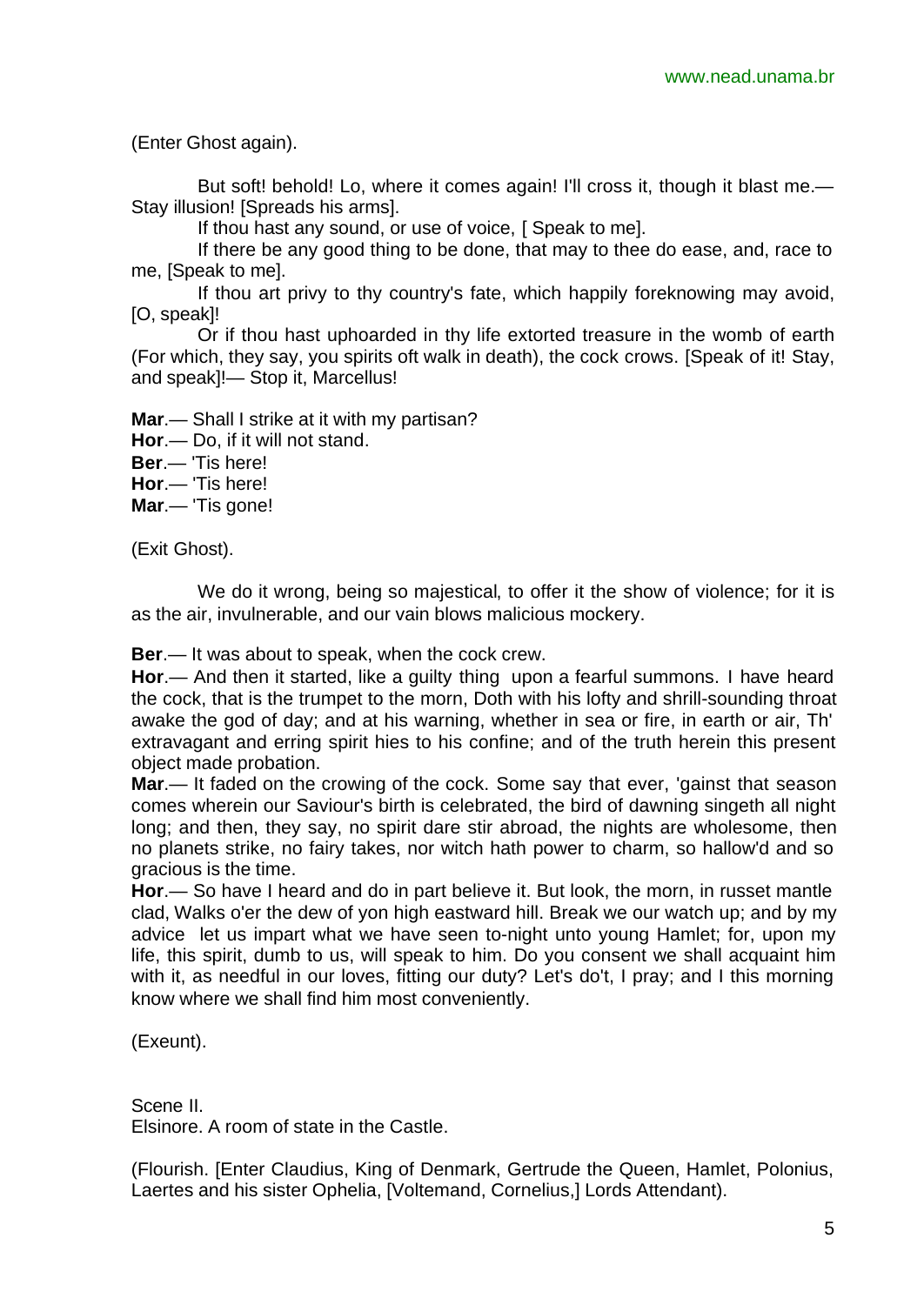**King**.— Though yet of Hamlet our dear brother's death the memory be green, and that it us befitted to bear our hearts in grief, and our whole kingdom to be contracted in one brow of woe, Yet so far hath discretion fought with nature that we with wisest sorrow think on him together with remembrance of ourselves. Therefore our sometime sister, now our queen, th' imperial jointress to this warlike state, have we, as 'twere with a defeated joy, with an auspicious, and a dropping eye, with mirth in funeral, and with dirge in marriage, In equal scale weighing delight and dole, taken to wife; nor have we herein barr'd your better wisdoms, which have freely gone with this affair along. For all, our thanks. Now follows, that you know, young Fortinbras, holding a weak supposal of our worth, or thinking by our late dear brother's death our state to be disjoint and out of frame, colleagued with this dream of his advantage, he hath not fail'd to pester us with message importing the surrender of those lands lost by his father, with all bands of law, to our most valiant brother. So much for him. now for ourself and for this time of meeting. Thus much the business is: we have here writ to Norway, uncle of young Fortinbras, wWho, impotent and bedrid, scarcely hears of this his nephew's purpose, to suppress his further gait herein, in that the levies, the lists, and full proportions are all made out of his subject; and we here dispatch you, good Cornelius, and you, Voltemand, for bearers of this greeting to old Norway, giving to you no further personal power to business with the King, more than the scope of these dilated articles allow. [Gives a paper.] Farewell, and let your haste commend your duty.

**Cor**.— Volt. In that, and all things, will we show our duty.

**King**.— We doubt it nothing. Heartily farewell.

(Exeunt Voltemand and Cornelius).

And now, Laertes, what's the news with you? You told us of some suit. What is't, Laertes? You cannot speak of reason to the Dane and lose your voice. What wouldst thou beg, Laertes, that shall not be my offer, not thy asking? The head is not more native to the heart, the hand more instrumental to the mouth, than is the throne of Denmark to thy father. What wouldst thou have, Laertes?

**Laer**.— My dread lord, your leave and favour to return to France; from whence though willingly I came to Denmark to show my duty in your coronation, yet now I must confess, that duty done, my thoughts and wishes bend again toward France and bow them to your gracious leave and pardon.

**King**.— Have you your father's leave? What says Polonius?

**Pol**.— He hath, my lord, wrung from me my slow leave by laboursome petition, and at last upon his will I seal'd my hard consent. I do beseech you give him leave to go.

**King**.— Take thy fair hour, Laertes. Time be thine, and thy best graces spend it at thy will! but now, my cousin Hamlet, and my son

**Ham**.— [aside] A little more than kin, and less than kind!

**King**.— How is it that the clouds still hang on you?

**Ham**.— Not so, my lord. I am too much i' th' sun.

**Queen**.— Good Hamlet, cast thy nighted colour off, and let thine eye look like a friend on Denmark. Do not for ever with thy vailed lids seek for thy noble father in the dust. Thou know'st 'tis common. All that lives must die, passing through nature to eternity.

**Ham**.— Ay, madam, it is common.

**Queen**.— If it be, why seems it so particular with thee?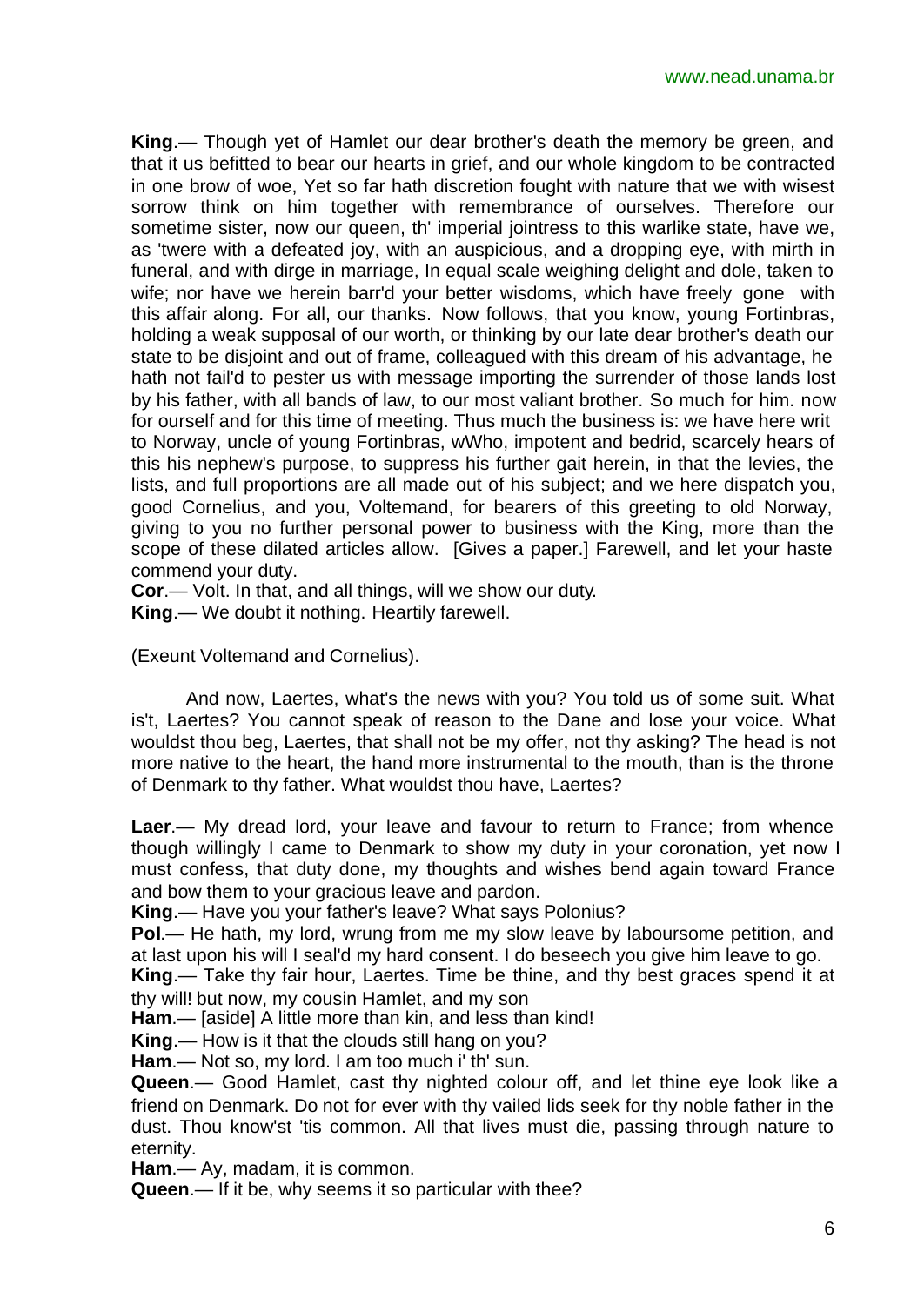www.nead.unama.br

**Ham**.— Seems, madam, Nay, it is. I know not 'seems.' 'Tis not alone my inky cloak, good mother, nor customary suits of solemn black, nor windy suspiration of forc'd breath, no, nor the fruitful river in the eye, nor the dejected havior of the visage, together with all forms, moods, shapes of grief, 'That can denote me truly. These indeed seem, for they are actions that a man might play; but I have that within which passeth show these but the trappings and the suits of woe.

**King**.— 'Tis sweet and commendable in your nature, Hamlet, to give these mourning duties to your father; but you must know, your father lost a father; that father lost, lost his, and the survivor bound In filial obligation for some term to do obsequious sorrow. But to persever In obstinate condolement is a course of impious stubbornness. 'Tis unmanly grief; It shows a will most incorrect to heaven, a heart unfortified, a mind impatient, an understanding simple and unschool'd; for what we know must be, and is as common as any the most vulgar thing to sense, why should we in our peevish opposition take it to heart? Fie! 'tis a fault to heaven, a fault against the dead, a fault to nature, to reason most absurd, whose common theme Is death of fathers, and who still hath cried, from the first corse till he that died to-day, 'This must be so.' We pray you throw to earth this unprevailing woe, and think of us as of a father; for let the world take note you are the most immediate to our throne, and with no less nobility of love than that which dearest father bears his son do I impart toward you. For your intent In going back to school in Wittenberg, It is most retrograde to our desire; and we beseech you, bend you to remain here in the cheer and comfort of our eye, our chiefest courtier, cousin, and our son.

**Queen**.— Let not thy mother lose her prayers, Hamlet. I pray thee stay with us, go not to Wittenberg.

**Ham**.— I shall in all my best obey you, madam.

**King**.— Why, 'tis a loving and a fair reply. Be as ourself in Denmark. Madam, come. this gentle and unforc'd accord of Hamlet sits smiling to my heart; in grace whereof, no jocund health that Denmark drinks to-day but the great cannon to the clouds shall tell, and the King's rouse the heaven shall bruit again, Respeaking earthly thunder. Come away.

**Flourish**.— Exeunt all but Hamlet.

**Ham**.— O that this too too solid flesh would melt, thaw, and resolve itself into a dew! Or that the Everlasting had not fix'd his canon 'gainst self-slaughter! O God! God! How weary, stale, flat, and unprofitable seem to me all the uses of this world! Fie on't! ah, fie! 'Tis an unweeded garden that grows to seed; things rank and gross in nature possess it merely. That it should come to this! But two months dead! Nay, not so much, not two. So excellent a king, that was to this Hyperion to a satyr; so loving to my mother that he might not beteem the winds of heaven visit her face too roughly. Heaven and earth! Must I remember? Why, she would hang on him as if increase of appetite had grown by what it fed on; and yet, within a month let me not think on't! Frailty, thy name is woman! a little month, or ere those shoes were old with which she followed my poor father's body like Niobe, all tears— why she, even she (O God! a beast that wants discourse of reason would have mourn'd longer) married with my uncle; my father's brother, but no more like my father than I to Hercules. Within a month, ere yet the salt of most unrighteous tears Had left the flushing in her galled eyes, she married. O, most wicked speed, to post with such dexterity to incestuous sheets! It is not, nor it cannot come to good. But break my heart, for I must hold my tongue!

(Enter Horatio, Marcellus, and Bernardo).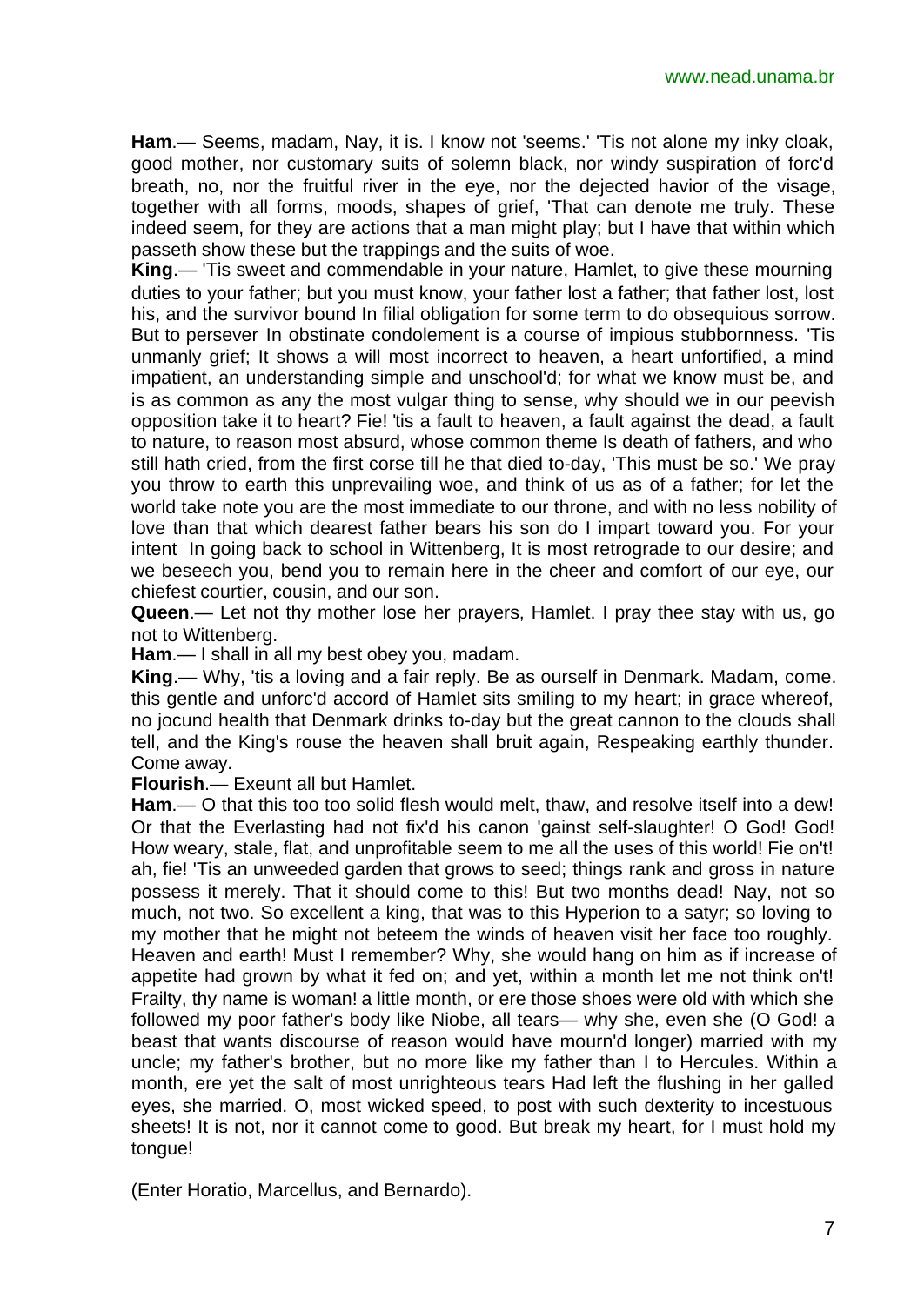**Hor**.— Hail to your lordship!

**Ham**.— I am glad to see you well. Horatio!— or I do forget myself.

**Hor**.— The same, my lord, and your poor servant ever.

**Ham**.— Sir, my good friend— I'll change that name with you. And what make you from Wittenberg, Horatio? Marcellus?

**Mar**.— My good lord!

**Ham**.— I am very glad to see you.— [To Bernardo] Good even, sir.— but what, in faith, make you from Wittenberg?

**Hor**.— A truant disposition, good my lord.

**Ham**.— I would not hear your enemy say so, nor shall you do my ear that violence to make it truster of your own report Against yourself. I know you are no truant. But what is your affair in Elsinore? We'll teach you to drink deep ere you depart.

**Hor**.— My lord, I came to see your father's funeral.

**Ham**.— I prithee do not mock me, fellow student. I think it was to see my mother's wedding.

**Hor**.— Indeed, my lord, it followed hard upon.

**Ham**.— Thrift, thrift, Horatio! The funeral bak'd meats did coldly furnish forth the marriage tables. Would I had met my dearest foe in heaven or ever I had seen that day, Horatio! My father— methinks I see my father.

**Hor**.— O, where, my lord?

**Ham**.— In my mind's eye, Horatio.

**Hor**.— I saw him once. He was a goodly king.

**Ham**.— He was a man, take him for all in all. I shall not look upon his like again.

**Hor**.— My lord, I think I saw him yesternight.

**Ham**.— Saw? who?

**Hor**.— My lord, the King your father.

**Ham**.— The King my father?

**Hor**.— Season your admiration for a while with an attent ear, till I may deliver upon the witness of these gentlemen, this marvel to you.

**Ham**.— For God's love let me hear!

**Hor**.— Two nights together had these gentlemen (Marcellus and Bernardo) on their watch In the dead vast and middle of the night been thus encount'red. A figure like your father, Armed at point exactly, cap-a-pe, appears before them and with solemn march goes slow and stately by them. Thrice he walk'd by their oppress'd and fearsurprised eyes, within his truncheon's length; whilst they distill'd almost to jelly with the act of fear, stand dumb and speak not to him. This to me In dreadful secrecy impart they did, and I with them the third night kept the watch; where, as they had deliver'd, both in time, form of the thing, each word made true and good, the apparition comes. I knew your father. These hands are not more like.

**Ham**.— But where was this?

**Mar**.— My lord, upon the platform where we watch'd.

**Ham**.— Did you not speak to it?

**Hor**.— My lord, I did; but answer made it none. Yet once methought It lifted up it head and did address Itself to motion, like as it would speak; but even then the morning cock crew loud, and at the sound it shrunk in haste away and vanish'd from our sight.

**Ham**.— 'Tis very strange.

**Hor**.— As I do live, my honour'd lord, 'tis true; and we did think it writ down in our duty to let you know of it.

**Ham**.— Indeed, indeed, sirs. But this troubles me. Hold you the watch to-night?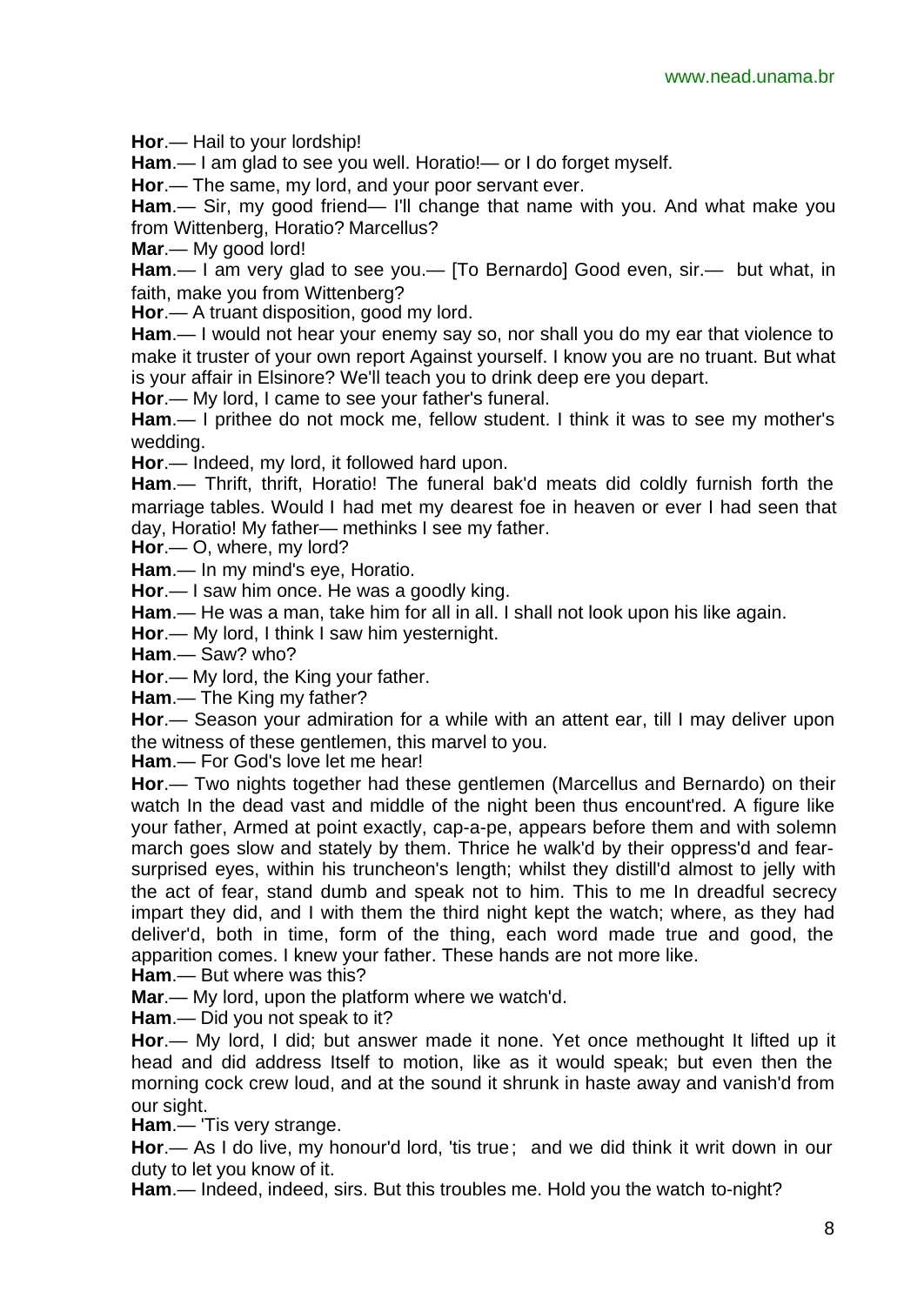**Both** [Mar. and Ber.] — We do, my lord.

**Ham**.— Arm'd, say you?

**Both**.— Arm'd, my lord.

**Ham**.— From top to toe?

**Both**.— My lord, from head to foot.

**Ham**.— Then saw you not his face?

**Hor**.— O, yes, my lord! He wore his beaver up.

**Ham**.— What, look'd he frowningly.

**Hor**.— A countenance more in sorrow than in anger.

**Ham**.— Pale or red?

**Hor**.— Nay, very pale.

**Ham**.— And fix'd his eyes upon you?

**Hor**.— Most constantly.

**Ham**.— I would I had been there.

**Hor**.— It would have much amaz'd you.

**Ham**.— Very like, very like. Stay'd it long?

**Hor**.— While one with moderate haste might tell a hundred.

**Both**.— Longer, longer.

**Hor**.— Not when I saw't.

**Ham**.— His beard was grizzled— no?

**Hor**.— It was, as I have seen it in his life, a sable silver'd.

**Ham**.— I will watch to-night. Perchance 'twill walk again.

**Hor**.— I warr'nt it will. Diga meu amor

**Ham**.— If it assume my noble father's person, I'll speak to it, though hell itself should gape and bid me hold my peace. I pray you all, If you have hitherto conceal'd this sight, let it be tenable in your silence still; and whatsoever else shall hap to-night, give it an understanding but no tongue. I will requite your loves. So, fare you well. Upon the platform, 'twixt eleven and twelve, I'll visit you.

**All**.— Our duty to your honour.

**Ham**.— Your loves, as mine to you. Farewell.

(Exeunt [all but Hamlet]).

My father's spirit— in arms? All is not well. I doubt some foul play. Would the night were come! Till then sit still, my soul. Foul deeds will rise, though all the earth o'erwhelm them, to men's eyes.

(Exit).

Scene III. Elsinore. A room in the house of Polonius.

(Enter Laertes and Ophelia).

**Laer**.— My necessaries are embark'd. **Farewell**.— And, sister, as the winds give benefit and convoy is assistant, do not sleep, but let me hear from you. **Oph**.— Do you doubt that?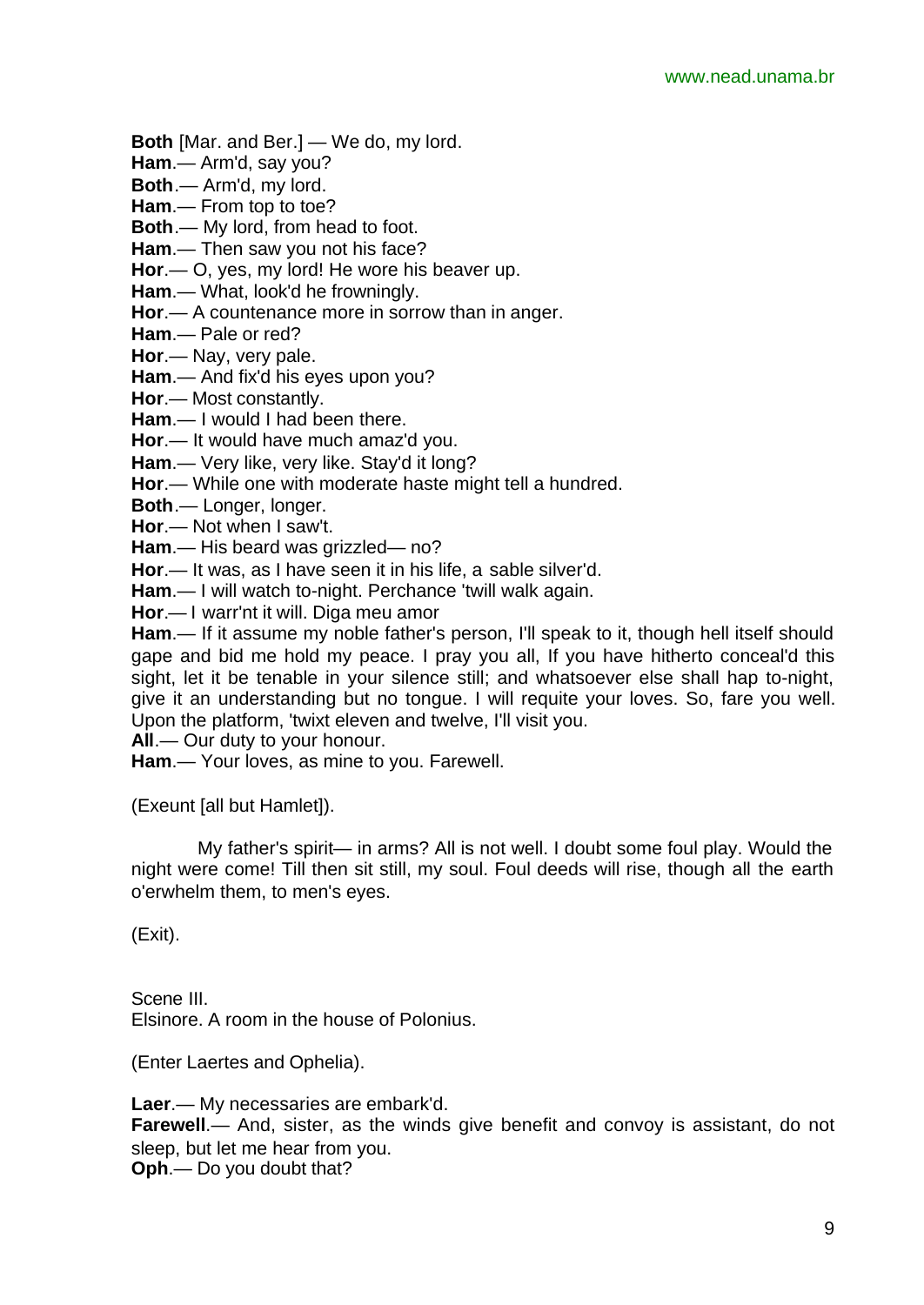**Laer**.— For Hamlet, and the trifling of his favour, Hold it a fashion, and a toy in blood; a violet in the youth of primy nature, Forward, not permanent— sweet, not lasting; the perfume and suppliance of a minute; no more.

**Oph**.— No more but so?

**Laer**.— Think it no more. For nature crescent does not grow alone In thews and bulk; but as this temple waxes, the inward service of the mind and soul Grows wide withal. Perhaps he loves you now, and now no soil nor cautel doth besmirch the virtue of his will; but you must fear, his greatness weigh'd, his will is not his own; for he himself is subject to his birth. He may not, as unvalued persons do, Carve for himself, for on his choice depends The safety and health of this whole state, and therefore must his choice be circumscrib'd unto the voice and yielding of that body Whereof he is the head. Then if he says he loves you, It fits your wisdom so far to believe it as he in his particular act and place May give his saying deed; which is no further than the main voice of Denmark goes withal. Then weigh what loss your honour may sustain If with too credent ear you list his songs, or lose your heart, or your chaste treasure open to his unmast'red importunity. Fear it, Ophelia, fear it, my dear sister, and keep you in the rear of your affection, out of the shot and danger of desire. The chariest maid is prodigal enough If she unmask her beauty to the moon. Virtue itself scopes not calumnious strokes. The canker galls the infants of the spring too oft before their buttons be disclos'd, and in the morn and liquid dew of youth Contagious blastments are most imminent. Be wary then; best safety lies in fear. Youth to itself rebels, though none else near.

**Oph**.— I shall th' effect of this good lesson keep as watchman to my heart. But, good my brother, do not as some ungracious pastors do, show me the steep and thorny way to heaven, Whiles, like a puff'd and reckless libertine, Himself the primrose path of dalliance treads and recks not his own rede.

**Laer**.— O, fear me not!

(Enter Polonius).

I stay too long. But here my father comes. A double blessing is a double grace; occasion smiles upon a second leave.

**Pol**.— Yet here, Laertes? Aboard, aboard, for shame! The wind sits in the shoulder of your sail, and you are stay'd for. There— my blessing with thee! And these few precepts in thy memory look thou character. Give thy thoughts no tongue, nor any unproportion'd thought his act. Be thou familiar, but by no means vulgar: those friends thou hast, and their adoption tried, Grapple them unto thy soul with hoops of steel; but do not dull thy palm with entertainment of each new-hatch'd, unfledg'd comrade. Beware of entrance to a quarrel; but being in, Bear't that th' opposed may beware of thee. Give every man thine ear, but few thy voice; take each man's censure, but reserve thy judgment. Costly thy habit as thy purse can buy, but not express'd in fancy; rich, not gaudy; for the apparel oft proclaims the man, and they in France of the best rank and station are most select and generous, chief in that. Neither a borrower nor a lender be; for loan oft loses both itself and friend, and borrowing dulls the edge of husbandry. This above all— to thine own self be true, and it must follow, as the night the day, thou canst not then be false to any man. **Farewell**.— My blessing season this in thee!

**Laer**.— Most humbly do I take my leave, my lord.

**Pol**.— The time invites you. Go, your servants tend.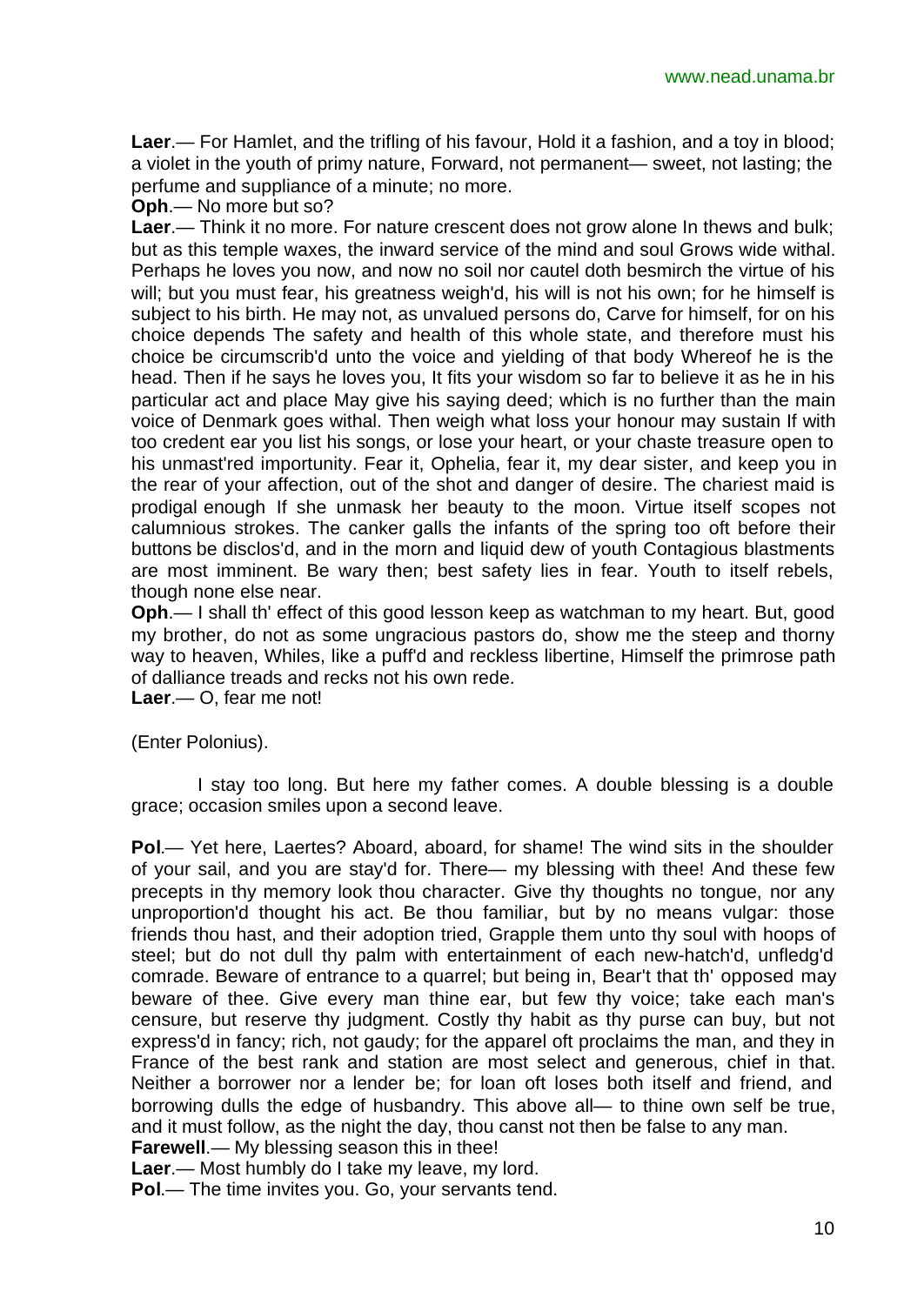**Laer**.— Farewell, Ophelia, and remember well what I have said to you.

**Oph**.— 'Tis in my memory lock'd, and you yourself shall keep the key of it.

**Laer**.— Farewell.

(Exit).

**Pol**.— What is't, Ophelia, he hath said to you?

**Oph**.— So please you, something touching the Lord Hamlet.

**Pol.**— Marry, well bethought! 'Tis told me he hath very oft of late given private time to you, and you yourself have of your audience been most free and bounteous. If it be so— as so 'tis put on me, and that in way of caution— I must tell you. You do not understand yourself so clearly as it behooves my daughter and your honour. What is between you? Give me up the truth.

**Oph**.— He hath, my lord, of late made many tenders of his affection to me.

**Pol**.— Affection? Pooh! You speak like a green girl, unsifted in such perilous circumstance. Do you believe his tenders, as you call them?

**Oph**.— I do not know, my lord, what I should think,

**Pol.**— Marry, I will teach you! Think yourself a baby that you have ta'en these tenders for true pay, which are not sterling. Tender yourself more dearly, or (not to crack the wind of the poor phrase, running it thus) you'll tender me a fool.

**Oph**.— My lord, he hath importun'd me with love In honourable fashion.

**Pol**.— Ay, fashion you may call it. Go to, go to!

**Oph**.— And hath given countenance to his speech, my lord, with almost all the holy vows of heaven.

**Pol**.— Ay, springes to catch woodcocks! I do know, when the blood burns, how prodigal the soul Lends the tongue vows. These blazes, daughter, giving more light than heat, extinct in both even in their promise, as it is a-making, you must not take for fire. From this time be something scanter of your maiden presence. Set your entreatments at a higher rate than a command to parley. For Lord Hamlet, Believe so much in him, that he is young, and with a larger tether may he walk than may be given you. In few, Ophelia, do not believe his vows; for they are brokers, not of that dye which their investments show, but mere implorators of unholy suits, Breathing like sanctified and pious bawds, the better to beguile. This is for all: I would not, in plain terms, from this time forth have you so slander any moment leisure as to give words or talk with the Lord Hamlet. Look to't, I charge you. Come your ways. **Oph**.— I shall obey, my lord.

(Exeunt)

Scene IV. Elsinore. The platform before the Castle.

(Enter Hamlet, Horatio, and Marcellus).

**Ham**.— The air bites shrewdly; it is very cold.

**Hor**.— It is a nipping and an eager air.

**Ham**.— What hour now?

**Hor**.— I think it lacks of twelve.

**Mar**.— No, it is struck.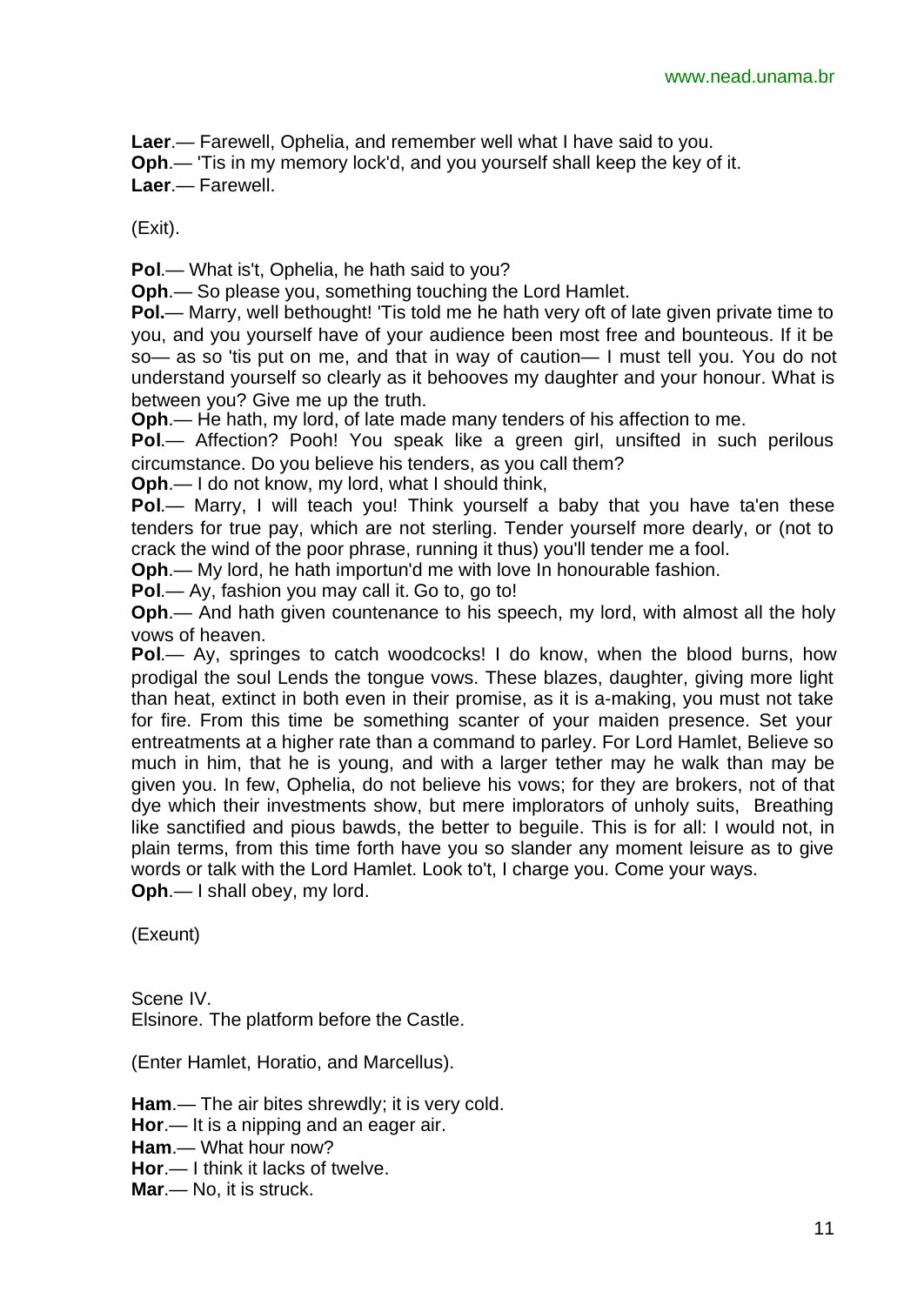**Hor**.— Indeed? I heard it not. It then draws near the season wherein the spirit held his wont to walk. A flourish of trumpets, and two pieces go off. What does this mean, my lord?

**Ham**.— The King doth wake to-night and takes his rouse, Keeps wassail, and the swagg'ring upspring reels, and, as he drains his draughts of Rhenish down, the kettledrum and trumpet thus bray out The triumph of his pledge.

**Hor**.— Is it a custom?

**Ham**.— Ay, marry, is't; but to my mind, though I am native here and to the manner born, it is a custom more honour'd in the breach than the observance.this heavyheaded revel east and west makes us traduc'd and tax'd of other nations; they clip us drunkards and with swinish phrase soil our addition; and indeed it takes from our achievements, though perform'd at height, the pith and marrow of our attribute. So oft it chances in particular men that, for some vicious mole of nature in them, as in their birth,— wherein they are not guilty, since nature cannot choose his origin, by the o'ergrowth of some complexion, oft breaking down the pales and forts of reason, or by some habit that too much o'erleavens the form of plausive manners, that these men Carrying, I say, the stamp of one defect, being nature's livery, or fortune's star, their virtues else— be they as pure as grace, as infinite as man may undergo Shall in the general censure take corruption from that particular fault. The dram of e'il Doth all the noble substance often dout To his own scandal.

(Enter Ghost).

**Hor**.— Look, my lord, it comes!

**Ham**.— Angels and ministers of grace defend us! Be thou a spirit of health or goblin damn'd, bring with thee airs from heaven or blasts from hell, be thy intents wicked or charitable, thou com'st in such a questionable shape that I will speak to thee. I'll call thee Hamlet, King, father, royal Dane. O, answer me? Let me not burst in ignorance, but tell why thy canoniz'd bones, hearsed in death, have burst their cerements; why the sepulchre wherein we saw thee quietly inurn'd, Hath op'd his ponderous and marble jaws to cast thee up again. What may this mean that thou, dead corse, again in complete steel, revisits thus the glimpses of the moon, making night hideous, and we fools of nature so horridly to shake our disposition with thoughts beyond the reaches of our souls? Say, why is this? wherefore? What should we do? Ghost beckons Hamlet.

**Hor**.— It beckons you to go away with it, as if it some impartment did desire to you alone.

**Mar**.— Look with what courteous action It waves you to a more removed ground. But do not go with it!

**Hor**.— No, by no means!

**Ham**.— It will not speak. Then will I follow it.

**Hor**.— Do not, my lord!

**Ham**.— Why, what should be the fear? I do not set my life at a pin's fee; and for my soul, what can it do to that, being a thing immortal as itself? It waves me forth again. I'll follow it.

**Hor**.— What if it tempt you toward the flood, my lord, or to the dreadful summit of the cliff that beetles o'er his base into the sea, and there assume some other, horrible form which might deprive your sovereignty of reason and draw you into madness? Think of it. The very place puts toys of desperation, without more motive, into every brain that looks so many fadoms to the sea and hears it roar beneath.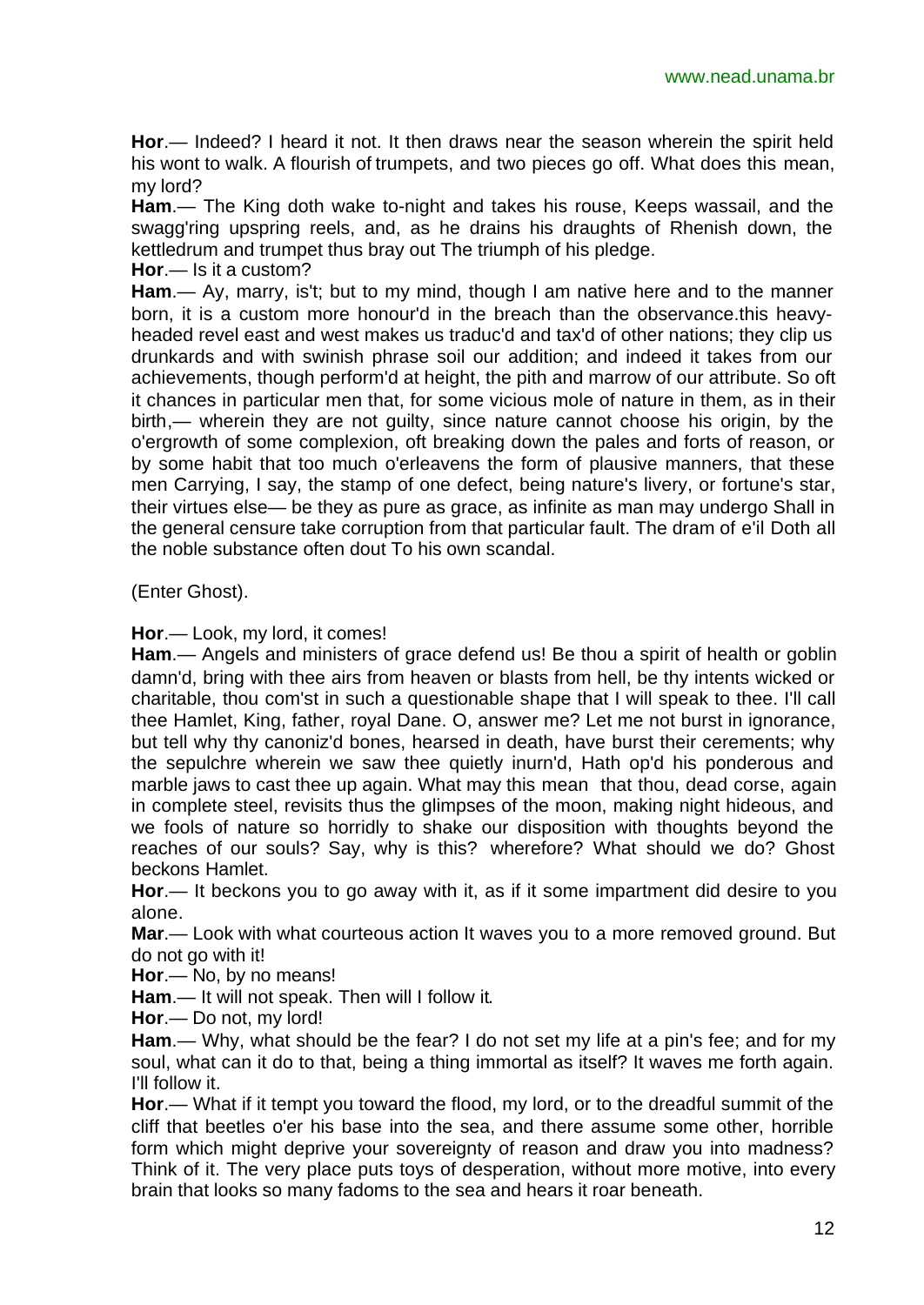**Ham**.— It waves me still. Go on. I'll follow thee.

**Mar**.— You shall not go, my lord.

**Ham**.— Hold off your hands!

**Hor**.— Be rul'd. You shall not go.

**Ham**.— My fate cries out and makes each petty artire in this body as hardy as the Nemean lion's nerve. [Ghost beckons.] Still am I call'd. Unhand me, gentlemen. By heaven, I'll make a ghost of him that lets me! I say, away!— Go on. I'll follow thee.

(Exeunt Ghost and Hamlet).

**Hor**.— He waxes desperate with imagination.

**Mar**.— Let's follow. 'Tis not fit thus to obey him.

**Hor**.— Have after. To what issue wail this come?

**Mar**.— Something is rotten in the state of Denmark.

**Hor**.— Heaven will direct it.

**Mar**.— Nay, let's follow him.

(Exeunt).

Scene V.

Elsinore. The Castle. Another part of the fortifications.

(Enter Ghost and Hamlet).

**Ham**.— Whither wilt thou lead me? Speak! I'll go no further.

**Ghost**.— Mark me.

**Ham**.— I will.

**Ghost**.— My hour is almost come, When I to sulph'rous and tormenting flames must render up myself.

**Ham**.— Alas, poor ghost!

**Ghost**.— Pity me not, but lend thy serious hearing to what I shall unfold.

**Ham**.— Speak. I am bound to hear.

**Ghost**.— So art thou to revenge, when thou shalt hear.

**Ham**.— What?

**Ghost**.— I am thy father's spirit, Doom'd for a certain term to walk the night, and for the day confin'd to fast in fires, Till the foul crimes done in my days of nature are burnt and purg'd away. But that I am forbid to tell the secrets of my prison house, I could a tale unfold whose lightest word would harrow up thy soul, freeze thy young blood, make thy two eyes, like stars, start from their spheres, thy knotted and combined locks to part, and each particular hair to stand an end like quills upon the fretful porpentine. But this eternal blazon must not be to ears of flesh and blood. List, list, O, list! If thou didst ever thy dear father love-

**Ham**.— O God!

**Ghost**.— Revenge his foul and most unnatural murther.

**Ham**.— Murther?

**Ghost**.— Murther most foul, as in the best it is; but this most foul, strange, and unnatural.

**Ham**.— Haste me to know't, that I, with wings as swift as meditation or the thoughts of love, May sweep to my revenge.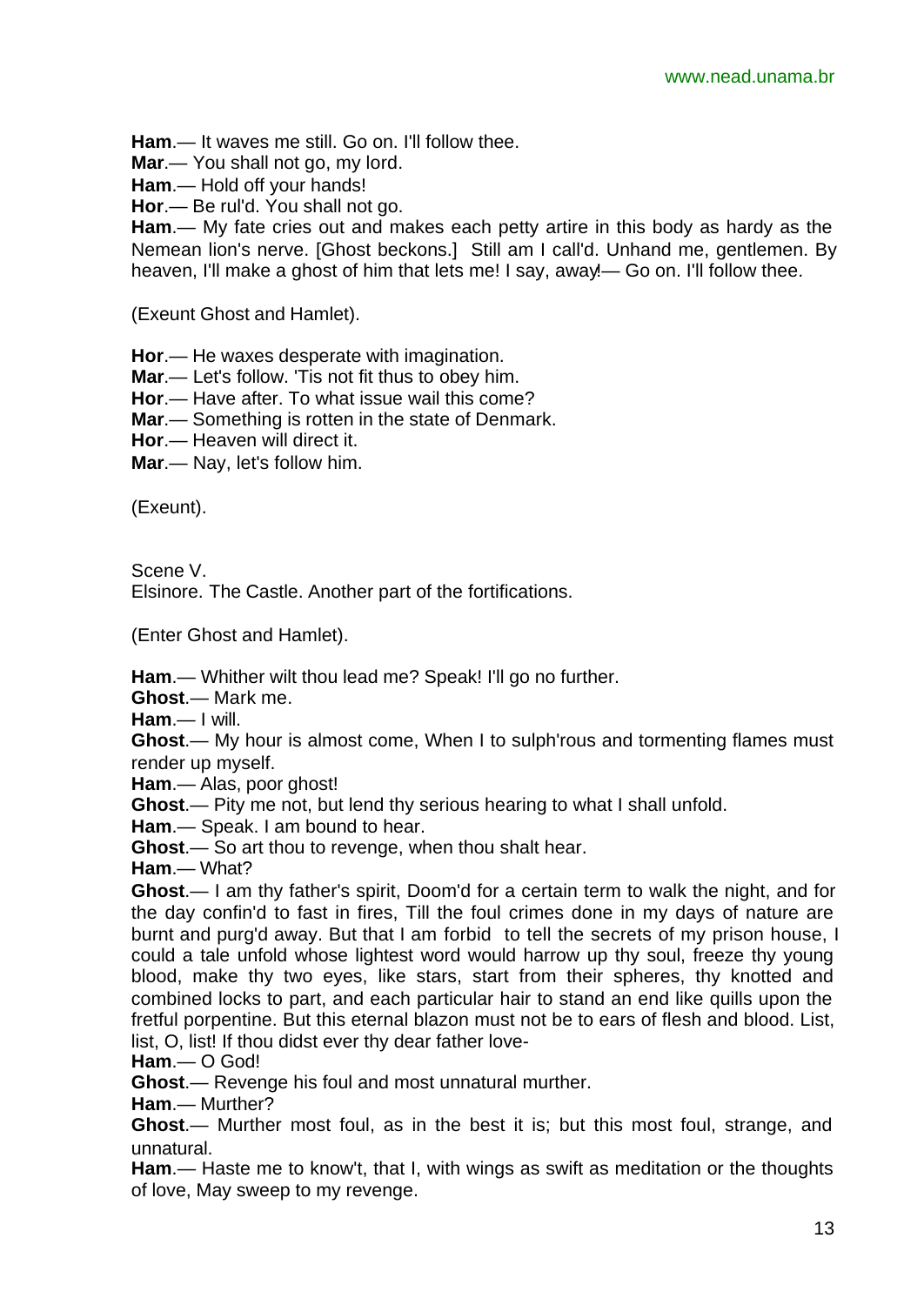**Ghost**. — I find thee apt; and duller shouldst thou be than the fat weed that rots itself in ease on Lethe wharf, Wouldst thou not stir in this. Now, Hamlet, hear. 'Tis given out that, sleeping in my orchard, a serpent stung me. So the whole ear of Denmark Is by a forged process of my death Rankly abus'd. But know, thou noble youth, the serpent that did sting thy father's life now wears his crown.

**Ham**.— O my prophetic soul! My uncle?

**Ghost**.— Ay, that incestuous, that adulterate beast, with witchcraft of his wit, with traitorous gifts o wicked wit and gifts, that have the power so to seduce!— won to his shameful lust the will of my most seeming-virtuous queen. O Hamlet, what a fallingoff was there, from me, whose love was of that dignity that it went hand in hand even with the vow I made to her in marriage, and to decline upon a wretch whose natural gifts were poor to those of mine! But virtue, as it never will be mov'd, though lewdness court it in a shape of heaven, so lust, though to a radiant angel link'd, Will sate itself in a celestial bed and prey on garbage. But soft! methinks I scent the morning air. Brief let me be. Sleeping within my orchard, my custom always of the afternoon, upon my secure hour thy uncle stole, with juice of cursed hebona in a vial, and in the porches of my ears did pour the leperous distilment; whose effect Holds such an enmity with blood of man that swift as quicksilverr it courses through the natural gates and alleys of the body, and with a sudden vigour it doth posset and curd, like eager droppings into milk, the thin and wholesome blood. So did it mine; and a most instant tetter bark'd about, most lazar-like, with vile and loathsome crust All my smooth body. Thus was I, sleeping, by a brother's hand of life, of crown, of queen, at once dispatch'd; Cut off even in the blossoms of my sin, Unhous'led, disappointed, unanel'd, no reckoning made, but sent to my account with all my imperfections on my head.

**Ham**.— O, horrible! O, horrible! most horrible!

**Ghost**.— If thou hast nature in thee, bear it not. Let not the royal bed of Denmark be a couch for luxury and damned incest. But, howsoever thou pursuest this act, Taint not thy mind, nor let thy soul contrive against thy mother aught. Leave her to heaven, and to those thorns that in her bosom lodge to prick and sting her. Fare thee well at once. The glowworm shows the matin to be near and gins to pale his uneffectual fire. Adieu, adieu, adieu! Remember me.

(Exit).

**Ham**.— O all you host of heaven! O earth! What else? And shall I couple hell? Hold, hold, my heart! And you, my sinews, grow not instant old, but bear me stiffly up. Remember thee? Ay, thou poor ghost, while memory holds a seat In this distracted globe. Remember thee? Yea, from the table of my memory I'll wipe away all trivial fond records, All saws of books, all forms, all pressures past that youth and observation copied there, and thy commandment all alone shall live within the book and volume of my brain, Unmix'd with baser matter. Yes, by heaven! O most pernicious woman! O villain, villain, smiling, damned villain! My tables! Meet it is I set it down that one may smile, and smile, and be a villain; at least I am sure it may be so in Denmark. [Writes.] So, uncle, there you are. Now to my word: It is 'Adieu, adieu! Remember me.' I have sworn't.

**Hor**. (within) — My lord, my lord!

(Enter Horatio and Marcellus).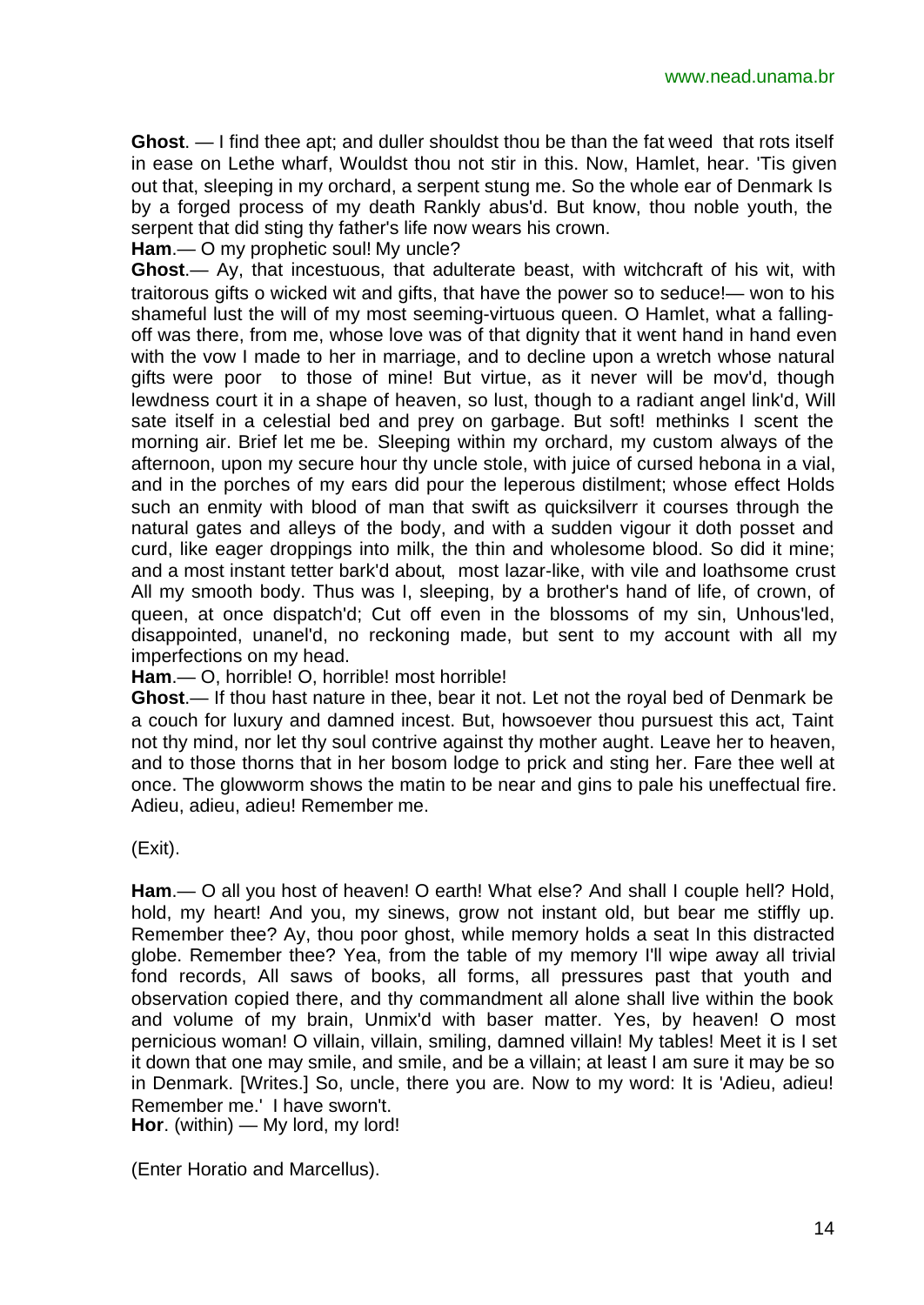**Mar**.— Lord Hamlet!

**Hor**.— Heaven secure him!

**Ham**.— So be it!

**Mar**.— Illo, ho, ho, my lord!

**Ham**.— Hillo, ho, ho, boy! Come, bird, come.

**Mar**.— How is't, my noble lord?

**Hor**.— What news, my lord?

**Mar**.— O, wonderful!

**Hor**.— Good my lord, tell it.

**Ham**.— No, you will reveal it.

**Hor**.— Not I, my lord, by heaven!

**Mar**.— Nor I, my lord.

**Ham**.— How say you then? Would heart of man once think it? But you'll be secret?

**Both**.— Ay, by heaven, my lord.

**Ham**.— There's neer a villain dwelling in all Denmark but he's an arrant knave.

**Hor**.— There needs no ghost, my lord, come from the grave to tell us this.

**Ham**.— Why, right! You are in the right! And so, without more circumstance at all, I hold it fit that we shake hands and part; you, as your business and desires shall point you, for every man hath business and desire, Such as it is; and for my own poor part, look you, I'll go pray.

**Hor**.— These are but wild and whirling words, my lord.

**Ham**.— I am sorry they offend you, heartily; yes, faith, heartily.

**Hor**.— There's no offence, my lord.

**Ham**.— Yes, by Saint Patrick, but there is, Horatio, and much offence too. Touching this vision here, It is an honest ghost, that let me tell you. **For** your desire to know what is between us, o'ermaster't as you may. And now, good friends, as you are friends, scholars, and soldiers, give me one poor request.

**Hor**.— What is't, my lord? We will.

**Ham**.— Never make known what you have seen to-night.

**Both**.— My lord, we will not.

**Ham**.— Nay, but swear't.

**Hor**.— In faith, my lord, not I.

**Mar**.— Nor I, my lord— in faith.

**Ham**.— Upon my sword.

**Mar**.— We have sworn, my lord, already.

**Ham**.— Indeed, upon my sword, indeed. Ghost cries under the stage.

**Ghost**.— Swear.

**Ham**.— Aha boy, say'st thou so? Art thou there, truepenny? Come on! You hear this fellow in the cellarage. Consent to swear.

**Hor**.— Propose the oath, my lord.

**Ham**.— Never to speak of this that you have seen. Swear by my sword.

**Ghost**. [beneath] —Swear.

**Ham**.— Hic et ubique? Then we'll shift our ground. Come hither, gentlemen, and lay your hands again upon my sword. Never to speak of this that you have heard: Swear by my sword.

**Ghost**. [beneath]—Swear by his sword.

**Ham**.— Well said, old mole! Canst work i' th' earth so fast? A worthy pioner! Once more remove, good friends."

**Hor**.— O day and night, but this is wondrous strange!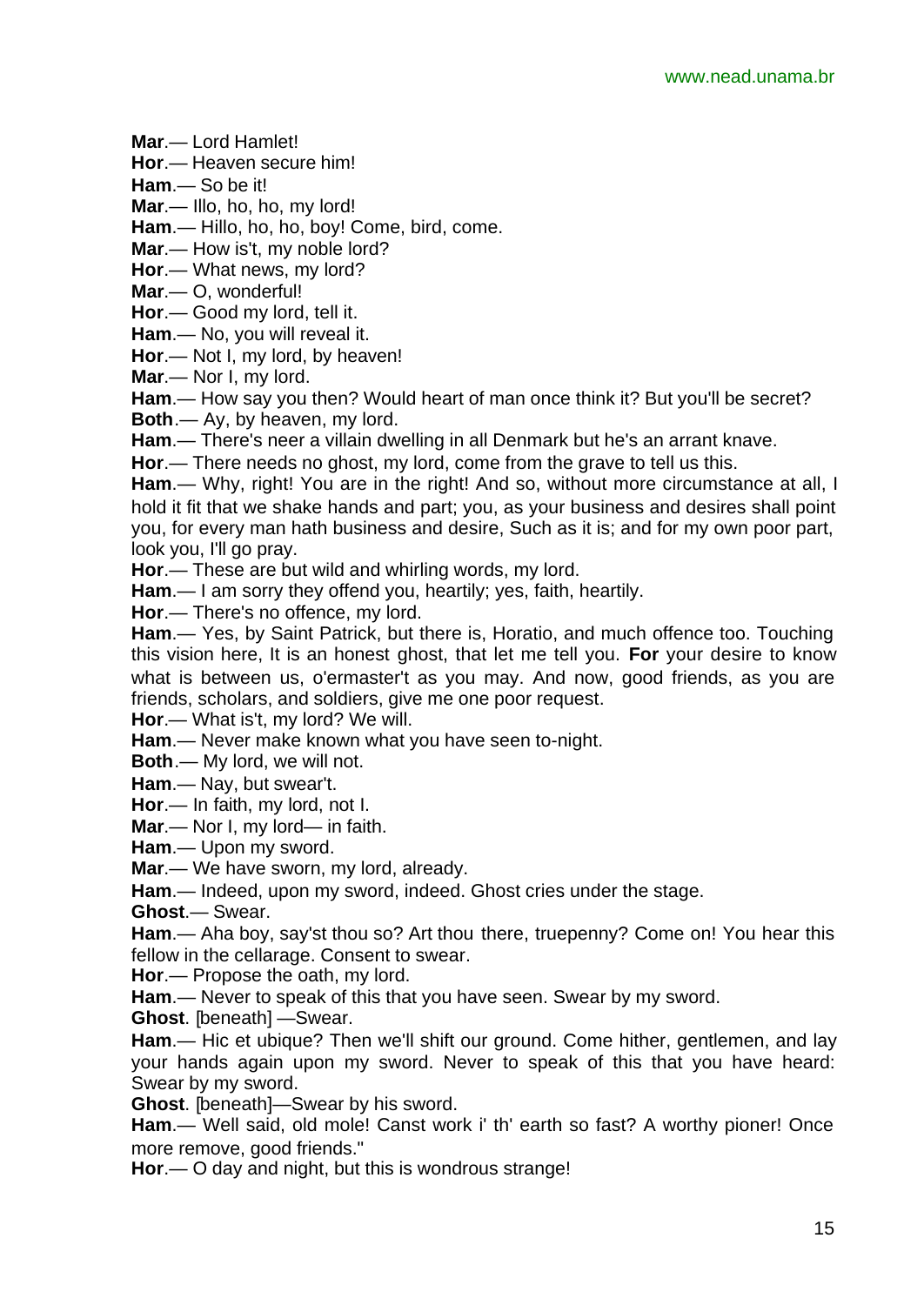**Ham**.— And therefore as a stranger give it welcome. There are more things in heaven and earth, Horatio, than are dreamt of in your philosophy. But come! Here, as before, never, so help you mercy, how strange or odd soe'er I bear myself (As I perchance hereafter shall think meet to put an antic disposition on), that you, at such times seeing me, never shall, with arms encumb'red thus, or this head-shake, or by pronouncing of some doubtful phrase, as 'Well, well, we know,' or 'We could, an if we would,' Or 'If we list to speak,' or 'There be, an if they might,' or such ambiguous giving out, to note that you know aught of me— this is not to do, so grace and mercy at your most need help you, Swear.

**Ghost**. [beneath] — Swear. [They swear.]

Ham.— Rest, rest, perturbed spirit! So, gentlemen, with all my love I do commend me to you; and what so poor a man as Hamlet is May do t' express his love and friending to you, god willing, shall not lack. Let us go in together; and still your fingers on your lips, I pray. The time is out of joint. O cursed spite that ever I was born to set it right! Nay, come, let's go together.

(Exeunt).

Act II. Scene I. Elsinore. A room in the house of Polonius.

(Enter Polonius and Reynaldo).

**Pol**.— Give him this money and these notes, Reynaldo.

**Rey**.— I will, my lord.

**Pol**.— You shall do marvell's wisely, good Reynaldo, before You visit him, to make inquire of his behaviour.

**Rey**.— My lord, I did intend it.

**Pol**.— Marry, well said, very well said. Look you, sir, Enquire me first what Danskers are in Paris; and how, and who, what means, and where they keep, what company, at what expense; and finding by this encompassment and drift of question that they do know my son, come you more nearer than your particular demands will touch it. t Take you, as 'twere, some distant knowledge of him; as thus, 'I know his father and his friends, and in part him.' Do you mark this, Reynaldo?

**Rey**.— Ay, very well, my lord.

**Pol**.— 'And in part him, but,' you may say, 'not well. But if't be he I mean, he's very wild addicted so and so'; and there put on him what forgeries you please; marry, none so rank as may dishonour him— take heed of that; but, sir, such wanton, wild, and usual slips as are companions noted and most known to youth and liberty.

**Rey**.— As gaming, my lord.

**Pol**.— Ay, or drinking, fencing, swearing, quarrelling,

**Drabbing**.— You may go so far.

**Rey**.— My lord, that would dishonour him.

**Pol**.— Faith, no, as you may season it in the charge. You must not put another scandal on him, that he is open to incontinency. That's not my meaning. But breathe his faults so quaintly that they may seem the taints of liberty, the flash and outbreak of a fiery mind, a savageness in unreclaimed blood, of general assault.

**Rey**.— But, my good lord-

**Pol**.— Wherefore should you do this?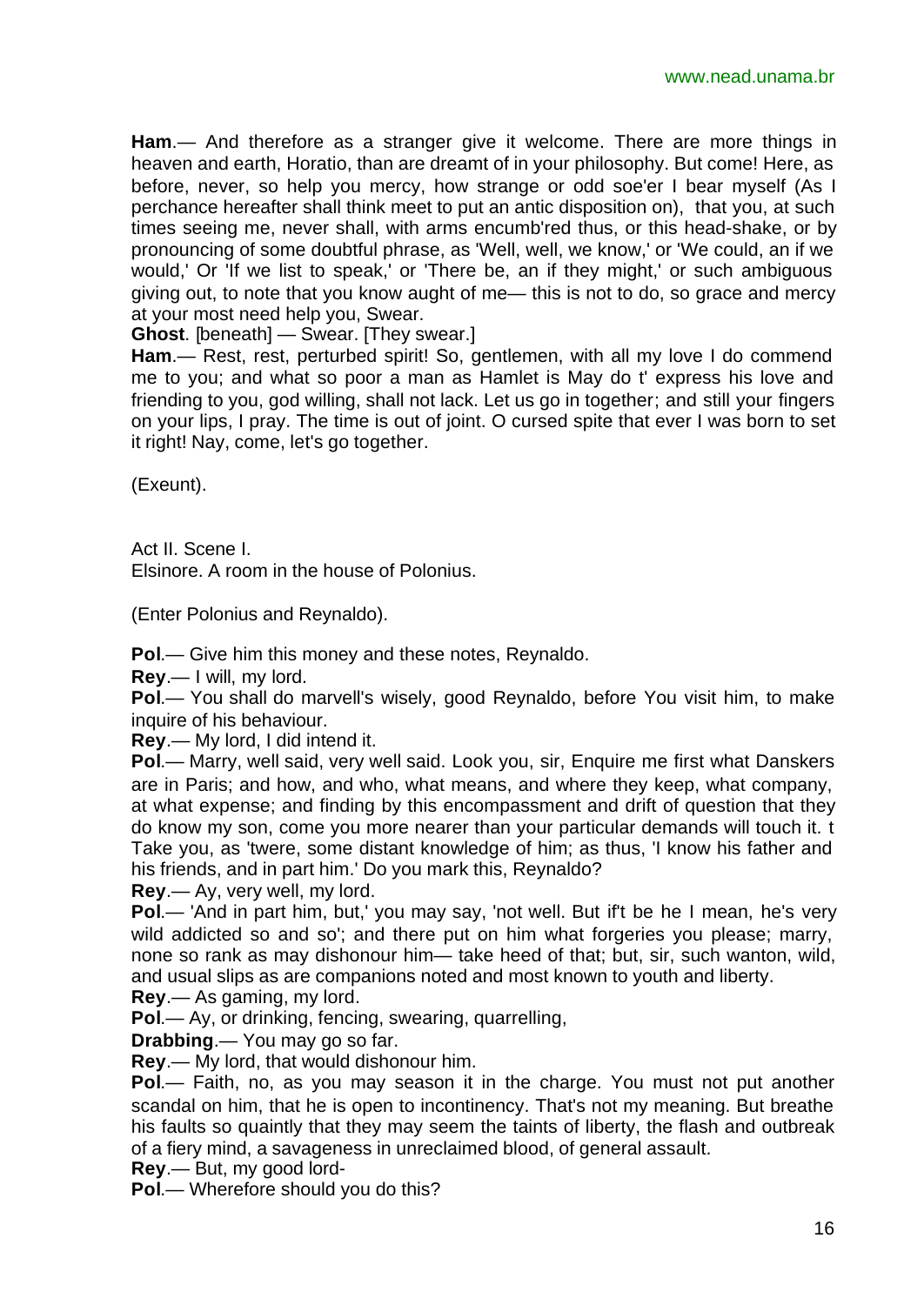**Rey**.— Ay, my lord, I would know that.

**Pol**.— Marry, sir, here's my drift, and I believe it is a fetch of warrant. You laying these slight sullies on my son as 'twere a thing a little soil'd i' th' working, Mark you, your party in converse, him you would sound, having ever seen in the prenominate crimes the youth you breathe of guilty, be assur'd he closes with you in this consequence: 'Good sir,' or so, or 'friend,' or 'gentleman' according to the phrase or the addition of man and country-

**Rey**.— Very good, my lord.

**Pol**.— And then, sir, does 'a this— 'a does— What was I about to say? By the mass, I was about to say something! Where did I leave?

**Rey**.— At 'closes in the consequence,' at 'friend or so,' and gentleman.'

**Pol**.— At 'closes in the consequence'— Ay, marry! He closes thus: 'I know the gentleman. I saw him yesterday, or t'other day, or then, or then, with such or such; and, as you say, there was 'a gaming; there o'ertook in's rouse; there falling out at tennis'; or perchance, 'I saw him enter such a house of sale,' Videlicet, a brothel, or so forth. See you now your bait of falsehood takes this carp of truth; and thus do we of wisdom and of reach, with windlasses and with assays of bias, by indirections find directions out. So, by my former lecture and advice, shall you my son. You have me, have you not

**Rey**.— My lord, I have.

**Pol**.— God b' wi' ye, fare ye well!

**Rey.**— Good my lord! [Going.]

**Pol**.— Observe his inclination in yourself.

**Rey**.— I shall, my lord.

**Pol**.— And let him ply his music.

**Rey**.— Well, my lord.

**Pol**.— Farewell!

(Exit Reynaldo). (Enter Ophelia).

How now, Ophelia? What's the matter?

**Oph**.— O my lord, my lord, I have been so affrighted!

**Pol**.— With what, i' th' name of God I

**Oph**.— My lord, as I was sewing in my closet, Lord Hamlet, with his doublet all unbrac'd, no hat upon his head, his stockings foul'd, ungart'red, and down-gyved to his ankle; pale as his shirt, his knees knocking each other, and with a look so piteous in purport as if he had been loosed out of hell to speak of horrors— he comes before me.

**Pol**.— Mad for thy love?

**Oph**.— My lord, I do not know, but truly I do fear it.

**Pol**.— What said he?

**Oph**.— He took me by the wrist and held me hard; then goes he to the length of all his arm, and, with his other hand thus o'er his brow, he falls to such perusal of my face as he would draw it. Long stay'd he so. At last, a little shaking of mine arm, and thrice his head thus waving up and down, he rais'd a sigh so piteous and profound as it did seem to shatter all his bulk and end his being. That done, he lets me go, and with his head over his shoulder turn'd he seem'd to find his way without his eyes, for out o' doors he went without their help and to the last bended their light on me.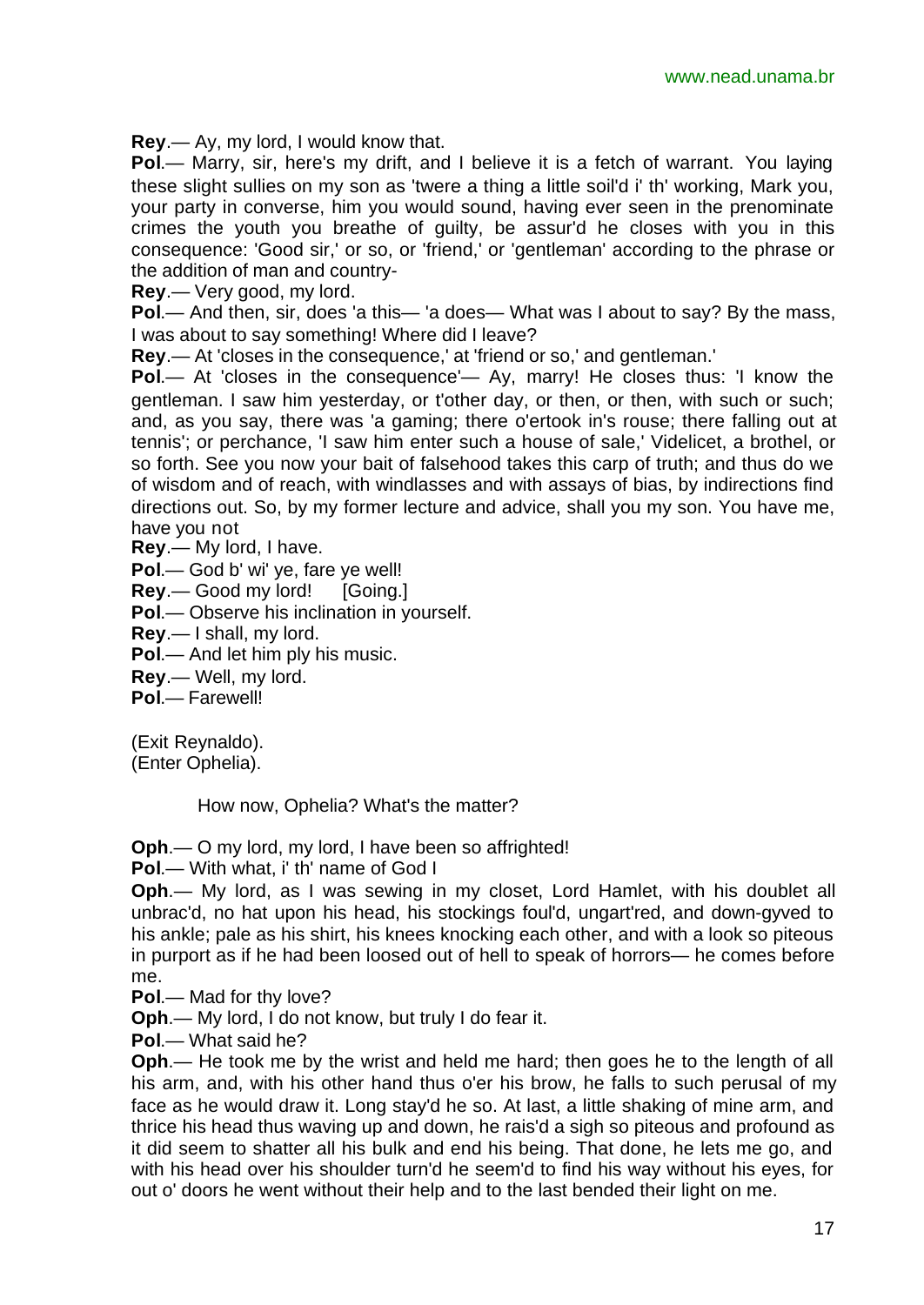**Pol**.— Come, go with me. I will go seek the King. This is the very ecstasy of love, whose violent property fordoes itself and leads the will to desperate undertakings as oft as any passion under heaven that does afflict our natures. I am sorry. What, have you given him any hard words of late?

**Oph**.— No, my good lord; but, as you did command, I did repel his letters and denied his access to me.

**Pol.**— That hath made him mad. I am sorry that with better heed and judgment I had not quoted him. I fear'd he did but trifle and meant to wrack thee; but beshrew my jealousy! By heaven, it is as proper to our age to cast beyond ourselves in our opinions as it is common for the younger sort to lack discretion. Come, go we to the King. This must be known; which, being kept close, might move more grief to hide than hate to utter love. Come.

(Exeunt).

Scene II. Elsinore. A room in the Castle.

(Flourish. [Enter King and Queen, Rosencrantz and Guildenstern, cum aliis).

**King**.— Welcome, dear Rosencrantz and Guildenstern. Moreover that we much did long to see you, the need we have to use you did provoke our hasty sending. Something have you heard of Hamlet's transformation. So I call it, Sith nor th' exterior nor the inward man Resembles that it was. What it should be, more than his father's death, that thus hath put him so much from th' understanding of himself, I cannot dream of. I entreat you both that, being of so young clays brought up with him, and since so neighbour'd to his youth and haviour, that you vouchsafe your rest here in our court some little time; so by your companies to draw him on to pleasures, and to gather so much as from occasion you may glean, Whether aught to us unknown afflicts him thus that, open'd, lies within our remedy.

**Queen**.— Good gentlemen, he hath much talk'd of you, and sure I am two men there are not living to whom he more adheres. If it will please you to show us so much gentry and good will as to expend your time with us awhile for the supply and profit of our hope, your visitation shall receive such thanks as fits a king's remembrance.

**Ros**.— Both your Majesties Might, by the sovereign power you have of us, put your dread pleasures more into command than to entreaty.

**Guil**.— But we both obey, and here give up ourselves, in the full bent, to lay our service freely at your feet, to be commanded.

**King**.— Thanks, Rosencrantz and gentle Guildenstern.

**Queen**.— Thanks, Guildenstern and gentle Rosencrantz. And I beseech you instantly to visit my too much changed son.— Go, some of you, and bring these gentlemen where Hamlet is.

**Guil**.— Heavens make our presence and our practices pleasant and helpful to him! **Queen**.— Ay, amen!

(Exeunt Rosencrantz and Guildenstern, [with some attendants]). (Enter Polonius).

**Pol**.— Th' ambassadors from Norway, my good lord, are joyfully return'd.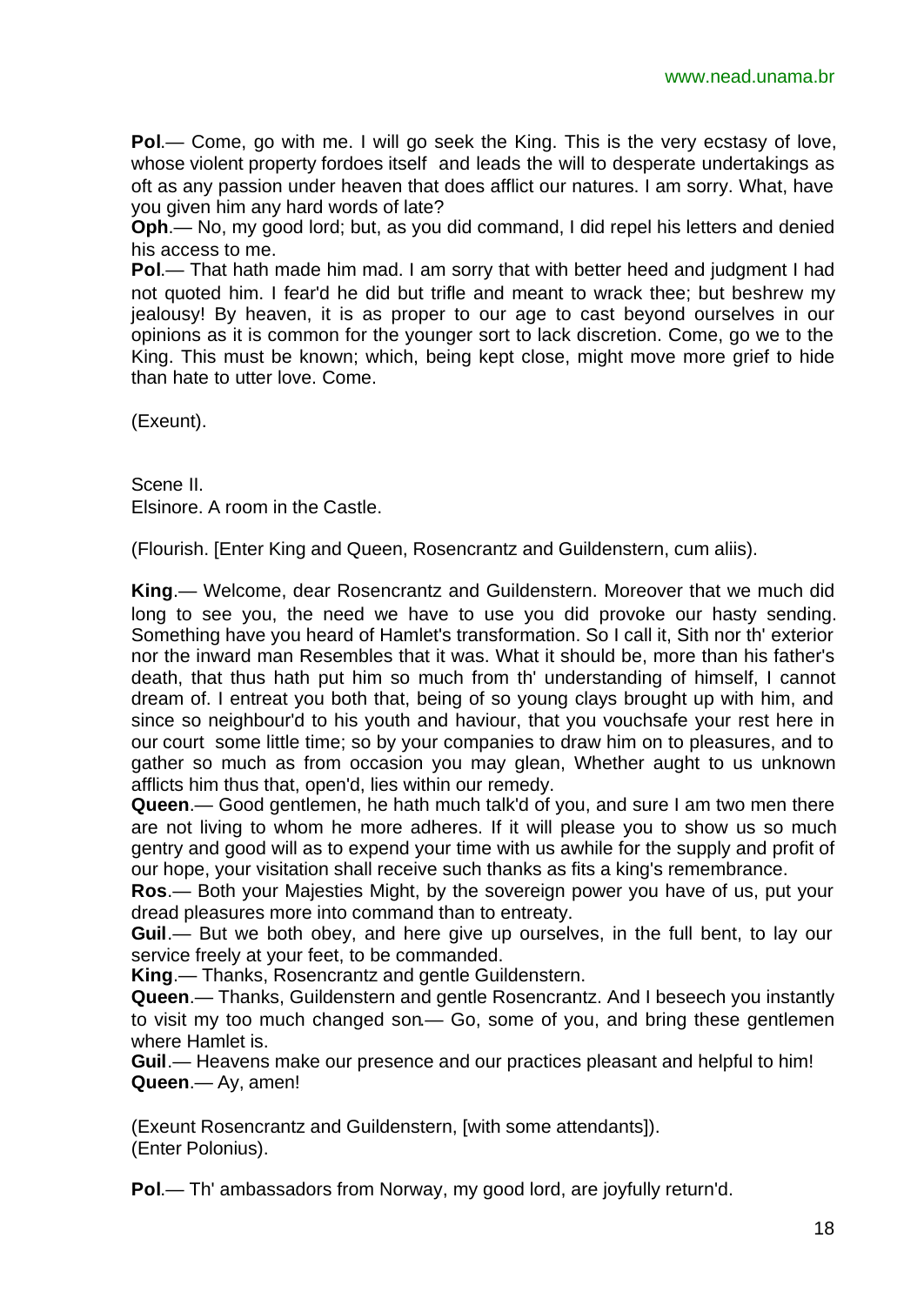**King**.— Thou still hast been the father of good news.

**Pol**.— Have I, my lord? Assure you, my good liege, I hold my duty as I hold my soul, Both to my God and to my gracious king; and I do think— or else this brain of mine Hunts not the trail of policy so sure as it hath us'd to do— that I have found the very cause of Hamlet's lunacy.

**King**.— O, speak of that! That do I long to hear.

**Pol**.— Give first admittance to th' ambassadors. My news shall be the fruit to that great feast.

**King**.— Thyself do grace to them, and bring them in. [Exit Polonius.] he tells me, my dear Gertrude, he hath found the head and source of all your son's distemper.

**Queen**.— I doubt it is no other but the main, his father's death and our o'erhasty marriage.

**King**.— Well, we shall sift him.

(Enter Polonius, Voltemand, and Cornelius).

Welcome, my good friends.

**Say**,— Voltemand, what from our brother Norway?

**Volt**.— Most fair return of greetings and desires. Upon our first, he sent out to suppress his nephew's levies; which to him appear'd to be a preparation 'gainst the Polack, but better look'd into, he truly found It was against your Highness; whereat griev'd, that so his sickness, age, and impotence was falsely borne in hand, sends out arrests on Fortinbras; which he, in brief, obeys, Receives rebuke from Norway, and, in fine, makes vow before his uncle never more to give th' assay of arms against your Majesty. Whereon old Norway, overcome with joy, gives him three thousand crowns in annual fee and his commission to employ those soldiers, so levied as before, against the Polack; with an entreaty, herein further shown, [Gives a paper.] that it might please you to give quiet pass through your dominions for this enterprise, on such regards of safety and allowancev as therein are set down.

**King**.— It likes us well; and at our more consider'd time we'll read, Answer, and think upon this business. Meantime we thank you for your well-took labour. Go to your rest; at night we'll feast together. Most welcome home! Exeunt Ambassadors.

**Pol**.— This business is well ended. My liege, and madam, to expostulate what majesty should be, what duty is, why day is day, night is night, and time is time. Were nothing but to waste night, day, and time. Therefore, since brevity is the soul of wit, and tediousness the limbs and outward flourishes, I will be brief. Your noble son is mad. Mad call I it; for, to define true madness, what is't but to be nothing else but mad? But let that go.

**Queen**.— More matter, with less art.

Pol.— Madam, I swear I use no art at all. That he is mad, 'tis true: 'tis true 'tis pity; and pity 'tis 'tis true. A foolish figure! But farewell it, for I will use no art. Mad let us grant him then. And now remains that we find out the cause of this effect or rather say, the cause of this defect, for this effect defective comes by cause. Thus it remains, and the remainder thus.

> Perpend. I have a daughter (have while she is mine), Who in her duty and obedience, mark, Hath given me this. Now gather, and surmise. [Reads] the letter.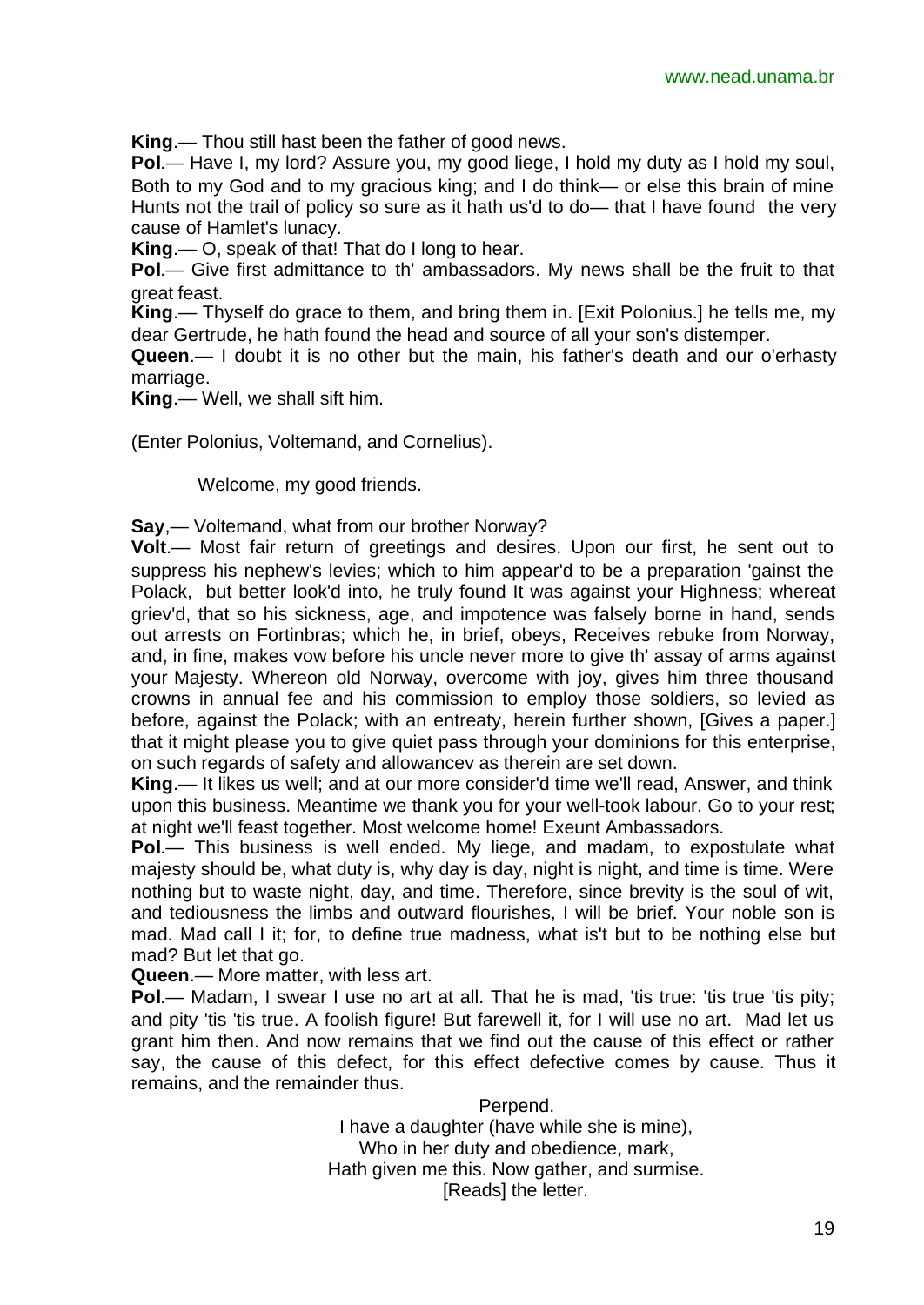'To the celestial, and my soul's idol, the most beautified Ophelia,'

That's an ill phrase, a vile phrase; 'beautified' is a vile phrase. But you shall hear. Thus: [Reads.] 'In her excellent white bosom, these, &c.'

**Queen**.— Came this from Hamlet to her? **Pol.**— Good madam, stay awhile. I will be faithful. [Reads.] 'Doubt thou the stars are fire; Doubt that the sun doth move; Doubt truth to be a liar; But never doubt I love. 'O dear Ophelia, I am ill at these numbers; I have not art to reckon my groans; but that I love thee best, O most best, believe it. Adieu. 'Thine evermore, most dear lady, whilst this machine is to him, HAMI FT.'

> This, in obedience, hath my daughter shown me; And more above, hath his solicitings, As they fell out by time, by means, and place, All given to mine ear.

**King**.— But how hath she receiv'd his love?

**Pol**.— What do you think of me?

**King**.— As of a man faithful and honourable.

**Pol.**— I would fain prove so. But what might you think, when I had seen this hot love on the wing (As I perceiv'd it, I must tell you that, before my daughter told me), what might you, or my dear Majesty your queen here, think, If I had play'd the desk or table book, or given my heart a winking, mute and dumb, or look'd upon this love with idle sight? What might you think? No, I went round to work and my young mistress thus I did bespeak: 'Lord Hamlet is a prince, out of thy star. This must not be.' And then I prescripts gave her, that she should lock herself from his resort, admit no messengers, receive no tokens. Which done, she took the fruits of my advice, and he, repulsed, a short tale to make, Fell into a sadness, then into a fast, Thence to a watch, thence into a weakness, Thence to a lightness, and, by this declension, into the madness wherein now he raves, and all we mourn for.

**King.—** Do you think 'tis this?

**Queen**.— it may be, very like.

**Pol**.— Hath there been such a time — I would fain know that that I have Positively said ''Tis so,' When it prov'd otherwise.?

**King**.— Not that I know.

**Pol.** [points to his head and shoulder] — Take this from this, if this be otherwise. If circumstances lead me, I will find where truth is hid, though it were hid indeed within the centre.

**King**.— How may we try it further?

**Pol**.— You know sometimes he walks four hours together here in the lobby.

**Queen**.— So he does indeed.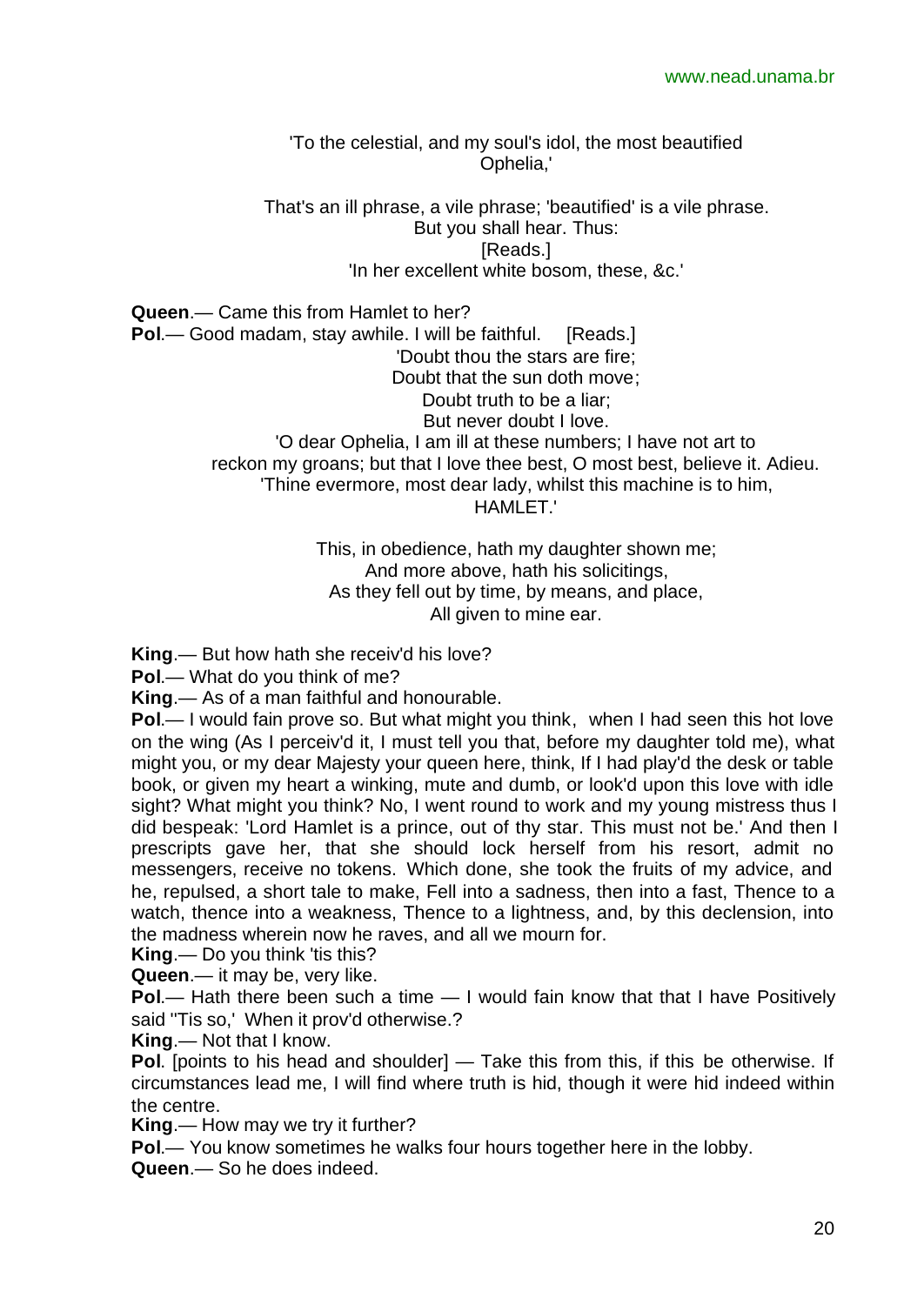**Pol**.— At such a time I'll loose my daughter to him. Be you and I behind an arras then. Mark the encounter. If he love her not, and he not from his reason fall'n thereon let me be no assistant for a state, but keep a farm and carters. **King**.— We will try it.

(Enter Hamlet, reading on a book).

**Queen**.— But look where sadly the poor wretch comes reading. **Pol**.— Away, I do beseech you, both away I'll board him presently. O, give me leave.

(Exeunt King and Queen, [with Attendants]). How does my good Lord Hamlet?

**Ham**.— Well, God-a-mercy.

**Pol**.— Do you know me, my lord?

**Ham**.— Excellent well. You are a fishmonger.

**Pol**.— Not I, my lord.

**Ham**.— Then I would you were so honest a man.

**Pol**.— Honest, my lord?

**Ham**.— Ay, sir. To be honest, as this world goes, is to be one man pick'd out of ten thousand.

**Pol**.— That's very true, my lord.

**Ham**.— For if the sun breed maggots in a dead dog, being a god kissing carrion— Have you a daughter?

**Pol**.— I have, my lord.

**Ham**.— Let her not walk i' th' sun. Conception is a blessing, but not as your daughter may conceive. Friend, look to't.

**Pol**. [aside] — How say you by that? Still harping on my daughter. Yet he knew me not at first. He said I was a fishmonger. He is far gone, far gone! And truly in my youth I suff'red much extremity for love— very near this. I'll speak to him again.— What do you read, my lord?

**Ham**.— Words, words, words.

**Pol**.— What is the matter, my lord?

**Ham**.— Between who?

**Pol**.— I mean, the matter that you read, my lord.

**Ham**.— Slanders, sir; for the satirical rogue says here that old men have grey beards; that their faces are wrinkled; their eyes purging thick amber and plum-tree gum; and that they have a plentiful lack of wit, together with most weak hams. All which, sir, though I most powerfully and potently believe, yet I hold it not honesty to have it thus set down; for you yourself, sir, should be old as I am if, like a crab, you could go backward.

**Pol**. [aside] —Though this be madness, yet there is a method in't. Will you walk out of the air, my lord?

**Ham**.— Into my grave?

**Pol**.— Indeed, that is out o' th' air. [Aside] How pregnant sometimes his replies are! a happiness that often madness hits on, which reason and sanity could not so prosperously be delivered of. I will leave him and suddenly contrive the means of meeting between him and my daughter.— My honourable lord, I will most humbly take my leave of you.

**Ham.**— You cannot, sir, take from me anything that I will more willingly part withal except my life, except my life, except my life,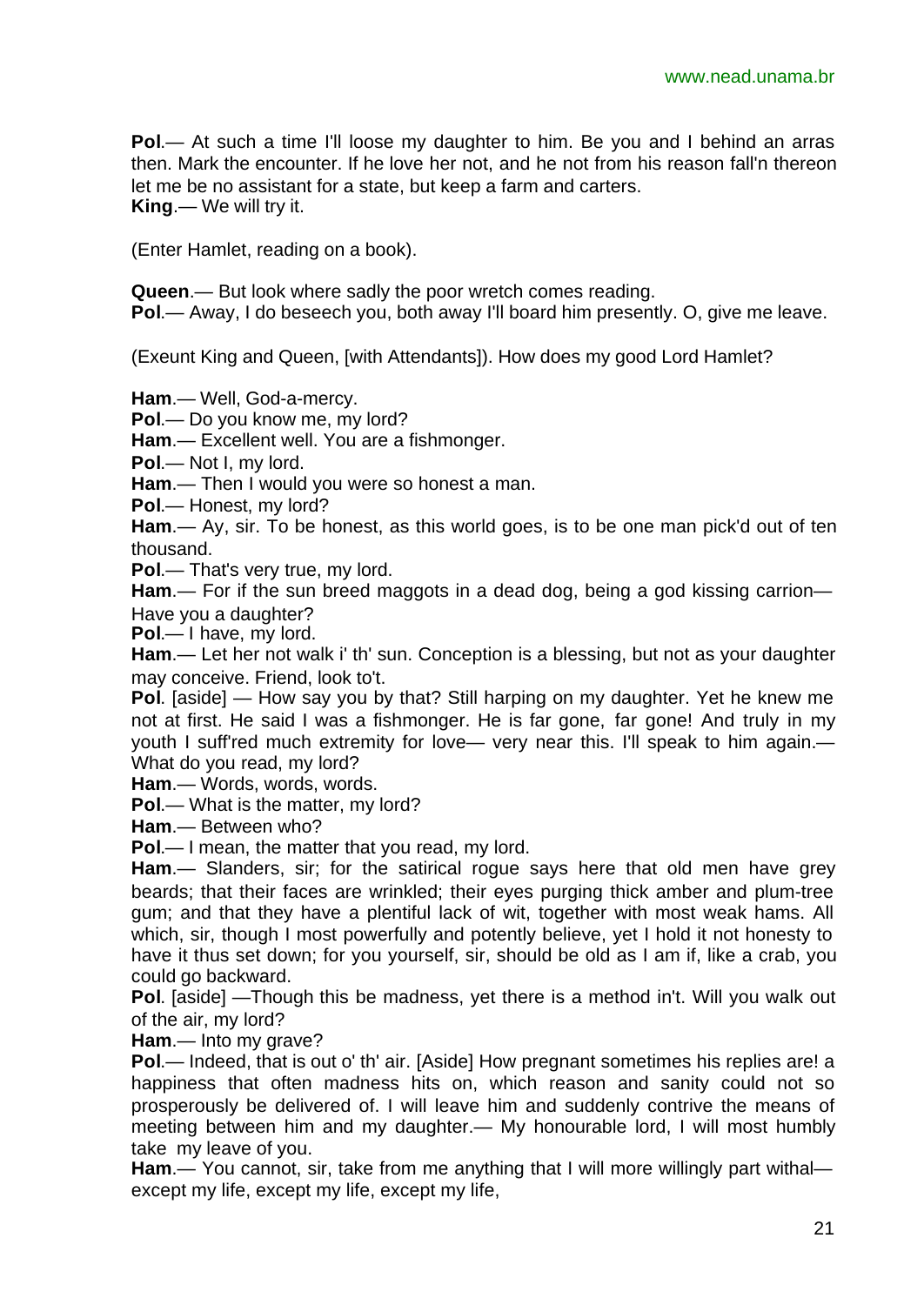(Enter Rosencrantz and Guildenstern.

**Pol**.— Fare you well, my lord.

**Ham**.— These tedious old fools!

**Pol**.— You go to seek the Lord Hamlet. There he is.

**Ros**. [to Polonius] — God save you, sir!

(Exit [Polonius]).

**Guil**.— My honour'd lord!

**Ros**.— My most dear lord!

**Ham**.— My excellent good friends! How dost thou, Guildenstern? Ah, Rosencrantz! Good lads, how do ye both?

**Ros**.— As the indifferent children of the earth.

**Guil**.— Happy in that we are not over-happy. On Fortune's cap we are not the very button.

**Ham**.— Nor the soles of her shoe?

**Ros**.— Neither, my lord.

**Ham**.— Then you live about her waist, or in the middle of her favours?

**Guil**.— Faith, her privates we.

**Ham**.— In the secret parts of Fortune? O! most true! she is a strumpet. What news ? **Ros**.— None, my lord, but that the world's grown honest.

**Ham**.— Then is doomsday near! But your news is not true. Let me question more in particular. What have you, my good friends, deserved at the hands of Fortune that she sends you to prison hither?

**Guil**.— Prison, my lord?

**Ham**.— Denmark's a prison.

**Ros**.— Then is the world one.

**Ham.**— A goodly one; in which there are many confines, wards, and dungeons, Denmark being one o' th' worst.

**Ros**.— We think not so, my lord.

Ham.— Why, then 'tis none to you; for there is nothing either good or bad but thinking makes it so. To me it is a prison.

**Ros**.— Why, then your ambition makes it one. 'Tis too narrow for your mind.

**Ham**.— O God, I could be bounded in a nutshell and count myself a king of infinite space, were it not that I have bad dreams.

**Guil**.— Which dreams indeed are ambition; for the very substance of the ambitious is merely the shadow of a dream.

**Ham**.— A dream itself is but a shadow.

**Ros**.— Truly, and I hold ambition of so airy and light a quality that it is but a shadow's shadow.

**Ham**.— Then are our beggars bodies, and our monarchs and outstretch'd heroes the beggars' shadows. Shall we to th' court? for, by my fay, I cannot reason.

**Both**.— We'll wait upon you.

**Ham**.— No such matter! I will not sort you with the rest of my servants; for, to speak to you like an honest man, I am most dreadfully attended. But in the beaten way of friendship, what make you at Elsinore?

**Ros**.— To visit you, my lord; no other occasion.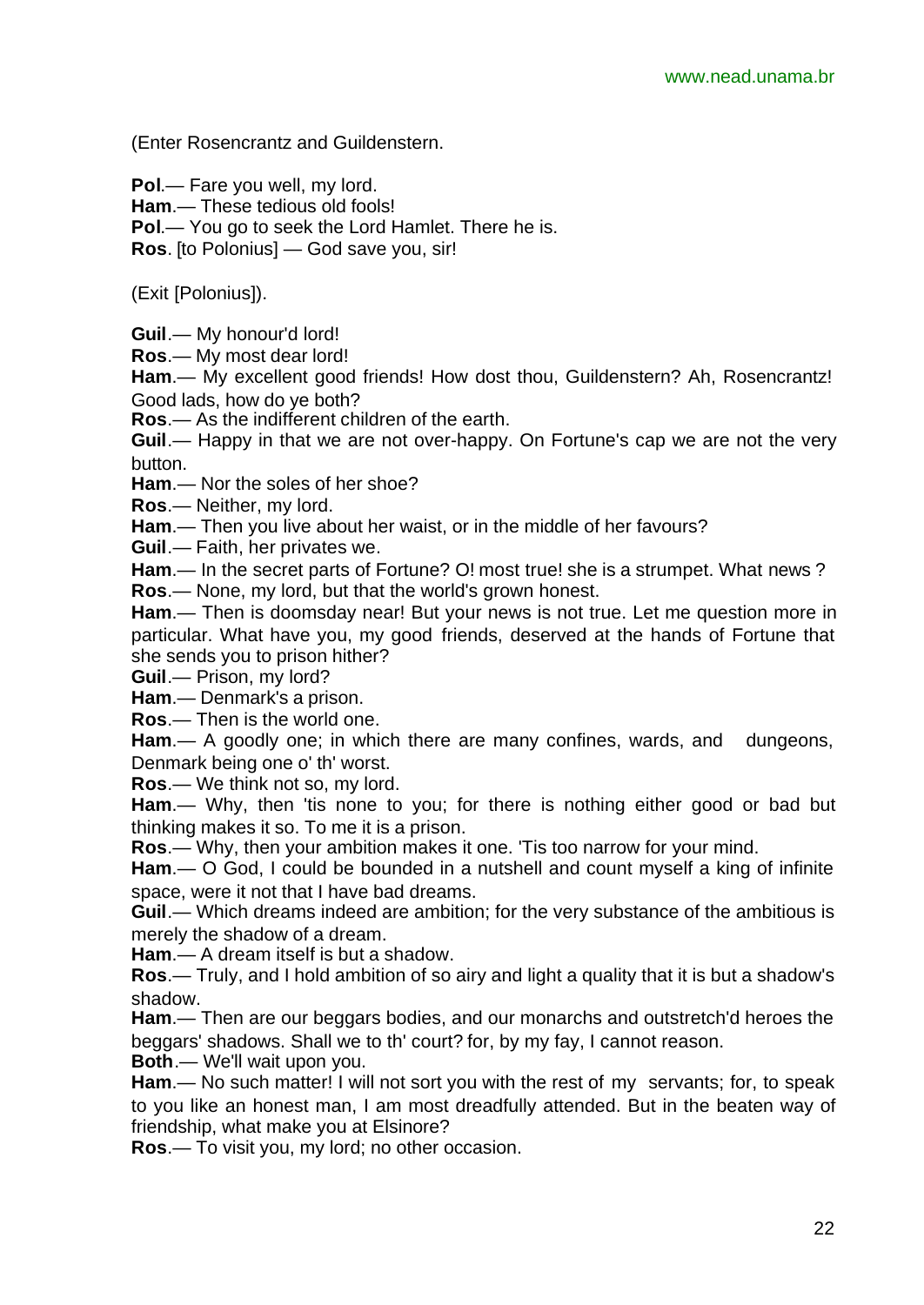**Ham**.— Beggar that I am, I am even poor in thanks; but I thank you; and sure, dear friends, my thanks are too dear a halfpenny. Were you not sent for? Is it your own inclining? Is it a free visitation? Come, deal justly with me. Come, come! Nay, speak. **Guil**.— What should we say, my lord?

**Ham**.— Why, anything— but to th' purpose. You were sent for; and there is a kind of confession in your looks, which your modesties have not craft enough to colour. I know the good King and Queen have sent for you.

**Ros**.— To what end, my lord?

**Ham**.— That you must teach me. But let me conjure you by the rights of our fellowship, by the consonancy of our youth, by the obligation of our ever-preserved love, and by what more dear a better proposer could charge you withal, be even and direct withn me, whether you were sent for or no.

**Ros**. [aside to Guildenstern] — What say you?

**Ham**. [aside] — Nay then, I have an eye of you. If you love me, hold not off.

**Guil**.— My lord, we were sent for.

**Ham**.— I will tell you why. So shall my anticipation prevent your discovery, and your secrecy to the King and Queen moult no feather. I have of late but wherefore I know not— lost all my mirth, forgone all custom of exercises; and indeed, it goes so heavily with my disposition that this goodly frame, the earth, seems to me a sterile promontory; this most excellent canopy, the air, look you, this brave o'erhanging firmament, this majestical roof fretted with golden fire why, it appeareth no other thing to me than a foul and pestilent congregation of vapours. What a piece of work is a man! how noble in reason! how infinite in faculties! in form and moving how express and admirable! In action how like an angel! in apprehension how like a god! The beauty of the world, the paragon of animals! And yet to me what is this quintessence of dust? Man delights not me no, nor woman neither, though by your smiling you seem to say so.

**Ros**.— My lord, there was no such stuff in my thoughts.

**Ham**.— Why did you laugh then, when I said 'Man delights not me'?

**Ros**.— To think, my lord, if you delight not in man, what lenten entertainment the players shall receive from you. We coted them on the way, and hither are they coming to offer you service.

**Ham**.— He that plays the king shall be welcome his Majesty shall have tribute of me; the adventurous knight shall use his foil and target; the lover shall not sigh gratis; the humorous man shall end his part in peace; the clown shall make those laugh whose lungs are tickle o' th' sere; and the lady shall say her mind freely, or the blank verse shall halt fort. What players are they?

**Ros**.— Even those you were wont to take such delight in, the tragedians of the city.

**Ham**.— How chances it they travel? Their residence, both in reputation and profit, was better both ways.

**Ros**.— I think their inhibition comes by the means of the late innovation.

**Ham**.— Do they hold the same estimation they did when I was in the city? Are they so follow'd?

**Ros**.— No indeed are they not.

**Ham**.— How comes it? Do they grow rusty?

**Ros**.— Nay, their endeavour keeps in the wonted pace; but there is, sir, an eyrie of children, little eyases, that cry out on the top of question and are most tyrannically clapp'd fort. These are now the fashion, and so berattle the common stages (so they call them) that many wearing rapiers are afraid of goosequills and dare scarce come thither.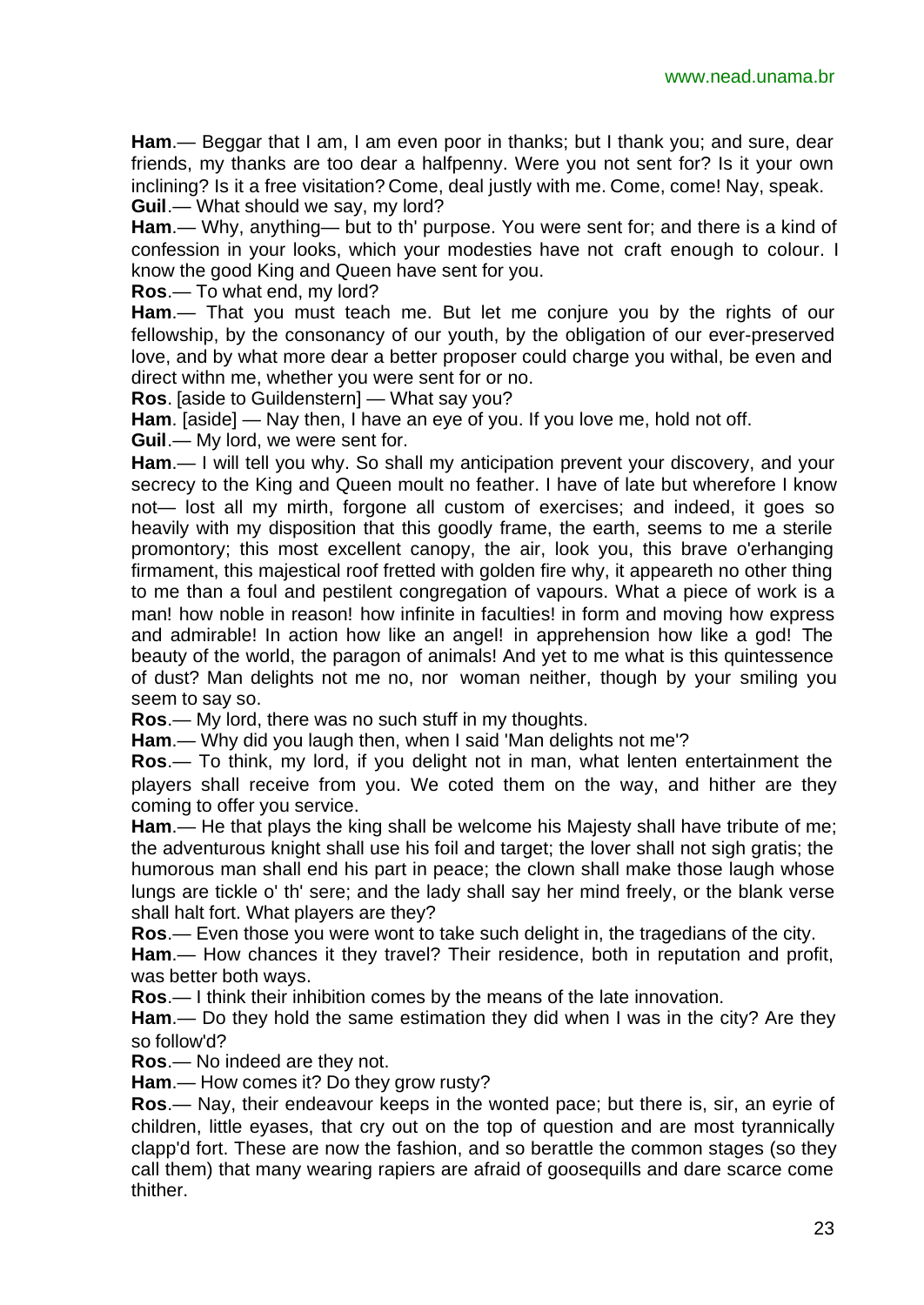**Ham**.— What, are they children? Who maintains 'em? How are they escoted? Will they pursue the quality no longer than they can sing? Will they not say afterwards, if they should grow themselves to common players (as it is most like, if their means are no better), their writers do them wrong to make them exclaim against their own succession.

**Ros**.— Faith, there has been much to do on both sides; and the nation holds it no sin to tarre them to controversy. There was, for a while, no money bid for argument unless the poet and the player went to cuffs in the question.

**Ham**.— Is't possible?

**Guil**.— O, there has been much throwing about of brains.

**Ham**.— Do the boys carry it away?

**Ros**.— Ay, that they do, my lord Hercules and his load too.

**Ham**.— It is not very strange; for my uncle is King of Denmark, and those that would make mows at him while my father lived give twenty, forty, fifty, a hundred ducats apiece for his picture in little. 'Sblood, there is something in this more than natural, if philosophy could find it out. Flourish for the Players.

**Guil**.— There are the players.

**Ham**.— Gentlemen, you are welcome to Elsinore. Your hands, come! Th' appurtenance of welcome is fashion and ceremony. Let me comply with you in this garb, lest my extent to the players (which I tell you must show fairly outwards) should more appear like entertainment than yours. You are welcome. But my uncle-father and aunt-mother are deceiv'd.

**Guil**.— In what, my dear lord?

**Ham**.— I am but mad north-north-west. When the wind is southerly I know a hawk from a handsaw.

(Enter Polonius).

**Pol**.— Well be with you, gentlemen!

**Ham**.— Hark you, Guildenstern— and you too— at each ear a hearer! That great baby you see there is not yet out of his swaddling clouts.

**Ros**.— Happily he's the second time come to them; for they say an old man is twice a child.

**Ham**.— I will prophesy he comes to tell me of the players. Mark it. You say right, sir; a Monday morning; twas so indeed.

**Pol**.— My lord, I have news to tell you.

**Ham**.— My lord, I have news to tell you. When Roscius was an actor in Rome.

**Pol**.— The actors are come hither, my lord.

**Ham**.— Buzz, buzz!

**Pol**.— Upon my honour.

**Ham**. —Then came each actor on his ass.

**Pol**.— The best actors in the world, either for tragedy, comedy, history, pastoral, pastoral-comical, historical-pastoral, tragical-historical, tragical-comical-historicalpastoral; scene individable, or poem unlimited. Seneca cannot be too heavy, nor Plautus too light. For the law of writ and the liberty, these are the only men.

**Ham**.— O Jephthah, judge of Israel, what a treasure hadst thou!

**Pol**.— What treasure had he, my lord?

**Ham**.— Why, 'One fair daughter, and no more, the which he loved passing well.'

**Pol**. [aside] — Still on my daughter.

**Ham**.— Am I not i' th' right, old Jephthah?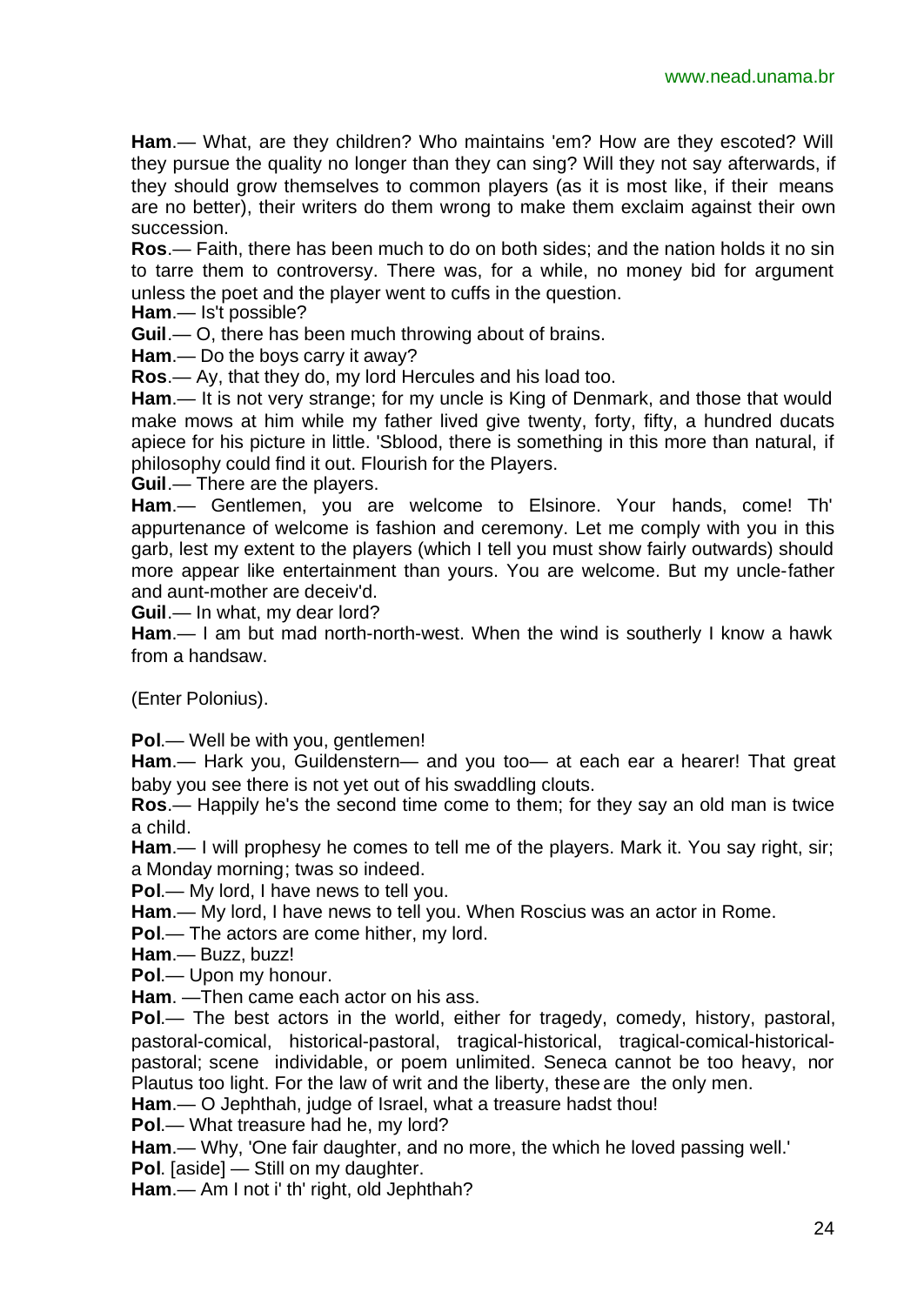**Pol**.— If you call me Jephthah, my lord, I have a daughter that I love passing well. **Ham**.— Nay, that follows not.

**Pol**.— What follows then, my lord?

**Ham**.— Why, 'As by lot, God wot,' and then, you know, 'It came to pass, as most like it was.'

The first row of the pious chanson will show you more; for look where my abridgment comes.

(Enter four or five Players).

You are welcome, masters; welcome, all. I am glad to see thee well. Welcome, good friends.— O, my old friend? Why, thy face is valanc'd since I saw thee last. Com'st' thou to' beard me in Denmark? What, my young lady and mistress? By'r Lady, your ladyship is nearer to heaven than when I saw you last by the altitude of a chopine. Pray God your voice, like a piece of uncurrent gold, be not crack'd within the ring. Masters, you are all welcome. We'll e'en to't like French falconers, fly at anything we see. We'll have a speech straight. Come, give us a taste of your quality. Come, a passionate speech.

1. Play. What speech, my good lord?

**Ham**.— I heard thee speak me a speech once, but it was never acted; or if it was, not above once; for the play, I remember, pleas'd not the million, 'twas caviary to the general; but it was (as I receiv'd it, and others, whose judgments in such matters cried in the top of mine) an excellent play, well digested in the scenes, set down with as much modesty as cunning. I remember one said there were no sallets in the lines to make the matter savoury, nor no matter in the phrase that might indict the author of affectation; but call'd it an honest method, as wholesome as sweet, and by very much more handsome than fine. One speech in't I chiefly lov'd. 'Twas AEneas' tale to Dido, and thereabout of it especially where he speaks of Priam's slaughter. If it live in your memory, begin at this line— let me see, let me see:

'The rugged Pyrrhus, like th' Hyrcanian beast' 'Tis not so; it begins with Pyrrhus:

'The rugged Pyrrhus, he whose sable arms, black as his purpose, did the night resemble when he lay couched in the ominous horse, Hath now this dread and black complexion smear'd with heraldry more dismal. Head to foot now is be total gules, horridly trick'd with blood of fathers, mothers, daughters, sons, bak'd and impasted with the parching streets, that lend a tyrannous and a damned light to their lord's murther. Roasted in wrath and fire, and thus o'ersized with coagulate gore, with eyes like carbuncles, the hellish Pyrrhus old grandsire Priam seeks.' So, proceed you.

**Pol**.— Fore God, my lord, well spoken, with good accent and good discretion.

1. Play. 'Anon he finds him, striking too short at Greeks. His antique sword, rebellious to his arm, lies where it falls, repugnant to command. Unequal match'd, Pyrrhus at Priam drives, in rage strikes wide; but with the whiff and wind of his fell sword Th' unnerved father falls. Then senseless Ilium, seeming to feel this blow, with flaming top stoops to his base, and with a hideous crash takes prisoner Pyrrhus' ear. For lo! his sword, which was declining on the milky head of reverend Priam, seem'd i' th' air to stick. So, as a painted tyrant, Pyrrhus stood, and, like a neutral to his will and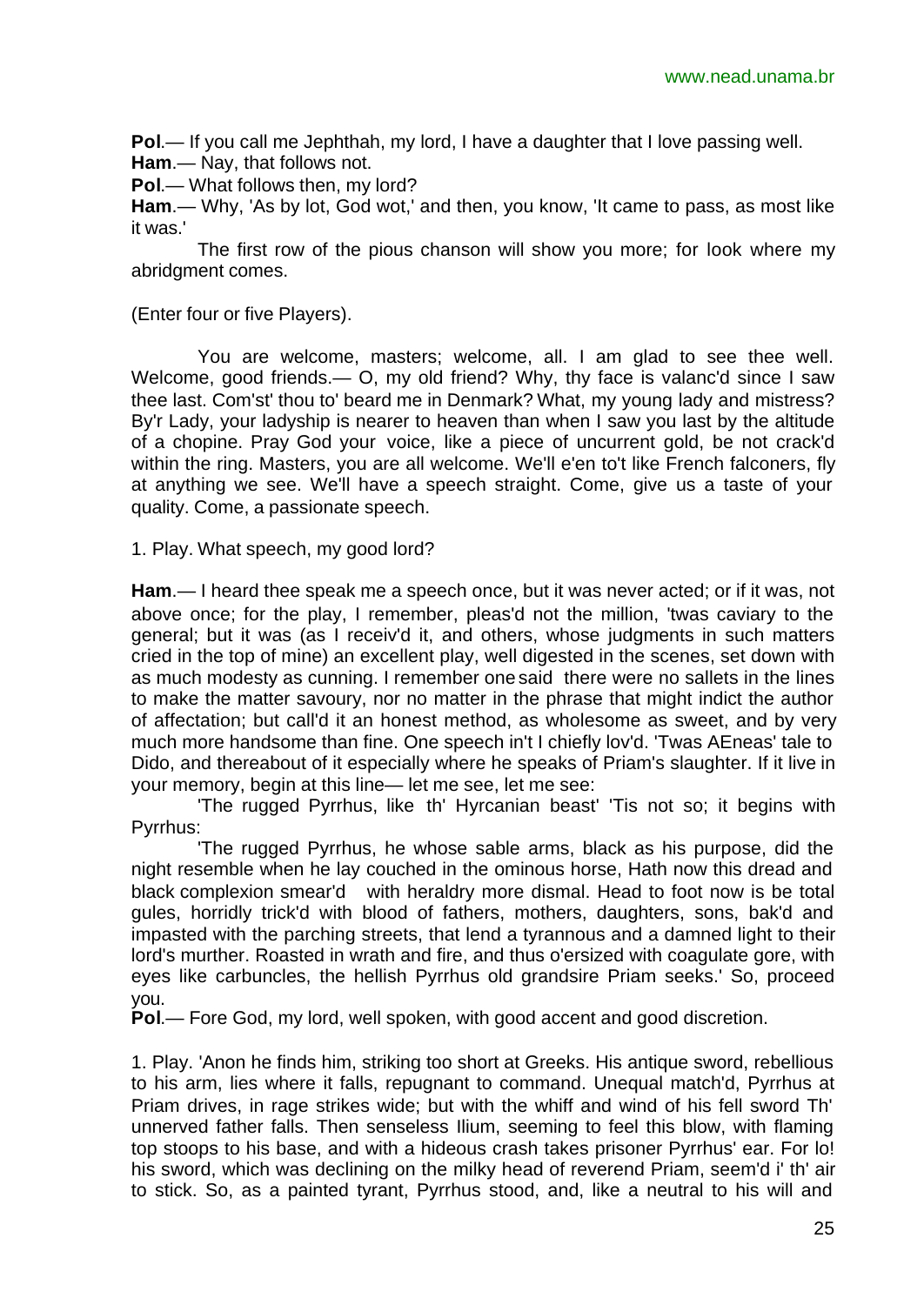matter, did nothing. But, as we often see, against some storm, a silence in the heavens, the rack stand still, the bold winds speechless, and the orb below as hush as death— anon the dreadful thunder Doth rend the region; so, after Pyrrhus' pause, aroused vengeance sets him new awork; and never did the Cyclops' hammers fall on Mars's armour, forg'd for proof eterne, with less remorse than Pyrrhus' bleeding sword now falls on Priam. Out, out, thou strumpet Fortune! All you gods, In general synod take away her power; break all the spokes and fellies from her wheel, and bowl the round nave down the hill of heaven, as low as to the fiends!

**Pol**.— This is too long.

**Ham**.— It shall to the barber's, with your beard.— Prithee say on. He's for a jig or a tale of bawdry, or he sleeps. Say on; come to Hecuba.

1. Play. 'But who, O who, had seen the mobled queen-'

**Ham**.— 'The mobled queen'?

**Pol.**— That's good! 'Mobled queen' is good.

1. Play. 'Run barefoot up and down, threat'ning the flames with bisson rheum; a clout upon that head where late the diadem stood, and for a robe, about her lank and all o'erteemed loins, a blanket, in the alarm of fear caught up who this had seen, with tongue in venom steep'd 'Gainst Fortune's state would treason have pronounc'd. But if the gods themselves did see her then, when she saw Pyrrhus make malicious sport In Mincing with his sword her husband's limbs, the instant burst of clamour that she made (Unless things mortal move them not at all) would have made milch the burning eyes of heaven and passion in the gods.'

**Pol**.— Look, whe'r he has not turn'd his colour, and has tears in's eyes. Prithee no more!

**Ham**.— 'Tis well. I'll have thee speak out the rest of this soon.good my lord, will you see the players well bestow'd? Do you hear? Let them be well us'd; for they are the abstract and brief chronicles of the time. After your death you were better have a bad epitaph than their ill report while you live.

**Pol**.— My lord, I will use them according to their desert.

**Ham**.— God's bodykins, man, much better! Use every man after his desert, and who should scape whipping? Use them after your own honour and dignity. The less they deserve, the more merit is in your bounty. Take them in.

**Pol**.— Come, sirs.

**Ham**.— Follow him, friends. We'll hear a play to-morrow.

(Exeunt Polonius and Players [except the First]).

Dost thou hear me, old friend? Can you play 'The Murther of Gonzago'?

1. Play. Ay, my lord.

**Ham**.— We'll ha't to-morrow night. You could, for a need, study a speech of some dozen or sixteen lines which I would set down and insert in't, could you not?

1. Play. Ay, my lord.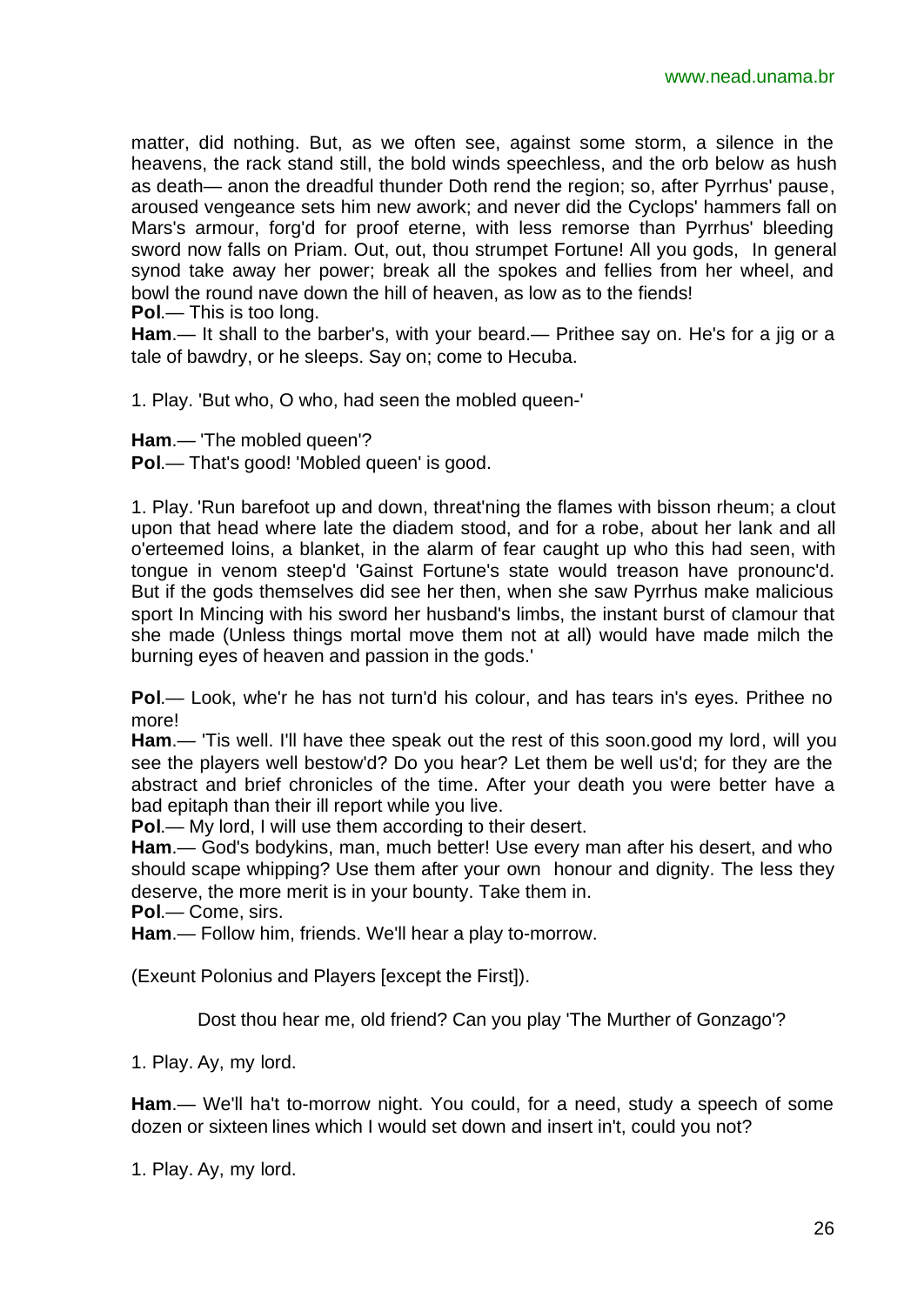**Ham**.— Very well. Follow that lord and look you mock him not.

[Exit First Player.]

My good friends, I'll leave you till night. You are welcome to Elsinore.

**Ros**.— Good my lord!

**Ham**.— Ay, so, God b' wi' ye!

(Exeunt Rosencrantz and Guildenstern)

Now I am alone. O what a rogue and peasant slave am I! Is it not monstrous that this player here, but in a fiction, in a dream of passion, Could force his soul so to his own conceit that, from her working, all his visage wann'd, tears in his eyes, distraction in's aspect, a broken voice, and his whole function suiting with forms to his conceit? And all for nothing! For Hecuba! What's Hecuba to him, or he to Hecuba, that he should weep for her? What would he do, Had he the motive and the cue for passion that I have? He would drown the stage with tears and cleave the general ear with horrid speech; make mad the guilty and appal the free, confound the ignorant, and amaze indeed the very faculties of eyes and ears. Yet I, a dull and muddymettled rascal, peak like John-a-dreams, unpregnant of my cause, and can say nothing! No, not for a king, upon whose property and most dear life a damn'd defeat was made. Am I a coward? Who calls me villain? breaks my pate across? Plucks off my beard and blows it in my face? Tweaks me by th' nose? gives me the lie i' th' throat as deep as to the lungs? Who does me this, ha? 'Swounds, I should take it! for it cannot be but I am pigeon-liver'd and lack gall to make oppression bitter, or ere this I should have fatted all the region kites with this slave's offal. Bloody bawdy villain! Remorseless, treacherous, lecherous, kindless villain! O, vengeance! Why, what an ass am I! This is most brave, that I, the son of a dear father murther'd, prompted to my revenge by heaven and hell, must (like a whore) unpack my heart with words and fall a-cursing like a very drab, a scullion! Fie upon't! foh! About, my brain! Hum, I have heard that guilty creatures, sitting at a play, have by the very cunning of the scene been struck so to the soul that presently they have proclaim'd their malefactions; for murther, though it have no tongue, will speak with most miraculous organ, I'll have these Players play something like the murther of my father before mine uncle. I'll observe his looks; I'll tent him to the quick. If he but blench, I know my course. The spirit that I have seen May be a devil; and the devil hath power T' assume a pleasing shape; yea, and perhaps out of my weakness and my melancholy, as he is very potent with such spirits, abuses me to damn me. I'll have grounds more relative than this. The play's the thing wherein I'll catch the conscience of the King. (Exit).

ACT III. Scene I. Elsinore. A room in the Castle.

(Enter King, Queen, Polonius, Ophelia, Rosencrantz, Guildenstern, and Lords).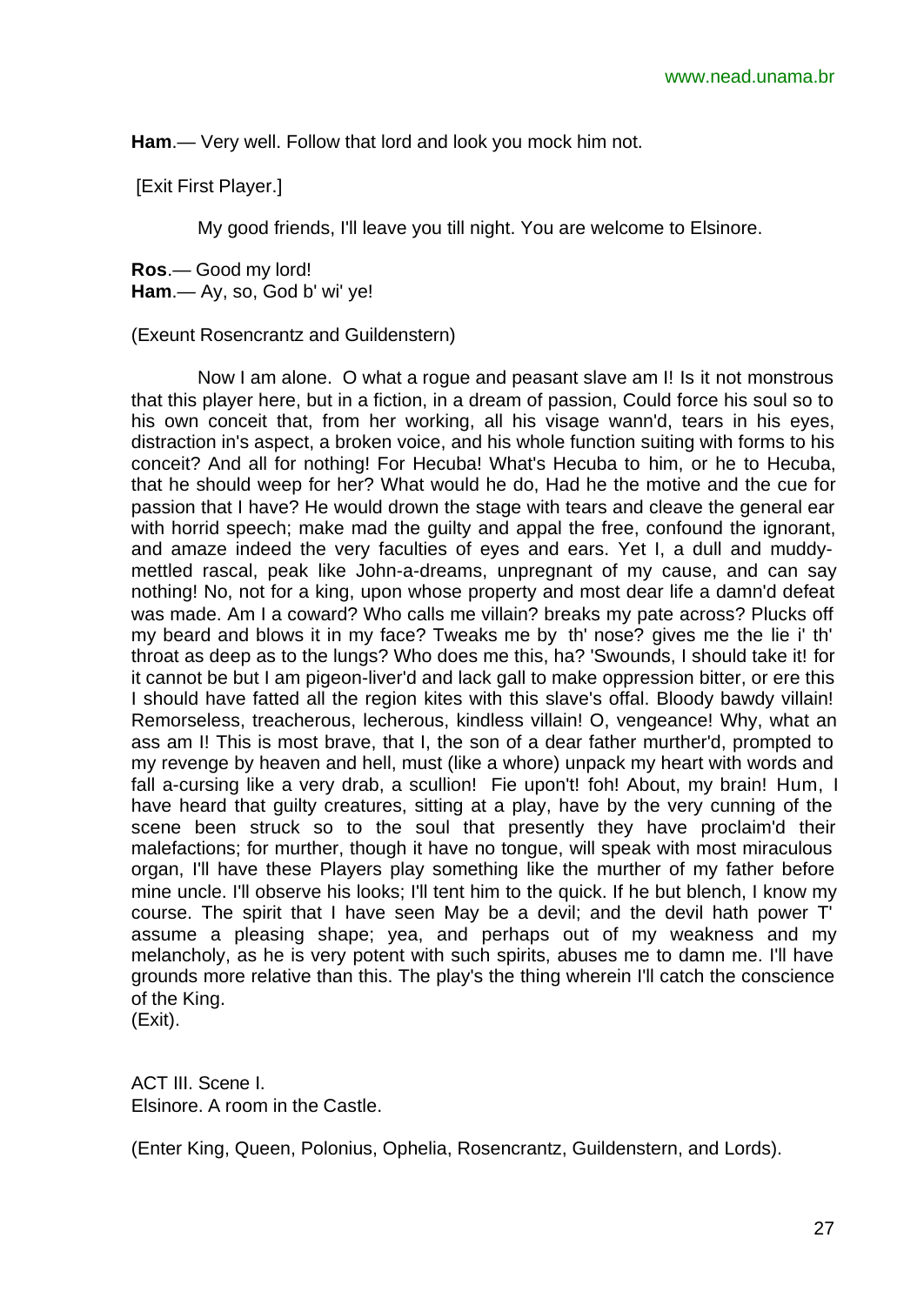**King**.— And can you by no drift of circumstance get from him why he puts on this confusion, grating so harshly all his days of quiet with turbulent and dangerous lunacy?

**Ros**.— He does confess he feels himself distracted, but from what cause he will by no means speak.

**Guil**.— Nor do we find him forward to be sounded, but with a crafty madness keeps aloof when we would bring him on to some confession of his true state.

**Queen**.— Did he receive you well?

**Ros**.— Most like a gentleman.

**Guil**.— But with much forcing of his disposition.

**Ros**.— Niggard of question, but of our demands most free in his reply.

**Queen**.— Did you assay him to any pastime?

**Ros**.— Madam, it so fell out that certain players we o'erraught on the way. Of these we told him, and there did seem in him a kind of joy to hear of it. They are here about the court, and, as I think, they have already order this night to play before him.

**Pol**.— 'Tis most true; and he beseech'd me to entreat your Majesties to hear and see the matter.

**King**.— With all my heart, and it doth much content me to hear him so inclin'd. Good gentlemen, give him a further edge and drive his purpose on to these delights. **Ros**.— We shall, my lord.

(Exeunt Rosencrantz and Guildenstern).

**King**.— Sweet Gertrude, leave us too; for we have closely sent for Hamlet hither, that he, as 'twere by accident, may here affront Ophelia. Her father and myself (lawful espials) will so bestow ourselves that, seeing unseen, we may of their encounter frankly judge and gather by him, as he is behav'd, If't be th' affliction of his love, or no, that thus he suffers for.

**Queen**.— I shall obey you; and for your part, Ophelia, I do wish that your good beauties be the happy cause of Hamlet's wildness. So shall I hope your virtues Will bring him to his wonted way again, to both your honours.

**Oph**.— Madam, I wish it may.

[Exit Queen.]

**Pol**.— Ophelia, walk you here. Gracious, so please you, we will bestow ourselves. [To Ophelia] Read on this book, that show of such an exercise may colour your loneliness.— We are oft to blame in this, 'Tis too much prov'd, that with devotion's visage and pious action we do sugar o'er the Devil himself.

**King**. [aside] — O, 'tis too true! How smart a lash that speech doth give my conscience! The harlot's cheek, beautied with plast'ring art, Is not more ugly to the thing that helps it than is my deed to my most painted word. O heavy burthen! **Pol**.— I hear him coming. Let's withdraw, my lord.

(Exeunt King and Polonius]). (Enter Hamlet).

**Ham**.— To be, or not to be that is the question: Whether 'tis nobler in the mind to suffer the slings and arrows of outrageous fortune or to take arms against a sea of troubles, and by opposing end them. To die to sleep no more; and by a sleep to say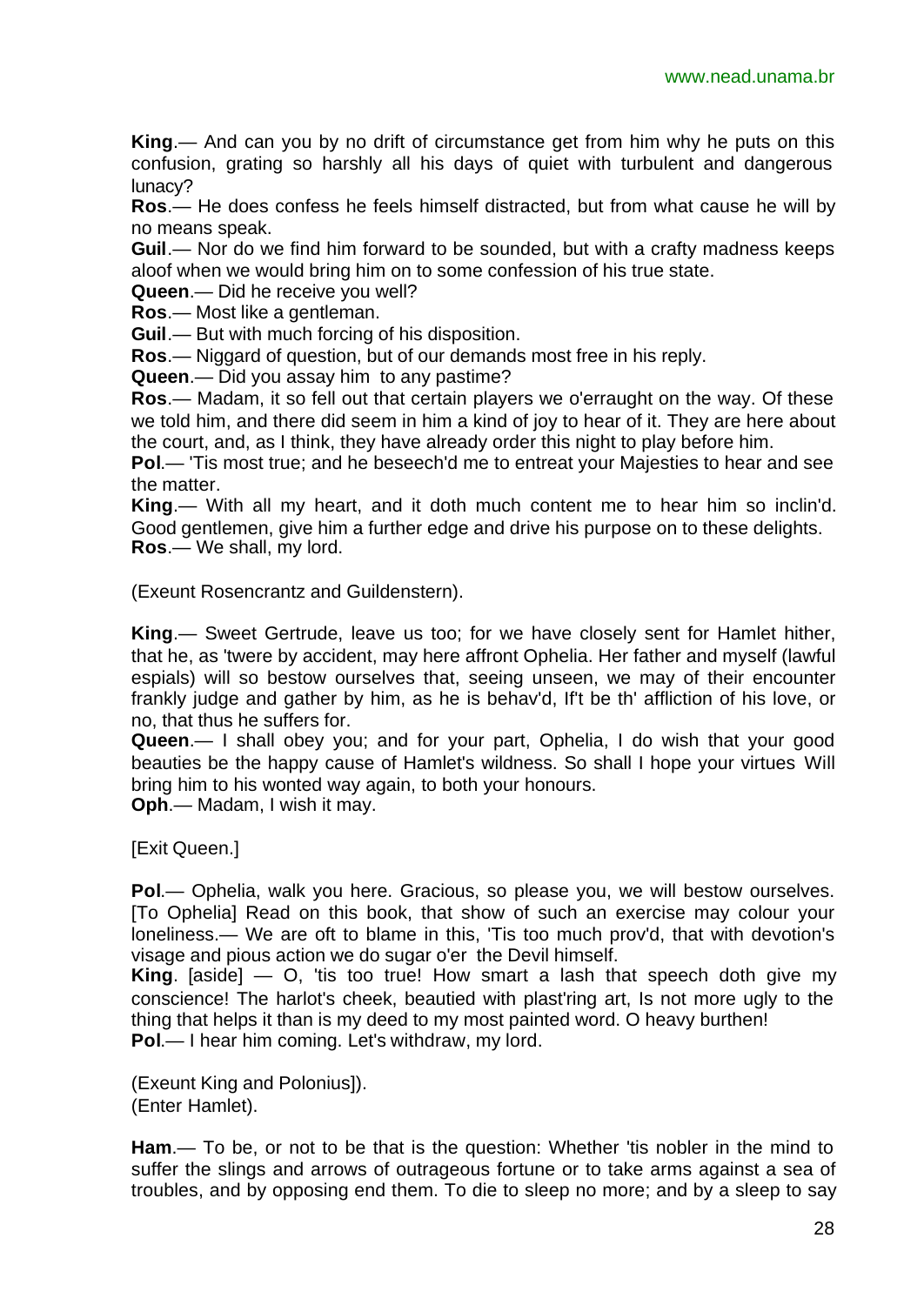we end the heartache, and the thousand natural shocks that flesh is heir to. 'Tis a consummation devoutly to be wish'd. To die to sleep. to sleep perchance to dream: ay, there's the rub! For in that sleep of death what dreams may come when we have shuffled off this mortal coil, must give us pause. There's the respect that makes calamity of so long life. For who would bear the whips and scorns of time, Th' oppressor's wrong, the proud man's contumely, the pangs of despis'd love, the law's delay, the insolence of office, and the spurns that patient merit of th' unworthy takes, when he himself might his quietus make with a bare bodkin? Who would these fardels bear, to grunt and sweat under a weary life, but that the dread of something after death the undiscover'd country, from whose bourn no traveller returns— puzzles the will, and makes us rather bear those ills we have than fly to others that we know not of? Thus conscience does make cowards of us all, and thus the native hue of resolution Is sicklied o'er with the pale cast of thought, and enterprises of great pith and moment with this regard their currents turn awry and lose the name of action. Soft you now! The fair Ophelia! Nymph, in thy orisons be all my sins rememb'red.

**Oph**.— Good my lord, how does your honour for this many a day?

**Ham**.— I humbly thank you; well, well, well.

**Oph**.— My lord, I have remembrances of yours that I have longed long to re-deliver. I pray you, now receive them.

**Ham**.— No, not I! I never gave you aught.

**Oph**.— My honour'd lord, you know right well you did, and with them words of so sweet breath compos'd as made the things more rich. Their perfume lost, take these again; for to the noble mind Rich gifts wax poor when givers prove unkind. There, my lord.

**Ham**.— Ha, ha! Are you honest?

**Oph**.— My lord?

**Ham**.— Are you fair?

**Oph**.— What means your lordship?

**Ham**.— That if you be honest and fair, your honesty should admit no discourse to your beauty.

**Oph**.— Could beauty, my lord, have better commerce than with honesty?

**Ham**.— Ay, truly; for the power of beauty will sooner transform honesty from what it is to a bawd than the force of honesty can translate beauty into his likeness. This was sometime a paradox, but now the time gives it proof. I did love you once.

**Oph**.— Indeed, my lord, you made me believe so.

**Ham**.— You should not have believ'd me; for virtue cannot so inoculate our old stock but we shall relish of it. I loved you not.

**Oph**.— I was the more deceived.

**Ham**.— Get thee to a nunnery! Why wouldst thou be a breeder of sinners? I am myself indifferent honest, but yet I could accuse me of such things that it were better my mother had not borne me. I am very proud, revengeful, ambitious; with more offences at my beck than I have thoughts to put them in, imagination to give them shape, or time to act them in. What should such fellows as I do, crawling between earth and heaven? We are arrant knaves all; believe none of us. Go thy ways to a nunnery. Where's your father?

**Oph**.— At home, my lord.

**Ham**.— Let the doors be shut upon him, that he may play the fool nowhere but in's own house. Farewell.

**Oph**.— O, help him, you sweet heavens!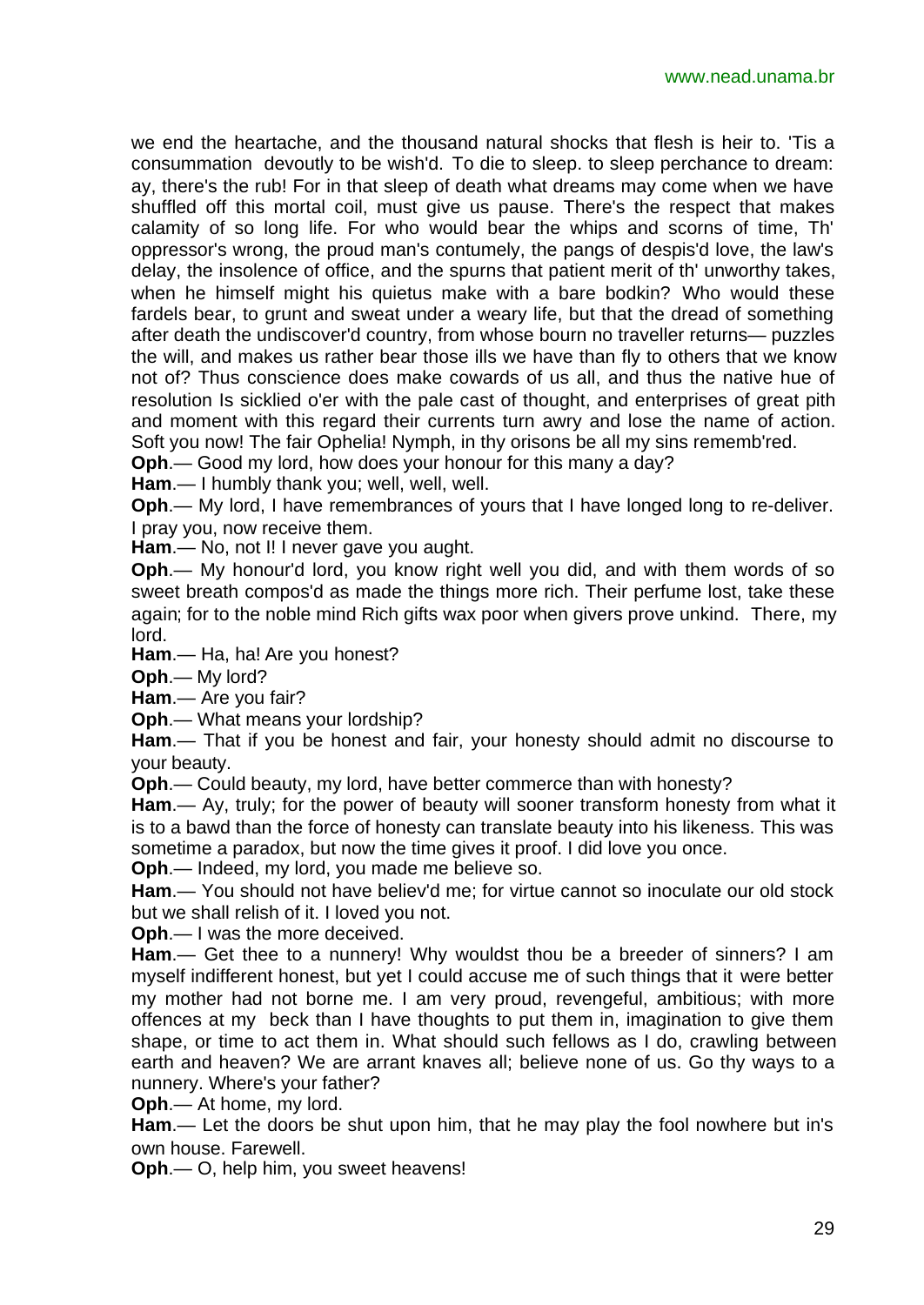**Ham**.— If thou dost marry, I'll give thee this plague for thy dowry: be thou as chaste as ice, as pure as snow, thou shalt not escape calumny. Get thee to a nunnery. Go, farewell. Or if thou wilt needs marry, marry a fool; for wise men know well enough what monsters you make of them. To a nunnery, go; and quickly too. Farewell.

**Oph**.— O heavenly powers, restore him! **Ham**.— I have heard of your paintings too, well enough. God hath given you one face, and you make yourselves another. You jig, you amble, and you lisp; you nickname God's creatures and make your wantonness your ignorance. Go to, I'll no more on't! it hath made me mad. I say, we will have no moe marriages. Those that are married already— all but one— shall live; the rest shall keep as they are. To a

(Exit).

nunnery, go.

**Oph**.— O, what a noble mind is here o'erthrown! The courtier's, scholar's, soldier's, eye, tongue, sword, Th' expectancy and rose of the fair state, the glass of fashion and the mould of form, Th' observ'd of all observers quite, quite down! And I, of ladies most deject and wretched, that suck'd the honey of his music vows, now see that noble and most sovereign reason, like sweet bells jangled, out of tune and harsh; that unmatch'd form and feature of blown youth blasted with ecstasy. O, woe is me T' have seen what I have seen, see what I see!

(Enter King and Polonius).

**King**.— Love? his affections do not that way tend; nor what he spake, though it lack'd form a little, was not like madness. There's something in his soul o'er which his melancholy sits on brood; and I do doubt the hatch and the disclose will be some danger; which for to prevent, I have in quick determination thus set it down: he shall with speed to England for the demand of our neglected tribute. Haply the seas, and countries different, with variable objects, shall expel this something-settled matter in his heart, whereon his brains still beating puts him thus from fashion of himself. What think you on't?

**Pol.**— It shall do well. But yet do I believe the origin and commencement of his grief Sprung from neglected love. How now, Ophelia? You need not tell us what Lord **Ham**let said. we heard it all. My lord, do as you please; but if you hold it fit, after the play let his queen mother all alone entreat him to show his grief. Let her be round with him; and I'll be plac'd so please you, in the ear of all their conference. If she find him not, to England send him; or confine him where your wisdom best shall think. **King**.— It shall be so. Madness in great ones must not unwatch'd go.

(Exeunt).

Scene II. Elsinore. hall in the Castle.

(Enter Hamlet and three of the Players).

**Ham**.— Speak the speech, I pray you, as I pronounc'd it to you, trippingly on the tongue. But if you mouth it, as many of our players do, I had as live the town crier spoke my lines. Nor do not saw the air too much with your hand, thus, but use all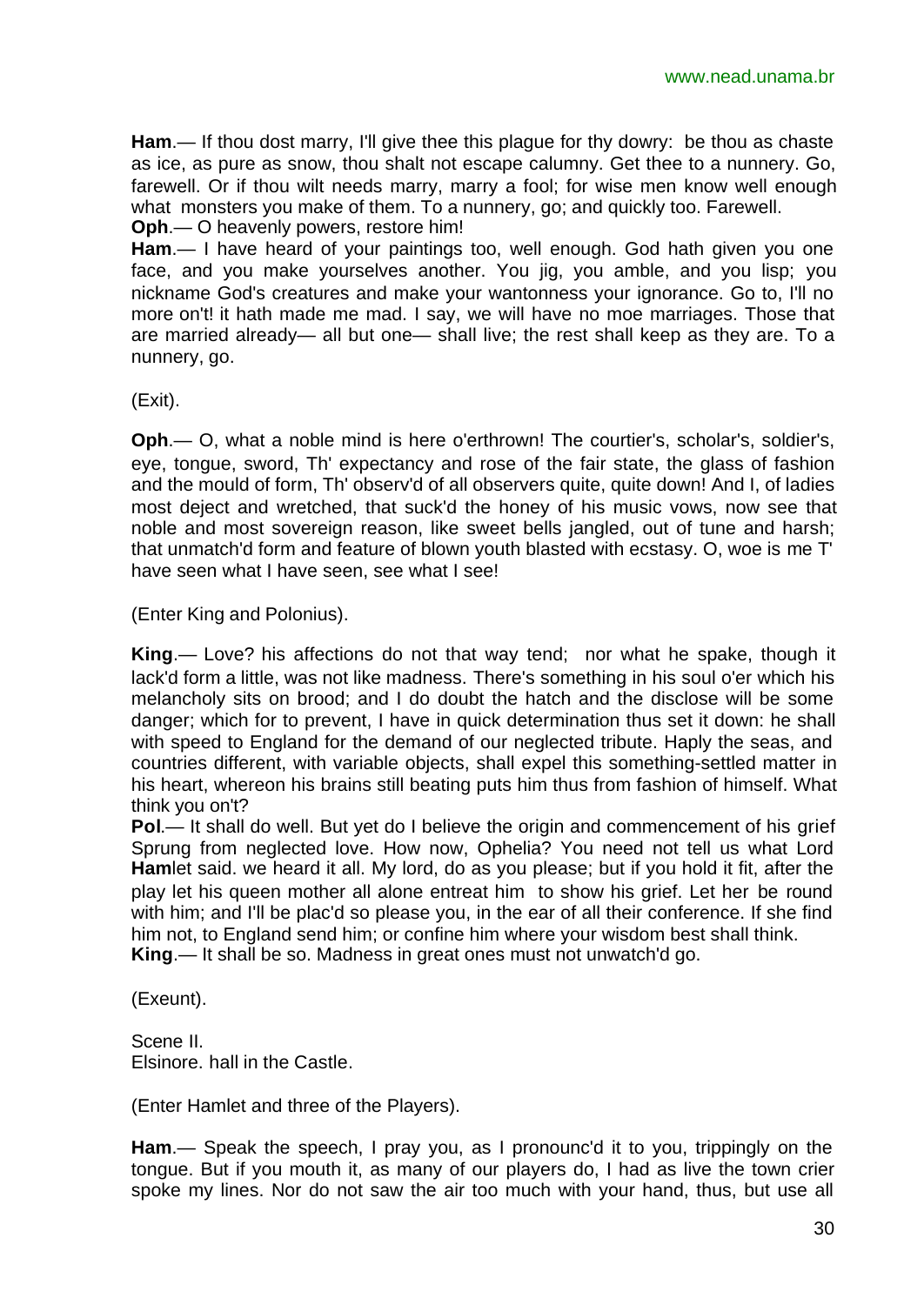gently; for in the very torrent, tempest, and (as I may say) whirlwind of your passion, you must acquire and beget a temperance that may give it smoothness. O, it offends me to the soul to hear a robustious periwig-pated fellow tear a passion to tatters, to very rags, to split the cars of the groundlings, who (for the most part) are capable of nothing but inexplicable dumb shows and noise. I would have such a fellow whipp'd for o'erdoing Termagant. It out-herods Herod. Pray you avoid it.

**Player**.— I warrant your honour.

**Ham**.— Be not too tame neither; but let your own discretion be your tutor. Suit the action to the word, the word to the action; with this special observance, that you o'erstep not the modesty of nature: for anything so overdone is from the purpose of playing, whose end, both at the first and now, was and is, to hold, as 'twere, the mirror up to nature; to show Virtue her own feature, scorn her own image, and the very age and body of the time his form and pressure. Now this overdone, or come tardy off, though it make the unskilful laugh, cannot but make the judicious grieve; the censure of the which one must in your allowance o'erweigh a whole theatre of others. O, there be players that I have seen play, and heard others praise, and that highly (not to speak it profanely), that, neither having the accent of Christians, nor the gait of Christian, pagan, nor man, have so strutted and bellowed that I have thought some of Nature's journeymen had made men, and not made them well, they imitated humanity so abominably.

**Player**.— I hope we have reform'd that indifferently with us, sir.

**Ham**.— O, reform it altogether! And let those that play your clowns speak no more than is set down for them. For there be of them that will themselves laugh, to set on some quantity of barren spectators to laugh too, though in the mean time some necessary question of the play be then to be considered. That's villanous and shows a most pitiful ambition in the fool that uses it. Go make you ready.

(Exeunt Players).

(Enter Polonius, Rosencrantz, and Guildenstern).

How now, my lord? Will the King hear this piece of work?

**Pol**.— And the Queen too, and that presently.

**Ham**.— Bid the players make haste, [Exit Polonius.] Will you two help to hasten them?

**Both**.— We will, my lord.

(Exeunt they two).

**Ham**.— What, ho, Horatio!

(Enter Horatio).

**Hor**.— Here, sweet lord, at your service.

**Ham**.— Horatio, thou art e'en as just a man as e'er my conversation cop'd withal.

**Hor**.— O, my dear lord!

**Ham**.— Nay, do not think I flatter; for what advancement may I hope from thee, that no revenue hast but thy good spirits to feed and clothe thee? Why should the poor be flatter'd? No, let the candied tongue lick absurd pomp, and crook the pregnant hinges of the knee where thrift may follow fawning. Dost thou hear? Since my dear soul was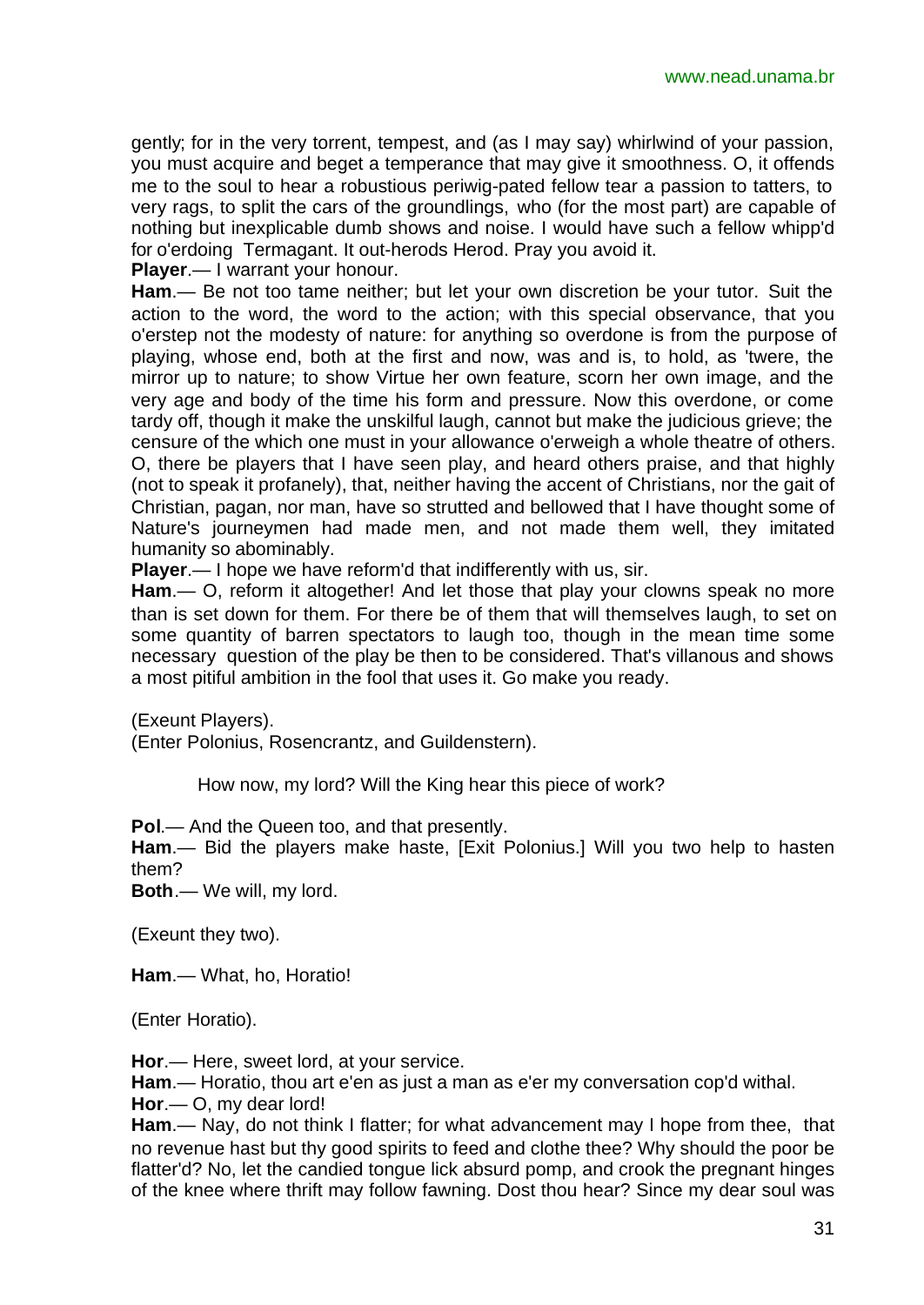mistress of her choice and could of men distinguish, her election Hath scald thee for herself. For thou hast been as one, in suff'ring all, that suffers nothing; a man that Fortune's buffets and rewards Hast ta'en with equal thanks; and blest are those whose blood and judgment are so well commingled that they are not a pipe for Fortune's finger to sound what stop she please. Give me that man that is not passion's slave, and I will wear him In my heart's core, ay, in my heart of heart, as I do thee. Something too much of this I there is a play to-night before the King. One scene of it comes near the circumstance, which I have told thee, of my father's death. I prithee, when thou seest that act afoot, even with the very comment of thy soul observe my uncle. If his occulted guilt do not itself unkennel in one speech, It is a damned ghost that we have seen, and my imaginations are as foul as Vulcan's stithy. Give him heedful note; for I mine eyes will rivet to his face, and after we will both our judgments join In censure of his seeming.

**Hor**.— Well, my lord. If he steal aught the whilst this play is playing, and scape detecting, I will pay the theft. Sound a flourish. [Enter Trumpets and Kettledrums. Danish march.

(Enter King, Queen, Polonius, Ophelia, Rosencrantz, Guildenstern, and other Lords attendant, with the Guard carrying torches).

**Ham**.— They are coming to the play. I must be idle. Get you a place.

**King**.— How fares our cousin Hamlet?

**Ham**.— Excellent, i' faith; of the chameleon's dish. I eat the air, promise-cramm'd. You cannot feed capons so.

**King**.— I have nothing with this answer, Hamlet. These words are not mine.

**Ham**.— No, nor mine now. [To Polonius] My lord, you play'd once i' th' university, you say?

**Pol**.— That did I, my lord, and was accounted a good actor.

**Ham**.— What did you enact?

**Pol**.— I did enact Julius Caesar; I was kill'd i' th' Capitol; Brutus kill'd me.

**Ham**.— It was a brute part of him to kill so capital a calf there. Be the players ready.

**Ros**.— Ay, my lord. They stay upon your patience.

**Queen**.— Come hither, my dear Hamlet, sit by me.

**Ham**.— No, good mother. Here's metal more attractive.

**Pol**. [to the King] — O, ho! do you mark that?

**Ham**.— Lady, shall I lie in your lap? [Sits down at Ophelia's feet.]

**Oph**.— No, my lord.

**Ham**.— I mean, my head upon your lap?

**Oph**.— Ay, my lord.

**Ham**.— Do you think I meant country matters?

**Oph**.— I think nothing, my lord.

**Ham**.— That's a fair thought to lie between maids' legs.

**Oph**.— What is, my lord?

**Ham**.— Nothing.

**Oph**.— You are merry, my lord.

**Ham**.— Who, I?

**Oph**.— Ay, my lord.

**Ham**.— O God, your only jig-maker! What should a man do but be merry? For look you how cheerfully my mother looks, and my father died within 's two hours.

**Oph**.— Nay 'tis twice two months, my lord.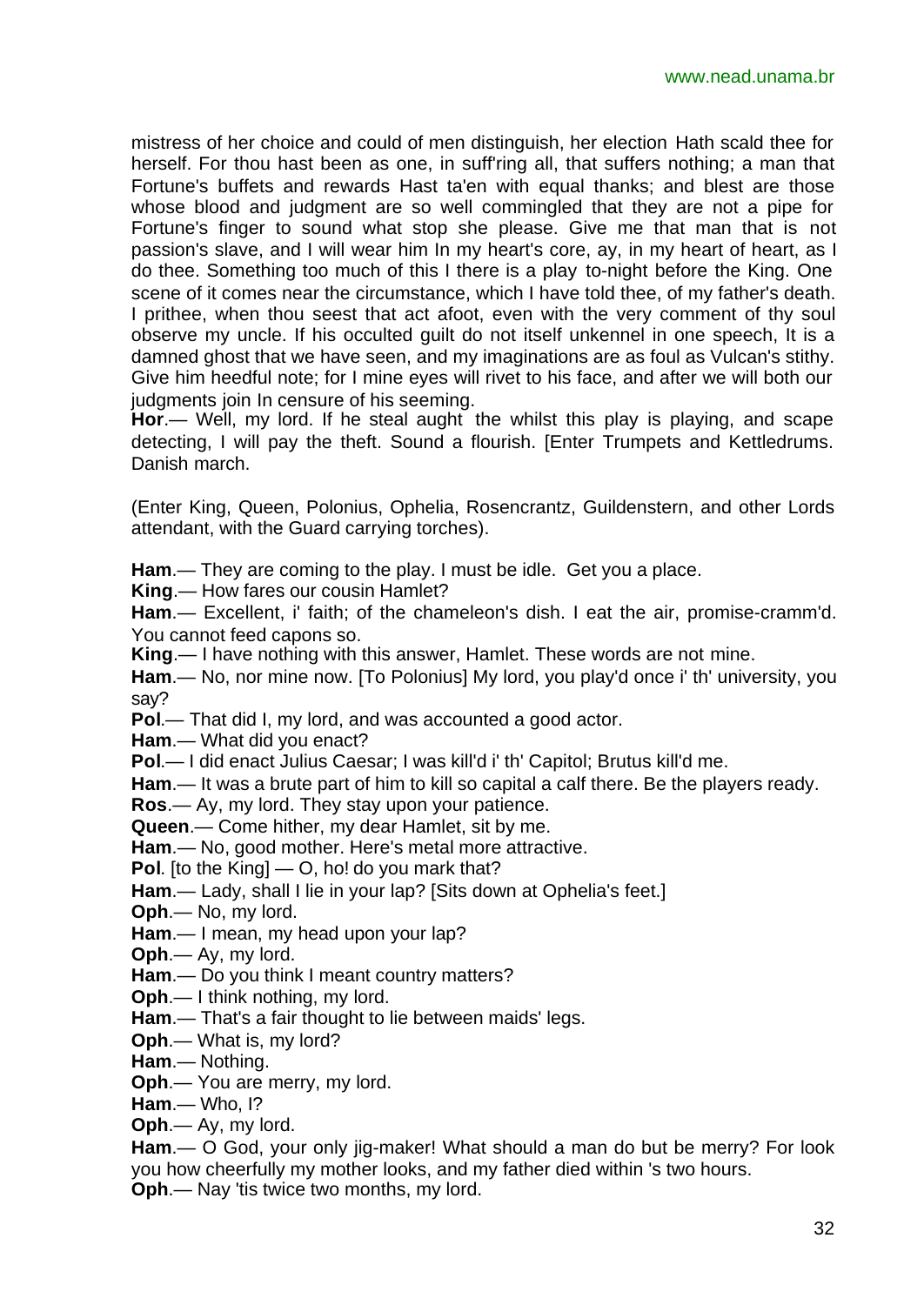**Ham**.— So long? Nay then, let the devil wear black, for I'll have a suit of sables. O heavens! die two months ago, and not forgotten yet? Then there's hope a great man's memory may outlive his life half a year. But, by'r Lady, he must build churches then; or else shall he suffer not thinking on, with the hobby-horse, whose epitaph is 'For O, for O, the hobby-horse is forgot!' Hautboys play. The dumb show enters.

(Enter a King and a Queen very lovingly; the Queen embracing him and he her. She kneels, and makes show of protestation unto him. He takes her up, and declines his head upon her neck. He lays him down upon a bank of flowers. She, seeing him asleep, leaves him. Anon comes in a fellow, takes off his crown, kisses it, pours poison in the sleeper's ears, and leaves him. The Queen returns, finds the King dead, and makes passionate action. The Poisoner with some three or four Mutes, comes in again, seem to condole with her. The dead body is carried away. The Poisoner wooes the Queen with gifts; she seems harsh and unwilling awhile, but in the end accepts his love).

(Exeunt).

**Oph**.— What means this, my lord?

**Ham**.— Marry, this is miching malhecho; it means mischief.

**Oph**.— Belike this show imports the argument of the play.

(Enter Prologue).

**Ham**.— We shall know by this fellow. The players cannot keep counsel; they'll tell all.

**Oph**.— Will he tell us what this show meant?

**Ham**.— Ay, or any show that you'll show him. Be not you asham'd to show, he'll not shame to tell you what it means.

**Oph**.— You are naught, you are naught! I'll mark the play.

**Pro**.— For us, and for our tragedy, here stooping to your clemency, we beg your hearing patiently.

[Exit.]

**Ham**.— Is this a prologue, or the posy of a ring?

**Oph**.— 'Tis brief, my lord.

**Ham**.— As woman's love.

(Enter [two Players as] King and Queen).

**King**.— Full thirty times hath Phoebus' cart gone round Neptune's salt wash and Tellus' orbed ground, and thirty dozed moons with borrowed sheen about the world have times twelve thirties been, since love our hearts, and Hymen did our hands, unite comutual in most sacred bands.

**Queen**.— So many journeys may the sun and moon make us again count o'er ere love be done!ut woe is me! you are so sick of late, so far from cheer and from your former state. That I distrust you. Yet, though I distrust, discomfort you, my lord, it nothing must; for women's fear and love holds quantity, In neither aught, or in extremity. Now what my love is, proof hath made you know; and as my love is siz'd,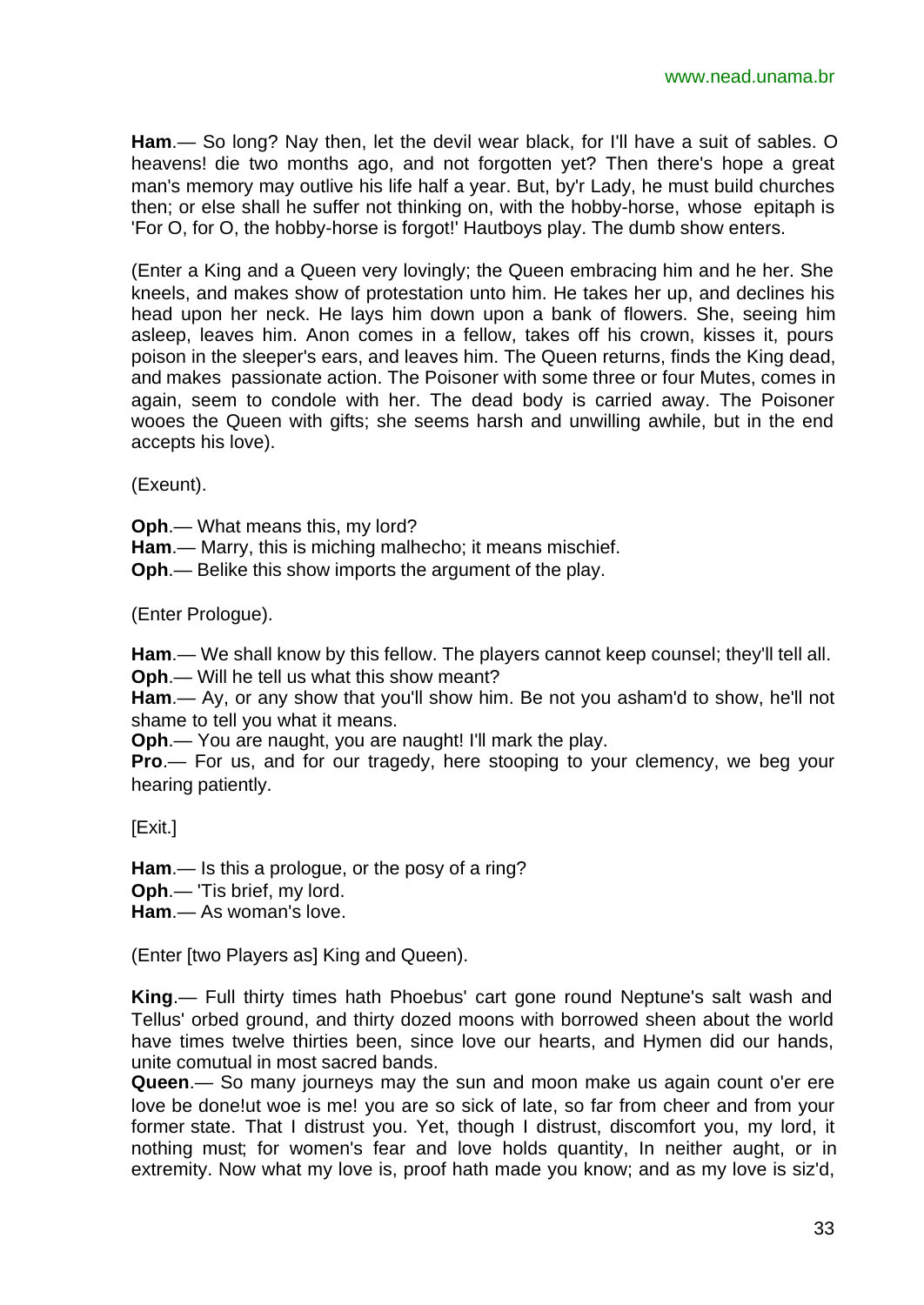my fear is so. Where love is great, the littlest doubts are fear; where little fears grow great, great love grows there.

**King**.— Faith, I must leave thee, love, and shortly too; my operant powers their functions leave to do. And thou shalt live in this fair world behind, Honour'd, belov'd, and haply one as kind for husband shalt thou.

**Queen**.— O, confound the rest! Such love must needs be treason in my breast. When second husband let me be accurst! None wed the second but who killed the first.

**Ham**. [aside] — Wormwood, wormwood!

**Queen**.— The instances that second marriage move are base respects of thrift, but none of love. a second time I kill my husband dead when second husband kisses me in bed.

**King**.— I do believe you think what now you speak; but what we do determine oft we break. purpose is but the slave to memory, of violent birth, but poor validity; which now, like fruit unripe, sticks on the tree, but fill unshaken when they mellow be. Most necessary 'tis that we forget to pay ourselves what to ourselves is debt. What to ourselves in passion we propose, the passion ending, doth the purpose lose. The violence of either grief or joy their own enactures with themselves destroy. Where joy most revels, grief doth most lament; Grief joys, joy grieves, on slender accident. This world is not for aye, nor 'tis not strange that even our loves should with our fortunes change; for 'tis a question left us yet to prove, whether love lead fortune, or else fortune love. The great man down, you mark his favourite flies, the poor advanc'd makes friends of enemies; and hitherto doth love on fortune tend, for who not needs shall never lack a friend, and who in want a hollow friend doth try, directly seasons him his enemy. But, orderly to end where I begun, our wills and fates do so contrary run that our devices still are overthrown; our thoughts are ours, their ends none of our own. So think thou wilt no second husband wed; but die thy thoughts when thy first lord is dead.

**Queen**.— Nor earth to me give food, nor heaven light, sport and repose lock from me day and night, to desperation turn my trust and hope, an anchor's cheer in prison be my scope, each opposite that blanks the face of joy meet what I would have well, and it destroy,

**Both** —here and hence pursue me lasting strife, If, once a widow, ever I be wife! **Ham**.— If she should break it now!

**King**.—'Tis deeply sworn. Sweet, leave me here awhile. My spirits grow dull, and fain I would beguile the tedious day with sleep.

**Queen**.— Sleep rock thy brain, [He] sleeps. And never come mischance between us twain!

(Exit).

**Ham**.— Madam, how like you this play?

**Queen**.— The lady doth protest too much, methinks.

**Ham**.— O, but she'll keep her word.

**King**.— Have you heard the argument? Is there no offence in't?

**Ham**.— No, no! They do but jest, poison in jest; no offence i' th' world.

**King**.— What do you call the play?

**Ham**.— 'The Mousetrap.' Marry, how?

**Tropically**. This play is the image of a murther done in Vienna. Gonzago is the duke's name; his wife, Baptista. You shall see anon. 'Tis a knavish piece of work; but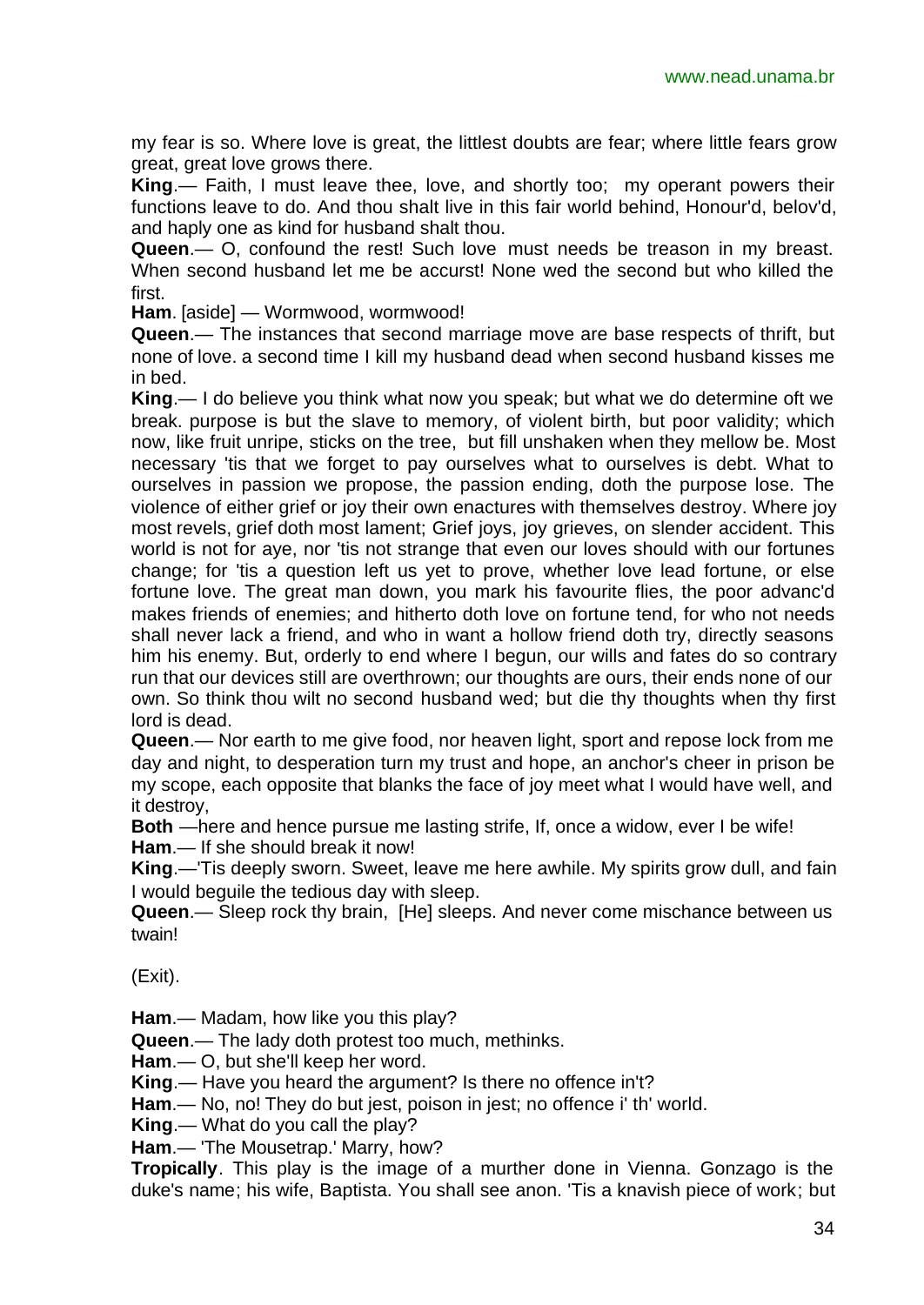what o' that? Your Majesty, and we that have free souls, it touches us not. Let the gall'd jade winch; our withers are unwrung.

(Enter Lucianus).

This is one Lucianus, nephew to the King.

**Oph**.— You are as good as a chorus, my lord.

**Ham**.— I could interpret between you and your love, if I could see the puppets dallying.

**Oph**.— You are keen, my lord, you are keen.

**Ham**.— It would cost you a groaning to take off my edge.

**Oph**.— Still better, and worse.

**Ham**.— So you must take your husbands. Begin, murtherer. Pox, leave thy damnable faces, and begin! Come, the croaking raven doth bellow for revenge.

**Luc**.— Thoughts black, hands apt, drugs fit, and time agreeing; confederate season, else no creature seeing; thou mixture rank, of midnight weeds collected, with Hecate's ban thrice blasted, thrice infected, thy natural magic and dire property on wholesome life usurp immediately. Pours the poison in his ears.

**Ham**.— He poisons him i' th' garden for's estate. His name's Gonzago. The story is extant, and written in very choice Italian. You shall see anon how the murtherer gets the love of Gonzago's wife.

**Oph**.— The King rises.

**Ham**.— What, frighted with false fire?

**Queen**.— How fares my lord?

**Pol**.— Give o'er the play.

**King**.— Give me some light! Away!

**All**.— Lights, lights, lights!

(Exeunt all but Hamlet and Horatio).

**Ham**. — Why, let the strucken deer go weep, the hart ungalled play; for some must watch, while some must sleep: thus runs the world away. Would not this, sir, and a forest of feathers— if the rest of my fortunes turn Turk with me-with two Provincial roses on my raz'd shoes, get me a fellowship in a cry of players, sir?

**Hor**.— Half a share.

**Ham**. — A whole one I! for thou dost know, O Damon dear, this realm dismantled was of Jove himself; and now reigns here a very, very— pajock.

**Hor**.— You might have rhym'd.

**Ham**.— O good Horatio, I'll take the ghost's word for a thousand pound! Didst perceive?

**Hor**.— Very well, my lord.

**Ham**.— Upon the talk of the poisoning?

**Hor**.— I did very well note him.

**Ham**.— Aha! Come, some music! Come, the recorders! For if the King like not the comedy, why then, belike he likes it not, perdy. Come, some music!

(Enter Rosencrantz and Guildenstern).

**Guil**.— Good my lord, vouchsafe me a word with you.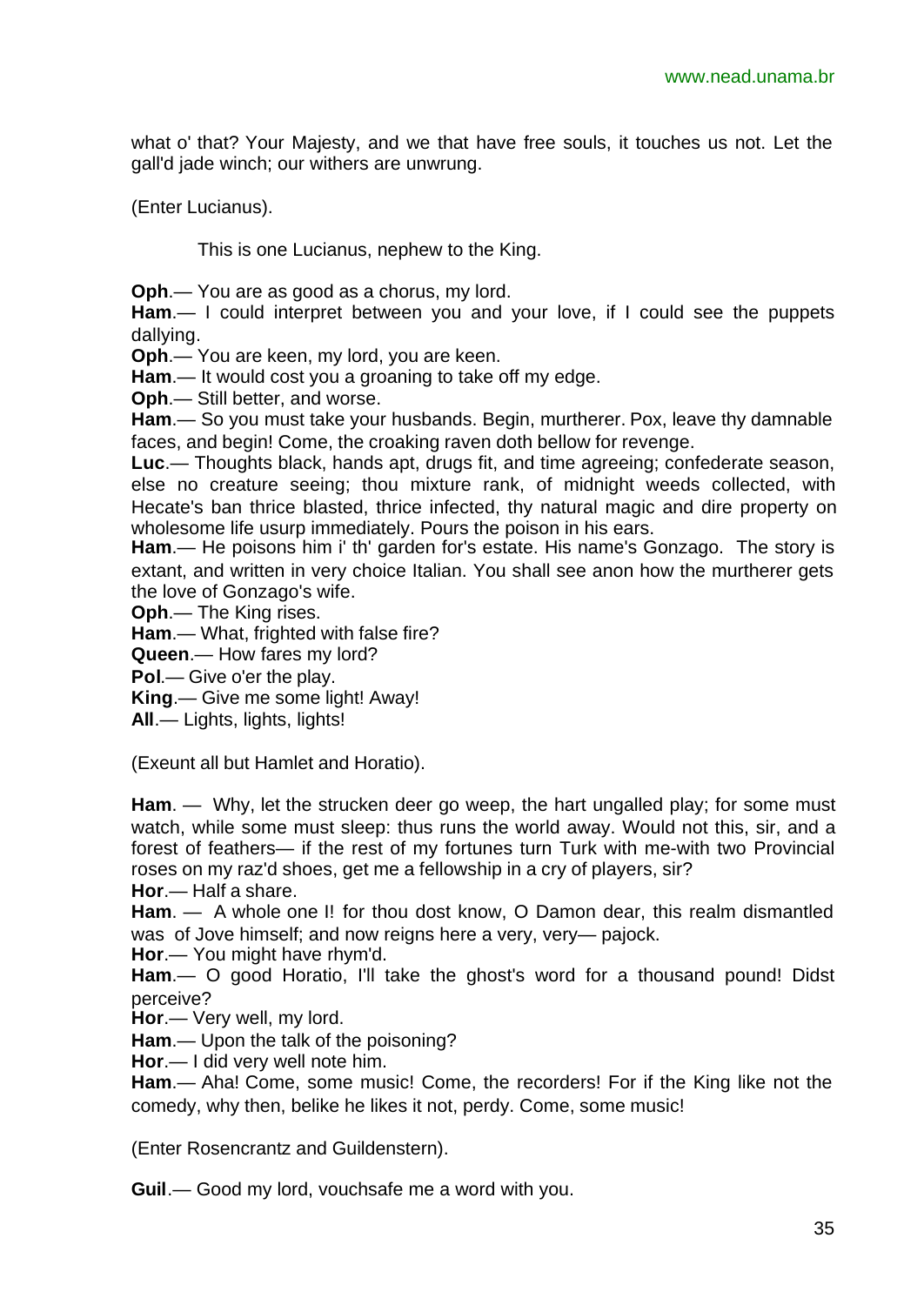**Ham**.— Sir, a whole history.

**Guil**.— The King, sir.

**Ham**.— Ay, sir, what of him?

**Guil**.— Is in his retirement, marvellous distemper'd.

**Ham**.— With drink, sir?

**Guil**.— No, my lord; rather with choler.

**Ham**.— Your wisdom should show itself more richer to signify this to the doctor; for me to put him to his purgation would perhaps plunge him into far more choler.

**Guil**.— Good my lord, put your discourse into some frame, and start not so wildly from my affair.

**Ham**.— I am tame, sir; pronounce.

**Guil**.— The Queen, your mother, in most great affliction of spirit hath sent me to you. **Ham**.— You are welcome.

**Guil**.— Nay, good my lord, this courtesy is not of the right breed. If it shall please you to make me a wholesome answer, I will do your mother's commandment; if not, your pardon and my return shall be the end of my business.

**Ham**.— Sir, I cannot.

**Guil**.— What, my lord?

**Ham**.— Make you a wholesome answer; my wit's diseas'd. But, sir, such answer is I can make, you shall command; or rather, as you say, my mother. Therefore no more, but to the matter! My mother, you say.

**Ros**.— Then thus she says: your behaviour hath struck her into amazement and admiration.

**Ham**.— O wonderful son, that can so stonish a mother! But is there no sequel at the heels of this mother's admiration? Impart.

**Ros**.— She desires to speak with you in her closet ere you go to bed.

**Ham**.— We shall obey, were she ten times our mother. Have you any further trade with us?

**Ros**.— My lord, you once did love me.

**Ham**.— And do still, by these pickers and stealers!

**Ros**.— Good my lord, what is your cause of distemper? You do surely bar the door upon your own liberty, if you deny your griefs to your friend.

**Ham**.— Sir, I lack advancement.

**Ros**.— How can that be, when you have the voice of the King himself for your succession in Denmark?

**Ham**.— Ay, sir, but 'while the grass grows'— the proverb is something musty.

(Enter the Players with recorders).

O, the recorders! Let me see one. To withdraw with you why do you go about to recover the wind of me, as if you would drive me into a toil?

**Guil**.— O my lord, if my duty be too bold, my love is too unmannerly.

**Ham**.— I do not well understand that. Will you play upon this pipe?

**Guil**.— My lord, I cannot.

**Ham**.— I pray you.

**Guil**.— Believe me, I cannot.

**Ham**.— I do beseech you.

**Guil**.— I know, no touch of it, my lord.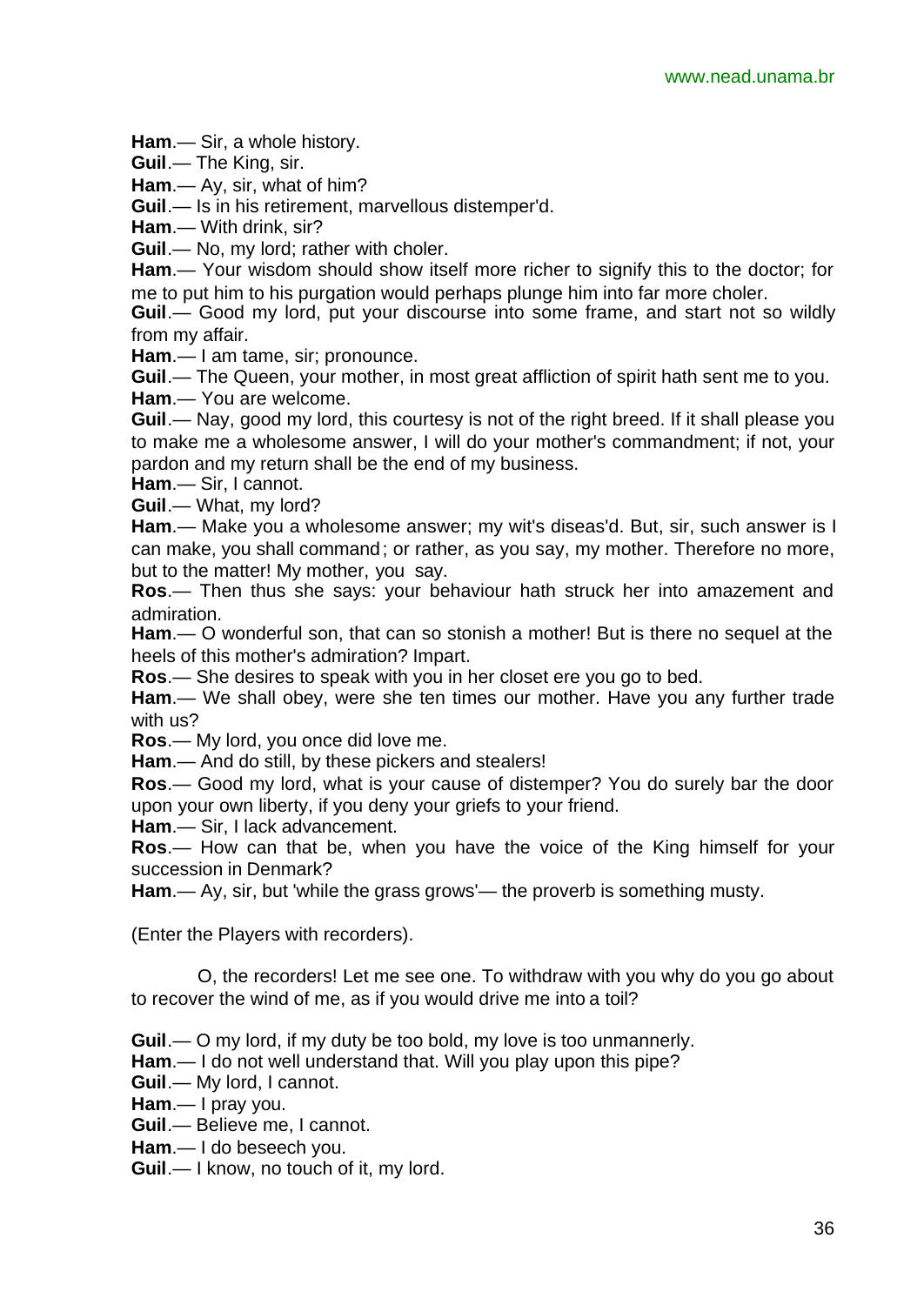**Ham**.— It is as easy as lying. Govern these ventages with your fingers and thumbs, give it breath with your mouth, and it will discourse most eloquent music. Look you, these are the stops.

**Guil**.— But these cannot I command to any utt'rance of harmony. I have not the skill. **Ham**.— Why, look you now, how unworthy a thing you make of me! You would play upon me; you would seem to know my stops; you would pluck out the heart of my mystery; you would sound me from my lowest note to the top of my compass; and there is much music, excellent voice, in this little organ, yet cannot you make it speak. 'Sblood, do you think I am easier to be play'd on than a pipe? Call me what instrument you will, though you can fret me, you cannot play upon me.

(Enter Polonius).

God bless you, sir!

**Pol**.— My lord, the Queen would speak with you, and presently.

**Ham**.— Do you see yonder cloud that's almost in shape of a camel?

**Pol**.— By th' mass, and 'tis like a camel indeed.

**Ham**.— Methinks it is like a weasel.

**Pol**.— It is back'd like a weasel.

**Ham**.— Or like a whale.

**Pol**.— Very like a whale.

**Ham**.— Then will I come to my mother by-and-by. They fool me to the top of my bent.— I will come by-and-by.

**Pol**.— I will say so.

(Exit).

**Ham**.— 'By-and-by' is easily said. Leave me, friends.

[Exeunt all but Hamlet.]

'Tis now the very witching time of night, when churchyards yawn, and hell itself breathes out Contagion to this world. Now could I drink hot blood and do such bitter business as the day would quake to look on. Soft! now to my mother! O heart, lose not thy nature; let not ever the soul of Nero enter this firm bosom. Let me be cruel, not unnatural; I will speak daggers to her, but use none. My tongue and soul in this be hypocrites how in my words somever she be shent, to give them seals never, my soul, consent!

(Exit).

Scene III. A room in the Castle.

(Enter King, Rosencrantz, and Guildenstern).

**King**.— I like him not, nor stands it safe with us to let his madness range. Therefore prepare you; I your commission will forthwith dispatch, and he to England shall along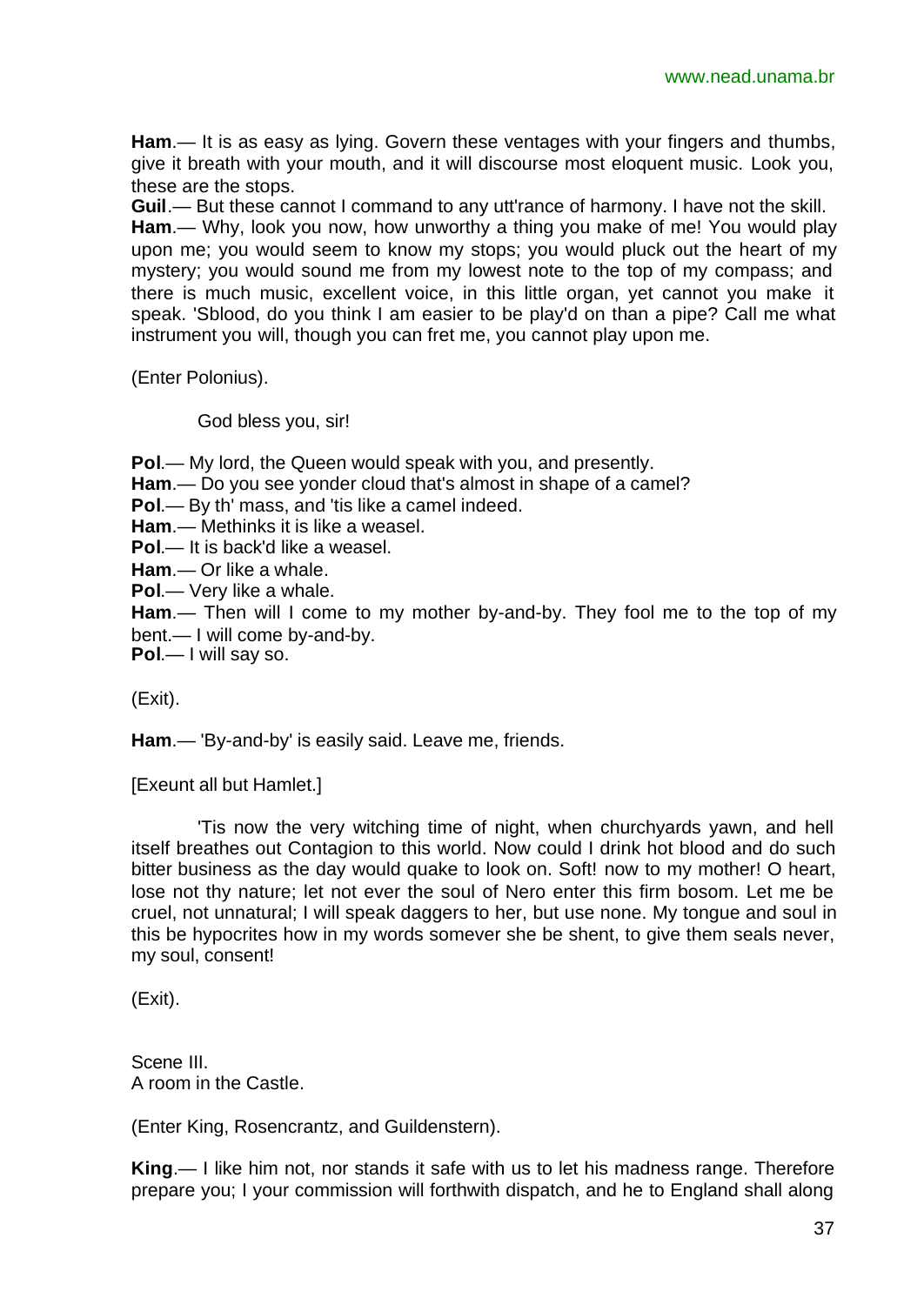with you. The terms of our estate may not endure Hazard so near us as doth hourly grow out of his lunacies.

**Guil**.— We will ourselves provide. Most holy and religious fear it is to keep those many many bodies safe that live and feed upon your Majesty.

**Ros**.— The single and peculiar life is bound with all the strength and armour of the mind to keep itself from noyance; but much more that spirit upon whose weal depends and rests the lives of many. The cesse of majesty dies not alone, but like a gulf doth draw what's near it with it. It is a massy wheel, Fix'd on the summit of the highest mount, to whose huge spokes ten thousand lesser things are mortis'd and adjoin'd; which when it falls, each small annexment, petty consequence, attends the boist'rous ruin. Never alone did the king sigh, but with a general groan.

**King**.— Arm you, I pray you, to th', speedy voyage; for we will fetters put upon this fear, which now goes too free-footed.

**Both**.— We will haste us.

(Exeunt Gentlemen). (Enter Polonius).

**Pol.**— My lord, he's going to his mother's closet. Behind the arras I'll convey myself to hear the process. I'll warrant she'll tax him home; and, as you said, and wisely was it said, 'Tis meet that some more audience than a mother, since nature makes them partial, should o'erhear the speech, of vantage. Fare you well, my liege. I'll call upon you ere you go to bed and tell you what I know.

**King**.— Thanks, dear my lord.

(Exit [Polonius]).

O, my offence is rank, it smells to heaven; It hath the primal eldest curse upon't, a brother's murther! Pray can I not, though inclination be as sharp as will. My stronger guilt defeats my strong intent, and, like a man to double business bound, I stand in pause where I shall first begin, and both neglect. What if this cursed hand were thicker than itself with brother's blood, Is there not rain enough in the sweet heavens to wash it white as snow? Whereto serves mercy but to confront the visage of offence? And what's in prayer but this twofold force, to be forestalled ere we come to fall, or pardon'd being down? Then I'll look up; my fault is past. But, O, what form of prayer can serve my turn? 'Forgive me my foul murther'? That cannot be; since I am still possess'd of those effects for which I did the murther my crown, mine own ambition, and my queen. May one be pardon'd and retain th' offence? In the corrupted currents of this world offence's gilded hand may shove by justice, and oft 'tis seen the wicked prize itself buys out the law; but 'tis not so above. There is no shuffling; there the action lies In his true nature, and we ourselves compell'd, even to the teeth and forehead of our faults, to give in evidence. What then? What rests? Try what repentance can. What can it not? Yet what can it when one cannot repent? O wretched state! O bosom black as death! O limed soul, that, struggling to be free, art more engag'd! Help, angels! Make assay. Bow, stubborn knees; and heart with strings of steel, be soft as sinews of the new-born babe! All may be well. He kneels.

(Enter Hamlet).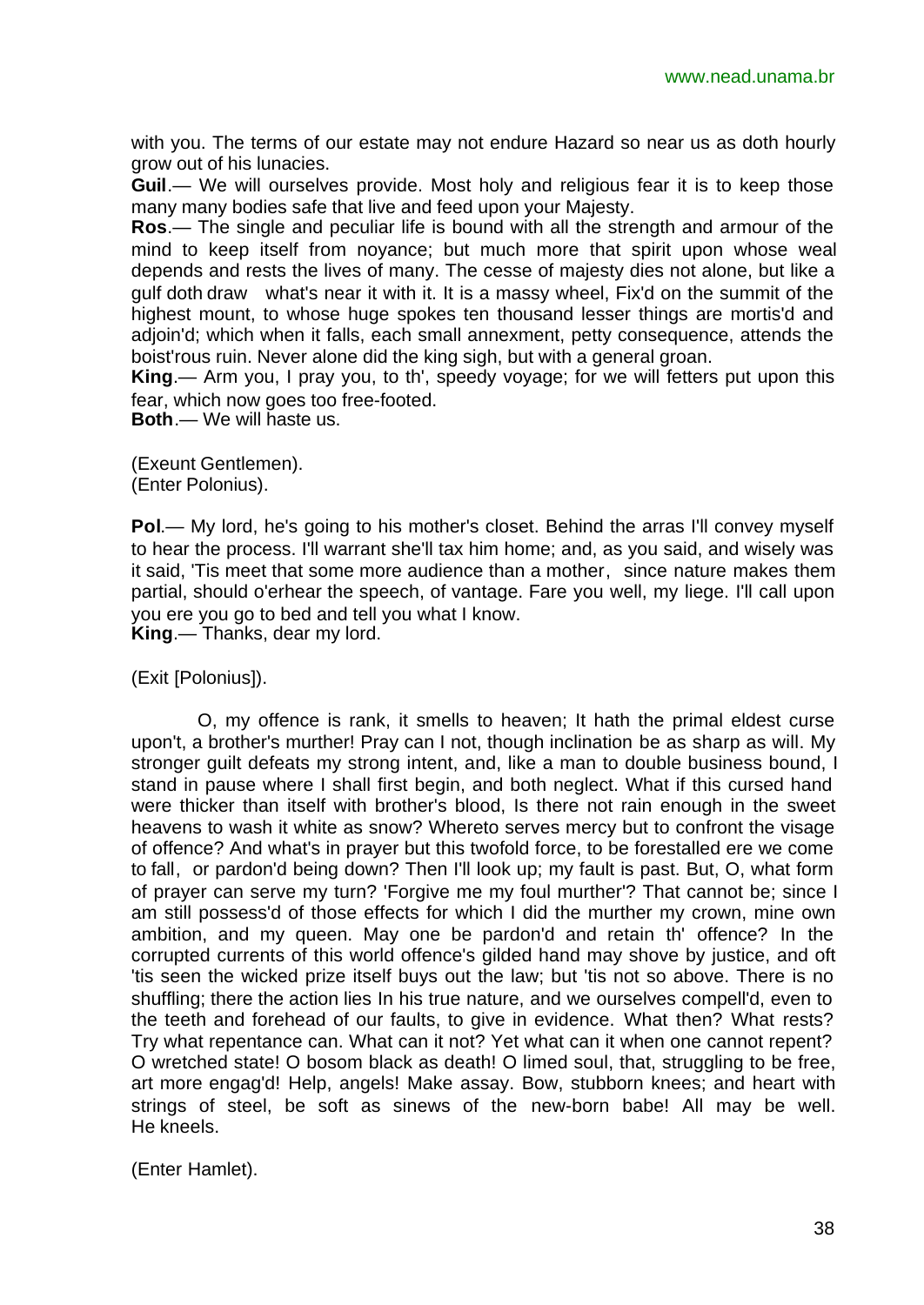**Ham**.— Now might I do it pat, now he is praying; and now I'll do't. And so he goes to heaven, and so am I reveng'd. That would be scann'd. A villain kills my father; and for that, I, his sole son, do this same villain send to heaven. Why, this is hire and salary, not revenge! He took my father grossly, full of bread, with all his crimes broad blown, as flush as May; and how his audit stands, who knows save heaven? But in our circumstance and course of thought, 'Tis heavy with him; and am I then reveng'd, to take him in the purging of his soul, when he is fit and seasoned for his passage? No. Up, sword, and know thou a more horrid hent. When he is drunk asleep; or in his rage; or in th' incestuous pleasure of his bed; at gaming, swearing, or about some act that has no relish of salvation in't then trip him, that his heels may kick at heaven, and that his soul may be as damn'd and black as hell, whereto it goes. My mother stays. This physic but prolongs thy sickly days.

(Exit).

**King**. [rises] — My words fly up, my thoughts remain below. Words without thoughts never to heaven go.

(Exit).

Scene IV. The Queen's closet.

(Enter Queen and Polonius).

**Pol**.— He will come straight. Look you lay home to him. Tell him his pranks have been too broad to bear with, and that your Grace hath screen'd and stood between much heat and him. I'll silence me even here. Pray you be round with him.

**Ham**. (within) — Mother, mother, mother!

**Queen**.— I'll warrant you; fear me not. Withdraw; I hear him coming. [Polonius hides behind the arras.]

(Enter Hamlet).

**Ham**.— Now, mother, what's the matter? **Queen**.— Hamlet, thou hast thy father much offended. **Ham**.— Mother, you have my father much offended. **Queen**.— Come, come, you answer with an idle tongue. **Ham**.— Go, go, you question with a wicked tongue. **Queen**.— Why, how now, Hamlet? **Ham**.— What's the matter now? **Queen**.— Have you forgot me? **Ham**.— No, by the rood, not so! You are the Queen, your husband's brother's wife, and (would it were not so!) you are my mother. **Queen**.— Nay, then I'll set those to you that can speak. **Ham**.— Come, come, and sit you down. You shall not budge I you go not till I set you up a glass where you may see the inmost part of you. **Queen**.— What wilt thou do? Thou wilt not murther me? Help, help, ho! **Pol**. [behind] — What, ho! help, help, help!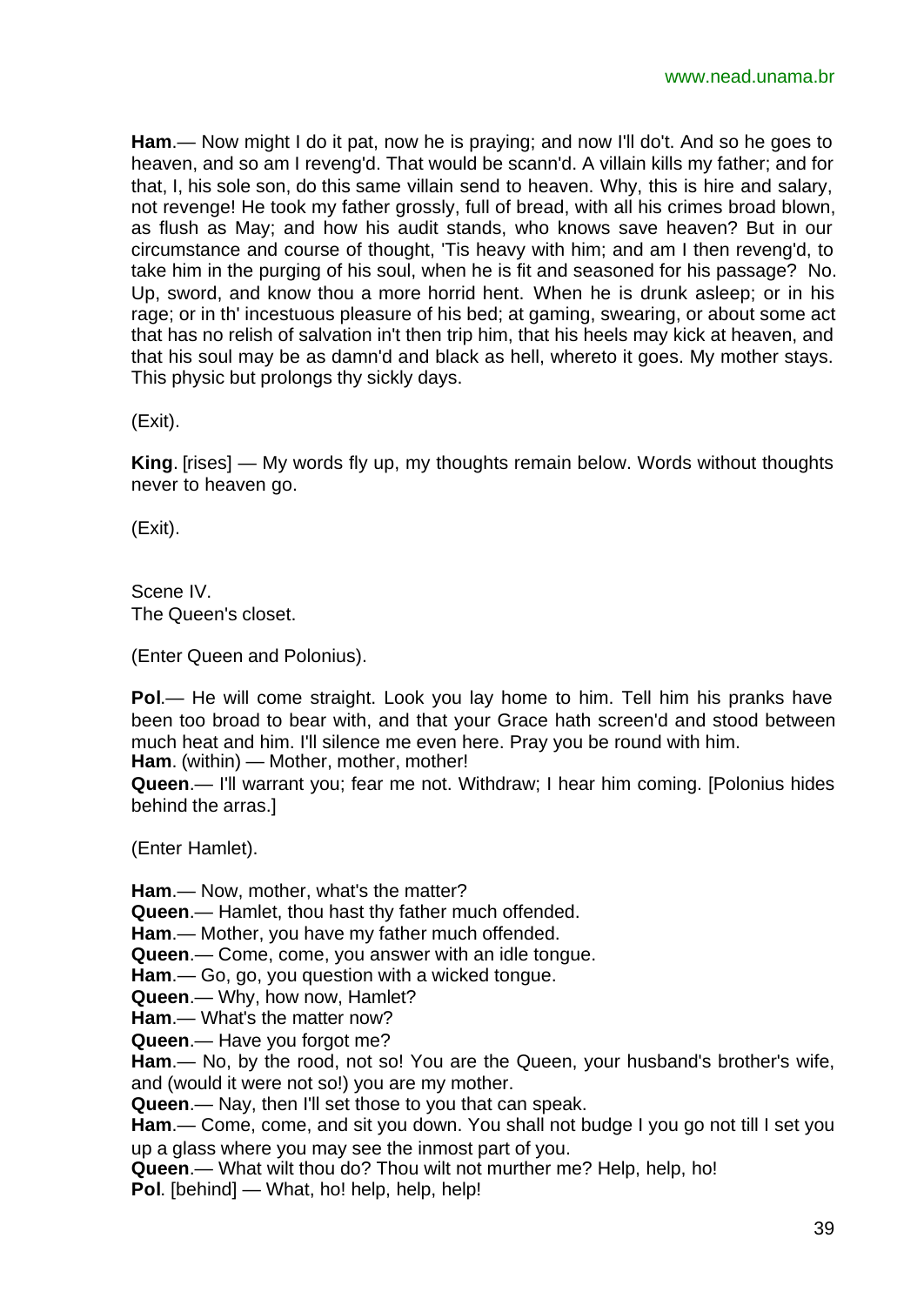**Ham**. [draws] — How now? a rat? Dead for a ducat, dead! [Makes a pass through the arras and] kills Polonius.

**Pol**. [behind] — O, I am slain!

**Queen**.— O me, what hast thou done?

**Ham**.— Nay, I know not. Is it the King?

**Queen**.— O, what a rash and bloody deed is this!

**Ham**.— A bloody deed— almost as bad, good mother, as kill a king, and marry with his brother.

**Queen**.— As kill a king?

**Ham**.— Ay, lady, it was my word. [Lifts up the arras and sees Polonius.] thou wretched, rash, intruding fool, farewell! I took thee for thy better. Take thy fortune. Thou find'st to be too busy is some danger. Leave wringing of your hinds. Peace! sit you down and let me wring your heart; for so I shall If it be made of penetrable stuff; If damned custom have not braz'd it so that it is proof and bulwark against sense.

**Queen**.— What have I done that thou dar'st wag thy tongue In noise so rude against me?

**Ham**.— Such an act that blurs the grace and blush of modesty; Calls virtue hypocrite; takes off the rose from the fair forehead of an innocent love, and sets a blister there; makes marriage vows as false as dicers' oaths. O, such a deed as from the body of contraction plucks the very soul, and sweet religion makes a rhapsody of words! Heaven's face doth glow; Yea, this solidity and compound mass, with tristful visage, as against the doom, Is thought-sick at the act.

**Queen**.— Ay me, what act, that roars so loud and thunders in the index?

**Ham**.— Look here upon th's picture, and on this, the counterfeit presentment of two brothers. See what a grace was seated on this brow; Hyperion's curls; the front of Jove himself; an eye like Mars, to threaten and command; a station like the herald Mercury new lighted on a heaven-kissing hill:a combination and a form indeed where every god did seem to set his seal to give the world assurance of a man. this was your husband. Look you now what follows. here is your husband, like a mildew'd ear Blasting his wholesome brother. Have you eyes? Could you on this fair mountain leave to feed, and batten on this moor? Ha! have you eyes you cannot call it love; for at your age the heyday in the blood is tame, it's humble, and waits upon the judgment; and what judgment would step from this to this? Sense sure you have, Else could you not have motion; but sure that sense Is apoplex'd; for madness would not err, nor sense to ecstacy was ne'er so thrall'd but it reserv'd some quantity of choice to serve in such a difference. What devil was't that thus hath cozen'd you at hoodman-blind? Eyes without feeling, feeling without sight, ears without hands or eyes, smelling sans all, or but a sickly part of one true sense could not so mope. O shame! where is thy blush? Rebellious hell, If thou canst mutine in a matron's bones, to flaming youth let virtue be as wax and melt in her own fire. Proclaim no shame when the compulsive ardour gives the charge, since frost itself as actively doth burn, and reason panders will.

**Queen**.— O Hamlet, speak no more! Thou turn'st mine eyes into my very soul, and there I see such black and grained spots as will not leave their tinct.

**Ham**.— Nay, but to live In the rank sweat of an enseamed bed, Stew'd in corruption, honeying and making love over the nasty sty!

**Queen**.— O, speak to me no more! These words like daggers enter in mine ears. No more, sweet Hamlet!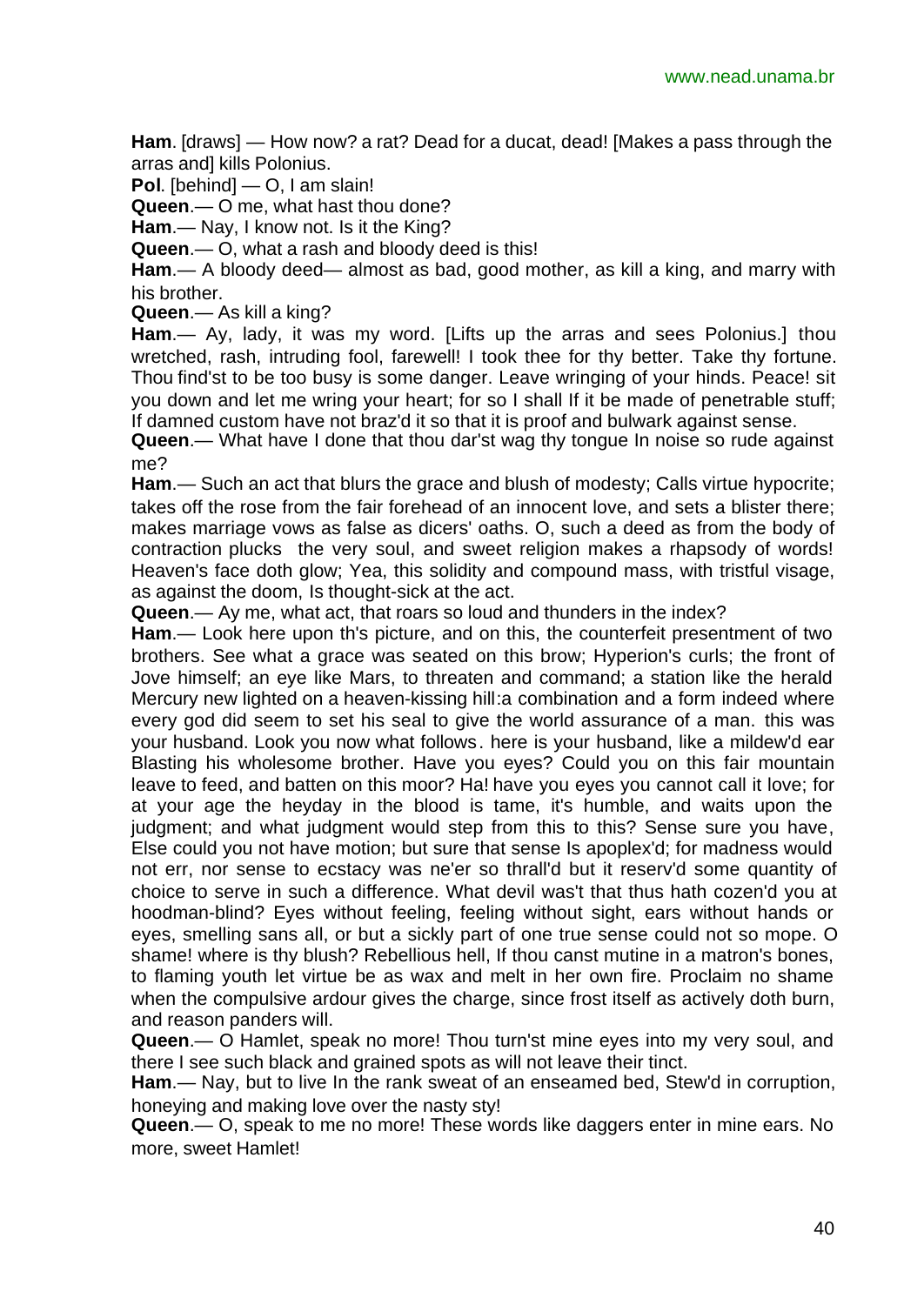**Ham**.— A murtherer and a villain! A slave that is not twentieth part the tithe of your precedent lord; a vice of kings; a cutpurse of the empire and the rule, that from a shelf the precious diadem stole and put it in his pocket! **Queen**.— No more!

(Enter the Ghost in his nightgown).

**Ham**. — A king of shreds and patches! Save me and hover o'er me with your wings, you heavenly guards! What would your gracious figure?

**Queen**.— Alas, he's mad!

**Ham**.— Do you not come your tardy son to chide, that, laps'd in time and passion, lets go by Th' important acting of your dread command? O, say!

**Ghost**.— Do not forget. This visitation Is but to whet thy almost blunted purpose. But look, amazement on thy mother sits. O, step between her and her fighting soul Conceit in weakest bodies strongest works. Speak to her, Hamlet.

**Ham**.— How is it with you, lady?

**Queen**.— Alas, how is't with you, that you do bend your eye on vacancy, and with th' encorporal air do hold discourse? Forth at your eyes your spirits wildly peep; and, as the sleeping soldiers in th' alarm, your bedded hairs, like life in excrements, Start up and stand an end. O gentle son, upon the beat and flame of thy distemper Sprinkle cool patience! Whereon do you look?

**Ham**.— On him, on him! Look you how pale he glares! His form and cause conjoin'd, preaching to stones, would make them capable.— Do not look upon me, lest with this piteous action you convert my stern effects. Then what I have to do will want true colour— tears perchance for blood.

**Queen**. To whom do you speak this?

**Ham**. Do you see nothing there?

**Queen**. Nothing at all; yet all that is I see.

**Ham**. Nor did you nothing hear?

**Queen**. No, nothing but ourselves.

**Ham**. Why, look you there! Look how it steals away! My father, in his habit as he liv'd! Look where he goes even now out at the portal!

(Exit Ghost).

**Queen.**— This is the very coinage of your brain. This bodiless creation ecstasy Is very cunning in.

**Ham**.— Ecstasy? My pulse as yours doth temperately keep time and makes as healthful music. It is not madness that I have utt'red. Bring me to the test, and I the matter will reword; which madness would gambol from. Mother, for love of grace, lay not that flattering unction to your soul That not your trespass but my madness speaks. It will but skin and film the ulcerous place, whiles rank corruption, mining all within, infects unseen. Confess yourself to heaven; repent what's past; avoid what is to come; and do not spread the compost on the weeds to make them ranker. **For**give me this my virtue; for in the fatness of these pursy times virtue itself of vice must pardon beg Yea, curb and woo for leave to do him good.

**Queen**.— O Hamlet, thou hast cleft my heart in twain.

**Ham**.— O, throw away the worser part of it, and live the purer with the other half, good night— but go not to my uncle's bed. Assume a virtue, if you have it not. That monster, custom, who all sense doth eat of habits evil, is angel yet in this, that to the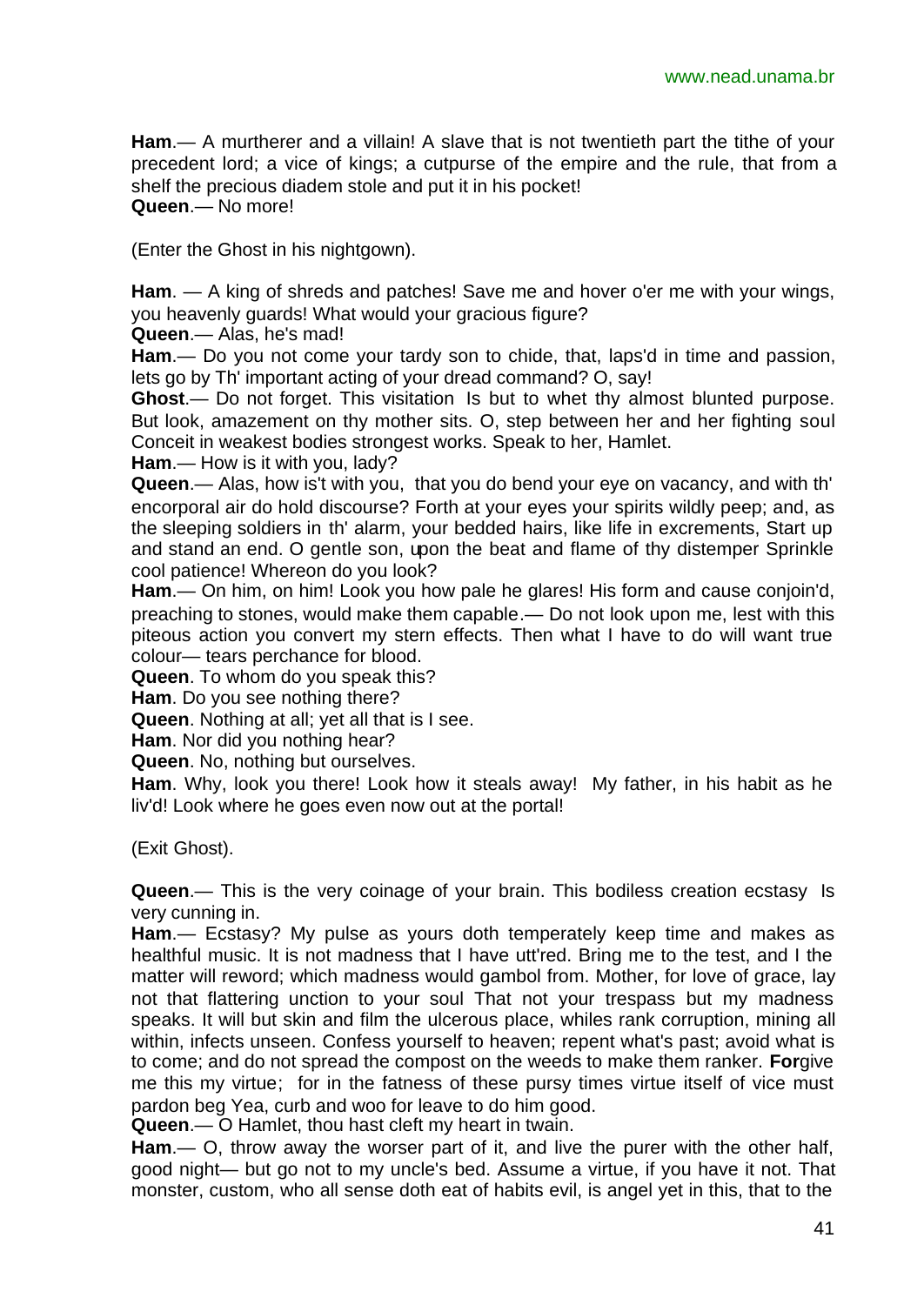use of actions fair and good he likewise gives a frock or livery, that aptly is put on. Refrain to-night, and that shall lend a kind of easiness to the next abstinence; the next more easy; for use almost can change the stamp of nature, and either [master] the devil, or throw him out with wondrous potency. Once more, good night; and when you are desirous to be blest, I'll blessing beg of you.— For this same lord, I do repent; but heaven hath pleas'd it so, to punish me with this, and this with me, that I must be their scourge and minister. I will bestow him, and will answer well the death I gave him. So again, good night. I must be cruel, only to be kind; thus bad begins, and worse remains behind. One word more, good lady.

**Queen**.— What shall I do?

**Ham**.— Not this, by no means, that I bid you do: let the bloat King tempt you again to bed; Pinch wanton on your cheek; call you his mouse; and let him, for a pair of reechy kisses, or paddling in your neck with his damn'd fingers, make you to ravel all this matter out, that I essentially am not in madness, but mad in craft. 'Twere good you let him know; for who that's but a queen, fair, sober, wise, would from a paddock, from a bat, a gib such dear concernings hide? Who would do so? No, in despite of sense and secrecy, unpeg the basket on the house's top, let the birds fly, and like the famous ape, to try conclusions, in the basket creep and break your own neck down.

**Queen**.— Be thou assur'd, if words be made of breath, and breath of life, I have no life to breathe what thou hast said to me.

**Ham**.— I must to England; you know that?

**Queen**.— Alack, I had forgot! 'Tis so concluded on.

**Ham**.— There's letters seal'd; and my two schoolfellows, whom I will trust as I will adders fang'd, they bear the mandate; they must sweep my way and marshal me to knavery. Let it work; for 'tis the sport to have the enginer Hoist with his own petar; and 't shall go hard but I will delve one yard below their mines and blow them at the moon. O, 'tis most sweet when in one line two crafts directly meet. This man shall set me packing. I'll lug the guts into the neighbour room. Mother, good night.— Indeed, this counsellor Is now most still, most secret, and most grave, who was in life a foolish peating knave. come, sir, to draw toward an end with you. Good night, mother.

([Exit the Queen. Then] Exit Hamlet, tugging in Polonius).

ACT IV. Scene I. Elsinore. A room in the Castle.

(Enter King and Queen, with Rosencrantz and Guildenstern).

**King**.— There's matter in these sighs. These profound heaves you must translate; 'tis fit we understand them. Where is your son? **Queen**.— Bestow this place on us a little while.

[Exeunt Rosencrantz and Guildenstern.]

Ah, mine own lord, what have I seen to-night!

**King**.— What, Gertrude? How does Hamlet?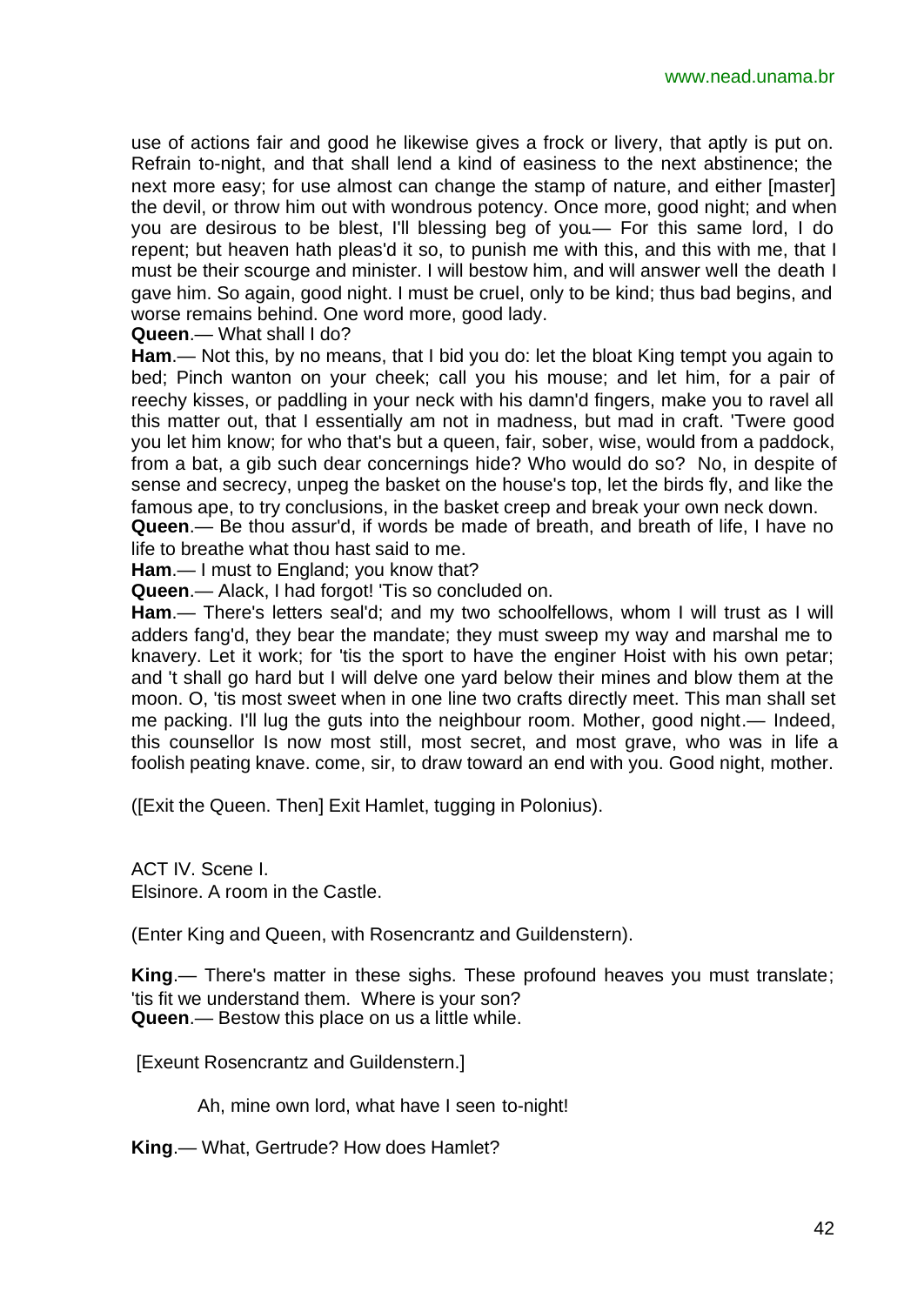**Queen**.— Mad as the sea and wind when both contend which is the mightier. In his lawless fit behind the arras hearing something stir, whips out his rapier, cries 'A rat, a rat!' and in this brainish apprehension kills the unseen good old man.

**King**.— O heavy deed! It had been so with us, had we been there. His liberty is full of threats to all to you yourself, to us, to every one. Alas, how shall this bloody deed be answer'd? It will be laid to us, whose providence should have kept short, restrain'd, and out of haunt this mad young man. But so much was our love we would not understand what was most fit, but, like the owner of a foul disease, to keep it from divulging, let it feed even on the pith of life. Where is he gone?

**Queen**.— To draw apart the body he hath kill'd; o'er whom his very madness, like some ore Among a mineral of metals base, shows itself pure. He weeps for what is done.

**King**.— O Gertrude, come away! The sun no sooner shall the mountains touch but we will ship him hence; and this vile deed we must with all our majesty and skill Both countenance and excuse. Ho, Guildenstern!

(Enter Rosencrantz and Guildenstern).

Friends both, go join you with some further aid. Hamlet in madness hath Polonius slain, and from his mother's closet hath he dragg'd him. Go seek him out; speak fair, and bring the body Into the chapel. I pray you haste in this.

(Exeunt [Rosencrantz and Guildenstern]).

Come, Gertrude, we'll call up our wisest friends and let them know both what we mean to do and what's untimely done. [So haply slander-] Whose whisper o'er the world's diameter, as level as the cannon to his blank, transports his poisoned shot may miss our name and hit the woundless air.— O, come away! My soul is full of discord and dismay.

(Exeunt).

Scene II. Elsinore. A passage in the Castle.

(Enter Hamlet).

**Ham**.— Safely stow'd. Gentlemen. (within) Hamlet! Lord Hamlet!

**Ham**.— But soft! What noise? Who calls on Hamlet? O, here they come.

(Enter Rosencrantz and Guildenstern).

**Ros**.— What have you done, my lord, with the dead body?

**Ham**.— Compounded it with dust, whereto 'tis kin.

**Ros**.— Tell us where 'tis, that we may take it thence and bear it to the chapel.

**Ham**.— Do not believe it.

**Ros**.— Believe what?

**Ham**.— That I can keep your counsel, and not mine own. Besides, to be demanded of a sponge, what replication should be made by the son of a king?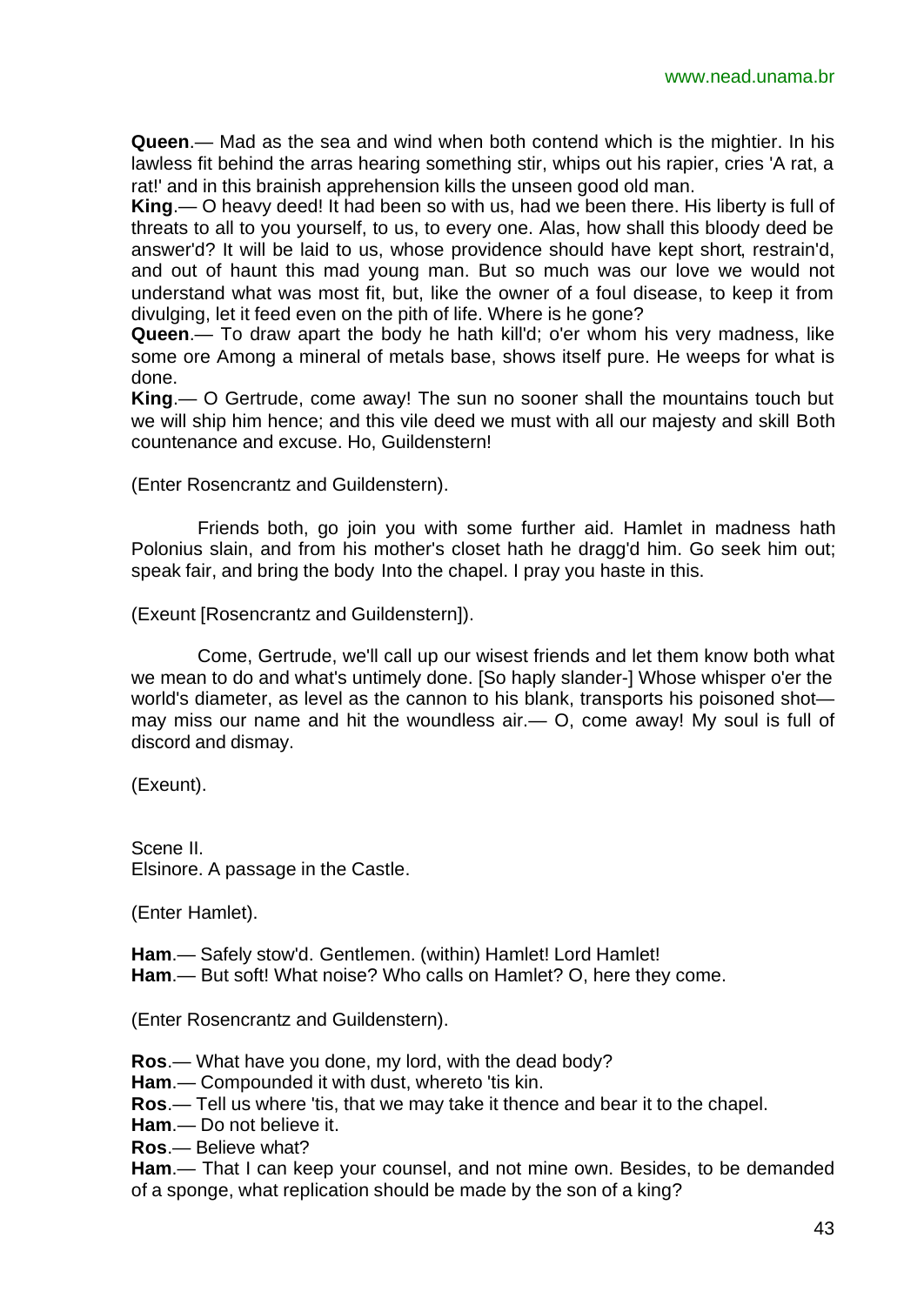**Ros**.— Take you me for a sponge, my lord?

**Ham**.— Ay, sir; that soaks up the King's countenance, his rewards, his authorities. But such officers do the King best service in the end. He keeps them, like an ape, in the corner of his jaw; first mouth'd, to be last Swallowed. When he needs what you have glean'd, it is but squeezing you and, sponge, you shall be dry again.

**Ros**.— I understand you not, my lord.

**Ham**.— I am glad of it. A knavish speech sleeps in a foolish ear.

**Ros**.— My lord, you must tell us where the body is and go with us to the King.

**Ham**.— The body is with the King, but the King is not with the body. The King is a thing-

**Guil**.— A thing, my lord?

**Ham**.— Of nothing. Bring me to him. Hide fox, and all after.

(Exeunt).

Scene III. Elsinore. A room in the Castle.

(Enter King).

**King**.— I have sent to seek him and to find the body. How dangerous is it that this man goes loose! Yet must not we put the strong law on him. he's lov'd of the distracted multitude, who like not in their judgment, but their eyes; and where 'tis so, th' offender's scourge is weigh'd, but never the offence. To bear all smooth and even, this sudden sending him away must seem deliberate pause. Diseases desperate grown by desperate appliance are reliev'd, or not at all.

(Enter Rosencrantz).

How now O What hath befall'n?

**Ros**.— Where the dead body is bestow'd, my lord, we cannot get from him.

**King**.— But where is he?

**Ros**.— Without, my lord; guarded, to know your pleasure.

**King**.— Bring him before us.

**Ros**.— Ho, Guildenstern! Bring in my lord.

(Enter Hamlet and Guildenstern [with Attendants]).

**King**.— Now, Hamlet, where's Polonius?

**Ham**.— At supper.

**King**.— At supper? Where?

**Ham**.— Not where he eats, but where he is eaten. A certain convocation of politic worms are e'en at him. Your worm is your only emperor for diet. We fat all creatures else to fat us, and we fat ourselves for maggots. Your fat king and your lean beggar is but variable service— two dishes, but to one table. That's the end.

**King**.— Alas, alas!

**Ham**.— A man may fish with the worm that hath eat of a king, and eat of the fish that hath fed of that worm.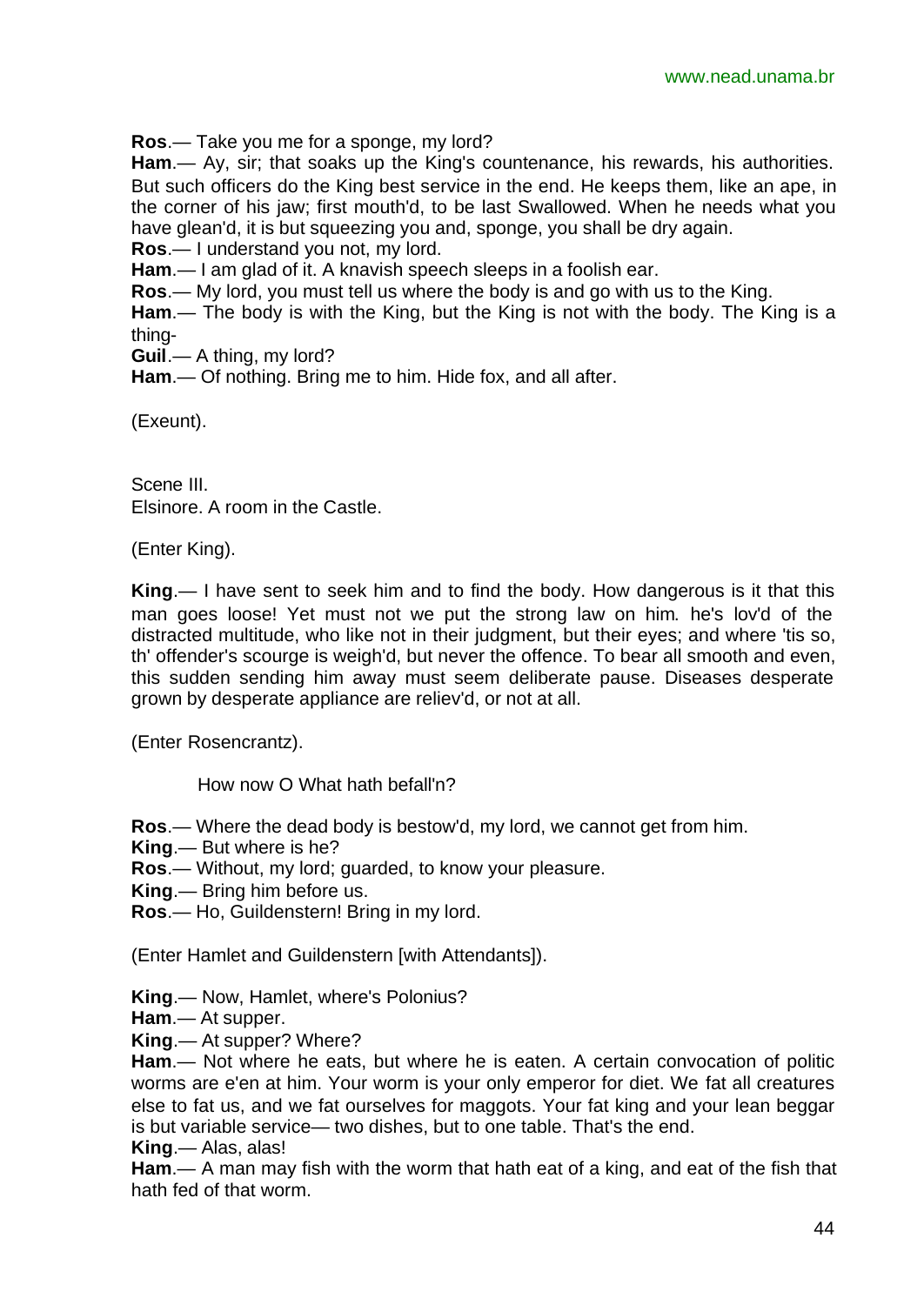**King**.— What dost thou mean by this?

**Ham**.— Nothing but to show you how a king may go a progress through the guts of a beggar.

**King**.— Where is Polonius?

**Ham**.— In heaven. Send thither to see. If your messenger find him not there, seek him i' th' other place yourself. But indeed, if you find him not within this month, you shall nose him as you go up the stair, into the lobby.

**King**.— Go seek him there. [To Attendants.]

**Ham**.— He will stay till you come.

[Exeunt Attendants.]

**King**.— Hamlet, this deed, for thine especial safety, which we do tender as we dearly grieve for that which thou hast done,— must send thee hence with fiery quickness. Therefore prepare thyself. The bark is ready and the wind at help, Th' associates tend, and everything is bent for England.

**Ham**.— For England?

**King**.— Ay, Hamlet.

**Ham**.— Good.

**King**.— So is it, if thou knew'st our purposes.

**Ham**.— I see a cherub that sees them. But come, for England!

**Farewell**,— dear mother.

**King**.— Thy loving father, Hamlet.

**Ham**.— My mother! Father and mother is man and wife; man and wife is one flesh; and so, my mother. Come, for England!

(Exit).

**King**.— Follow him at foot; tempt him with speed aboard. Delay it not; I'll have him hence to-night. Away! for everything is seal'd and done that else leans on th' affair. Pray you make haste.

(Exeunt Rosencrantz and Guildenstern])

And, England, if my love thou hold'st at aught, as my great power thereof may give thee sense, since yet thy cicatrice looks raw and red after the Danish sword, and thy free awe pays homage to us,— thou mayst not coldly set our sovereign process, which imports at full, by letters congruing to that effect, the present death of Hamlet. Do it, England; for like the hectic in my blood he rages, and thou must cure me. Till I know 'tis done, Howe'er my haps, my joys were ne'er begun.

(Exit).

Scene IV. Near Elsinore.

(Enter Fortinbras with his Army over the stage).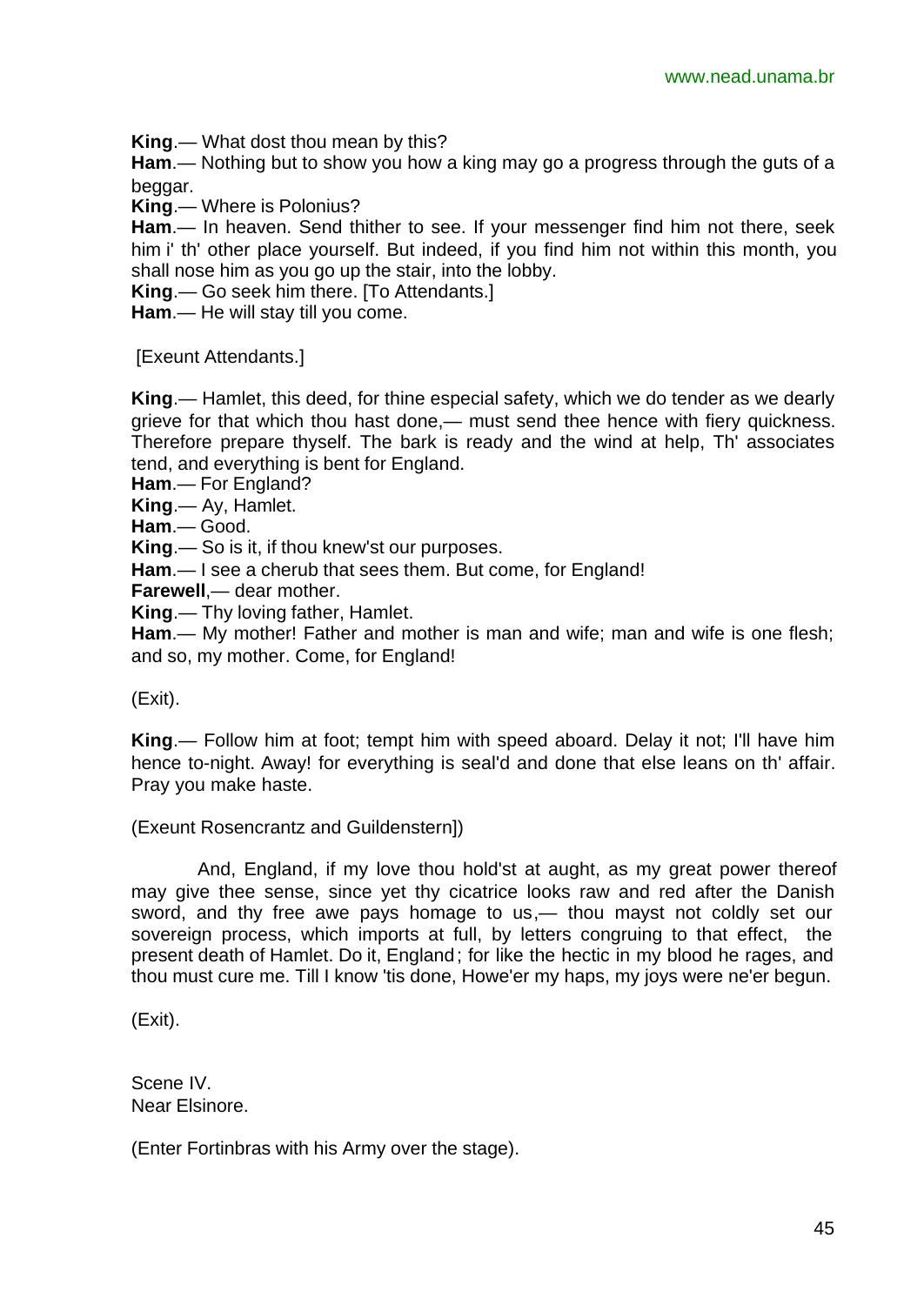**For**.— Go, Captain, from me greet the Danish king. Tell him that by his license Fortinbras craves the conveyance of a promis'd march over his kingdom. You know the rendezvous. if that his Majesty would aught with us, we shall express our duty in his eye; and let him know so.

**Capt**.— I will do't, my lord.

**For**.— Go softly on.

(Exeunt [all but the Captain]).

(Enter Hamlet, Rosencrantz, [Guildenstern,] and others).

**Ham**.— Good sir, whose powers are these?

**Capt**.— They are of Norway, sir.

**Ham**.— How purpos'd, sir, I pray you?

**Capt**.— Against some part of Poland.

**Ham**.— Who commands them, sir?

**Capt**.— The nephew to old Norway, Fortinbras.

**Ham**.— Goes it against the main of Poland, sir, or for some frontier?

**Capt**.— Truly to speak, and with no addition, we go to gain a little patch of ground that hath in it no profit but the name. To pay five ducats, five, I would not farm it; nor will it yield to Norway or the Pole a ranker rate, should it be sold in fee.

**Ham**.— Why, then the Polack never will defend it.

**Capt**.— Yes, it is already garrison'd.

**Ham**.— Two thousand souls and twenty thousand ducats will not debate the question of this straw. This is th' imposthume of much wealth and peace, that inward breaks, and shows no cause without why the man dies.— I humbly thank you, sir. **Capt**.— God b' wi' you, sir.

[Exit.]

**Ros**.— Will't please you go, my lord?

**Ham**.— I'll be with you straight. Go a little before.

[Exeunt all but Hamlet.]

How all occasions do inform against me and spur my dull revenge! What is a man, If his chief good and market of his time be but to sleep and feed? A beast, no more. Sure he that made us with such large discourse, looking before and after, gave us not that capability and godlike reason to fust in us unus'd. Now, whether it be bestial oblivion, or some craven scruple of thinking too precisely on th' event, a thought which, quarter'd, hath but one part wisdom and ever three parts coward,— I do not know why yet I live to say 'This thing's to do,' Sith I have cause, and will, and strength, and means to do't. Examples gross as earth exhort me. Witness this army of such mass and charge, led by a delicate and tender prince, whose spirit, with divine ambition puff'd, makes mouths at the invisible event, exposing what is mortal and unsure to all that fortune, death, and danger dare, even for an eggshell. Rightly to be great Is not to stir without great argument, but greatly to find quarrel in a straw when honour's at the stake. How stand I then, that have a father klll'd, a mother stain'd, excitements of my reason and my blood, and let all sleep, while to my shame I see the imminent death of twenty thousand men that for a fantasy and trick of fame go to their graves like beds, fight for a plot whereon the numbers cannot try the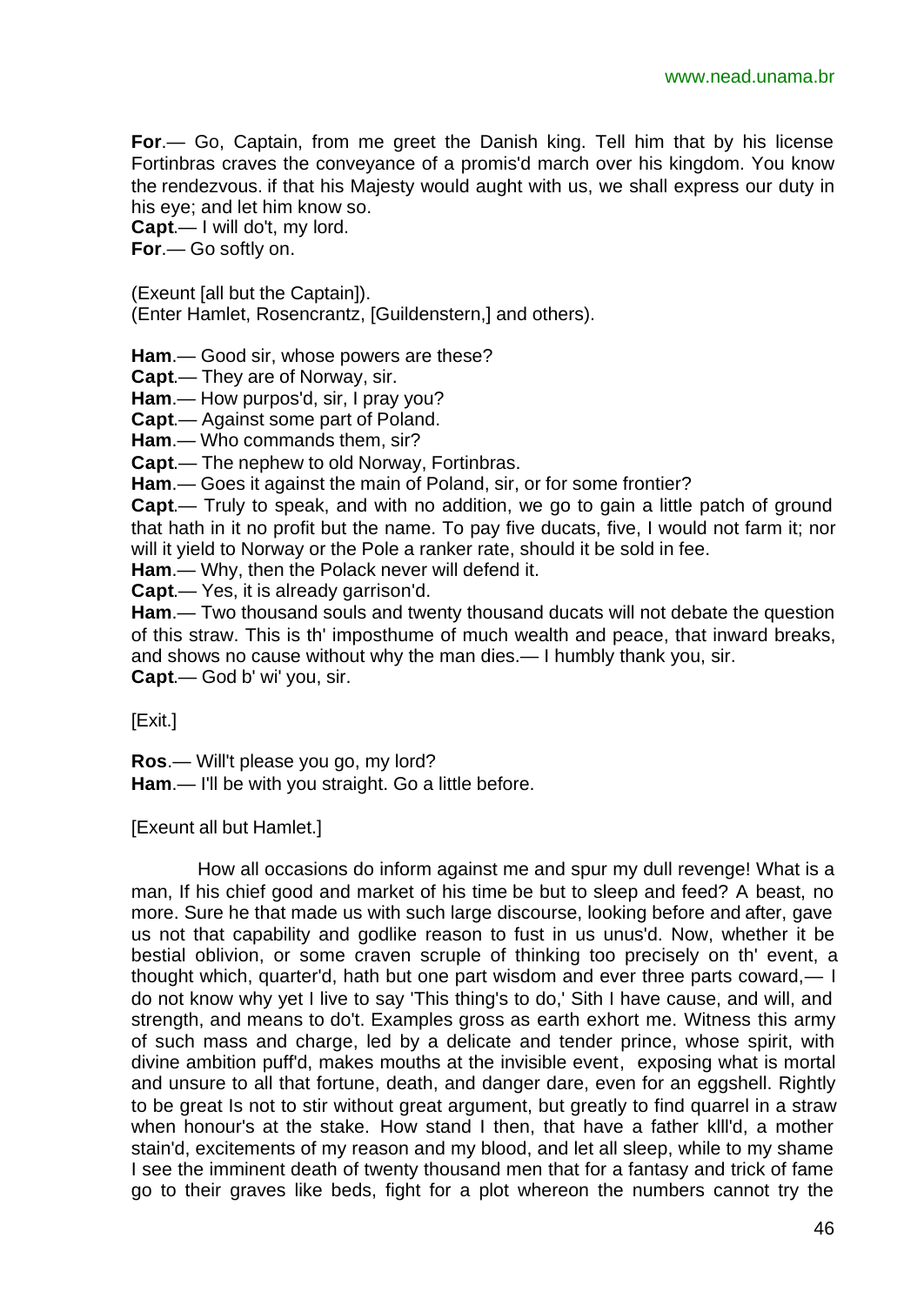cause, which is not tomb enough and continent to hide the slain? O, from this time forth, my thoughts be bloody, or be nothing worth!

(Exit).

Scene V. Elsinore. A room in the Castle.

(Enter Horatio, Queen, and a Gentleman).

**Queen**.— I will not speak with her.

**Gent**.— She is importunate, indeed distract. Her mood will needs be pitied.

**Queen**.— What would she have?

**Gent**.— She speaks much of her father; says she hears there's tricks i' th' world, and hems, and beats her heart; spurns enviously at straws; speaks things in doubt, that carry but half sense. Her speech is nothing, Yet the unshaped use of it doth move the hearers to collection; they aim at it, and botch the words up fit to their own thoughts; which, as her winks and nods and gestures yield them, Indeed would make one think there might be thought, though nothing sure, yet much unhappily.

**Hor**.— 'Twere good she were spoken with; for she may strew dangerous conjectures in ill-breeding minds.

**Queen**.— Let her come in.

[Exit Gentleman.]

[Aside] To my sick soul (as sin's true nature is) Each toy seems Prologue to some great amiss. So full of artless jealousy is guilt It spills itself in fearing to be spilt.

(Enter Ophelia distracted).

**Oph**.— Where is the beauteous Majesty of Denmark? **Queen**.— How now, Ophelia? **Oph**. (sings)

> How should I your true-love know From another one? By his cockle bat and' staff And his sandal shoon.

**Queen**.— Alas, sweet lady, what imports this song? **Oph**.— Say you? Nay, pray You mark. (Sings) He is dead and gone, lady, He is dead and gone; At his head a grass-green turf, At his heels a stone. O, ho!

**Queen**.— Nay, but Ophelia. **Oph**.— Pray you mark.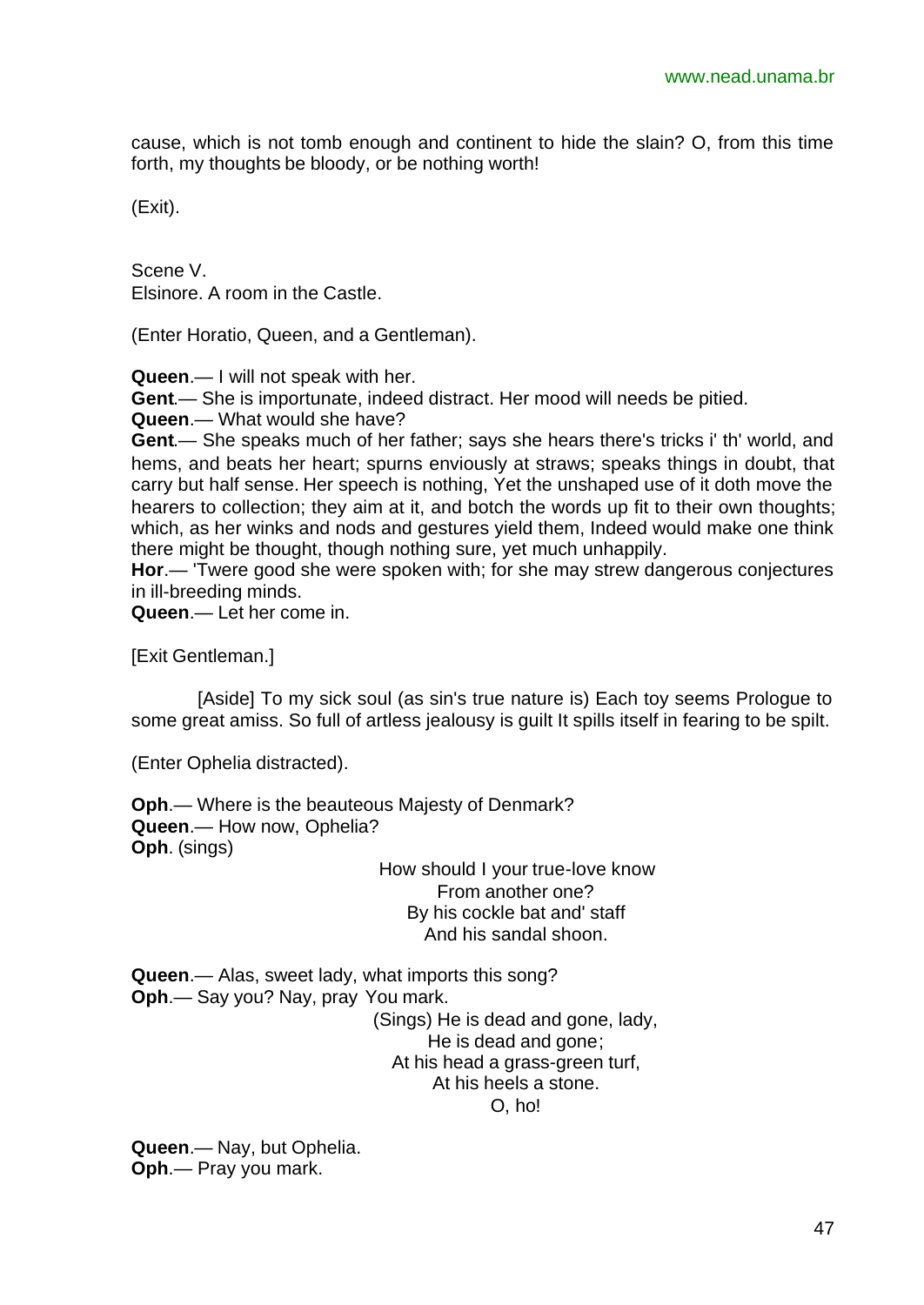(Sings) White his shroud as the mountain snow-

(Enter King).

**Queen**.— Alas, look here, my lord! **Oph**. (Sings)

> Larded all with sweet flowers; Which bewept to the grave did not go With true-love showers.

**King**.— How do you, pretty lady?

**Oph**.— Well, God dild you! They say the owl was a baker's daughter. Lord, we know what we are, but know not what we may be. God be at your table! **King**.— Conceit upon her father.

**Oph**.— Pray let's have no words of this; but when they ask, you what it means, say you this:

> (Sings) To-morrow is Saint Valentine's day, All in the morning bedtime, And I a maid at your window, To be your Valentine.

Then up he rose and donn'd his clo'es And dupp'd the chamber door, Let in the maid, that out a maid Never departed more.

**King**.— Pretty Ophelia!

**Oph**.— Indeed, la, without an oath, I'll make an end on't!

[Sings] By Gis and by Saint Charity, Alack, and fie for shame! Young men will do't if they come to't By Cock, they are to blame.

Quoth she, 'Before you tumbled me, You promis'd me to wed.'

He answers:

'So would I 'a' done, by yonder sun, An thou hadst not come to my bed.'

**King**.— How long hath she been thus?

**Oph**.— I hope all will be well. We must be patient; but I cannot choose but weep to think they would lay him i' th' cold ground. My brother shall know of it; and so I thank you for your good counsel. Come, my coach! Good night, ladies. Good night, sweet ladies. Good night, good night.

(Exit)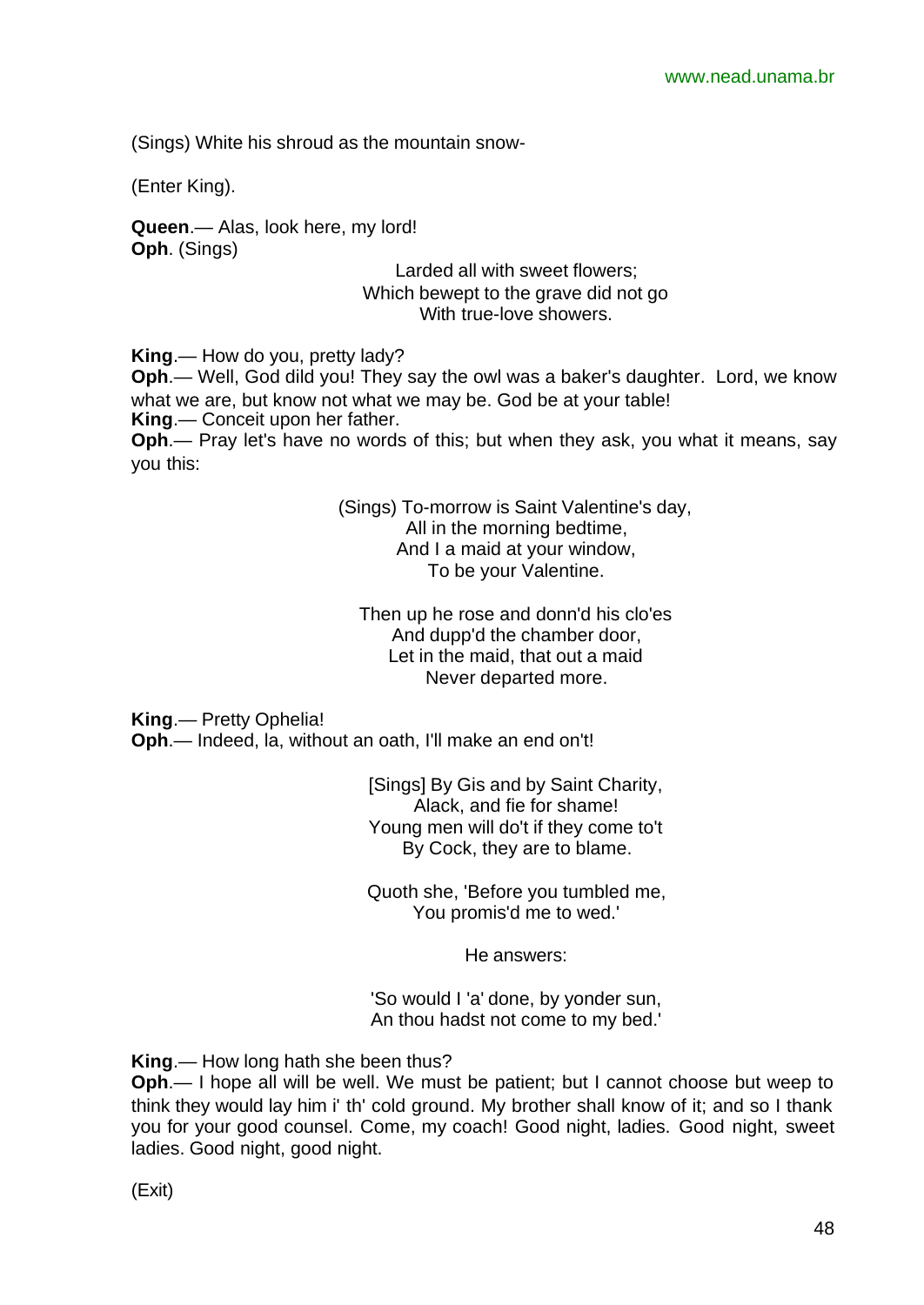**King**.— Follow her close; give her good watch, I pray you.

#### [Exit Horatio.]

O, this is the poison of deep grief; it springs all from her father's death. O Gertrude, Gertrude, when sorrows come, they come not single spies. But in battalions! First, her father slain; Next, Your son gone, and he most violent author of his own just remove; the people muddied, Thick and and unwholesome in their thoughts and whispers for good Polonius' death, and we have done but greenly In hugger-mugger to inter him; Poor Ophelia sivided from herself and her fair-judgment, without the which we are Pictures or mere beasts; Last, and as such containing as all these, her brother is in secret come from France; and wants not buzzers to infect his ear Feeds on his wonder, keep, himself in clouds, with pestilent speeches of his father's death, wherein necessity, of matter beggar'd, will nothing stick Our person to arraign In ear and ear. O my dear Gertrude, this, like to a murd'ring piece, in many places give, me superfluous death. A noise within.

**Queen**.— Alack, what noise is this?

**King**.— Where are my Switzers? Let them guard the door.

(Enter a Messenger).

What is the matter?

**Mess**.— Save Yourself, my lord: the ocean, overpeering of his list, eats not the flats with more impetuous haste than Young Laertes, in a riotous head, o'erbears Your offices. The rabble call him lord; and, as the world were now but to begin, Antiquity forgot, custom not known, the ratifiers and props of every word, they cry 'Choose we! Laertes shall be king!' Caps, hands, and tongues applaud it to the clouds, 'Laertes shall be king! Laertes king!' A noise within.

**Queen**.— How cheerfully on the false trail they cry! O, this is counter, you false Danish dogs!

**King**.— The doors are broke.

(Enter Laertes with others).

**Laer**.— Where is this king?— Sirs, staid you all without.

**All**.— No, let's come in!

**Laer**.— I pray you give me leave.

**All**.— We will, we will!

**Laer**.— I thank you. Keep the door. [Exeunt his Followers.] O thou vile king, give me my father!

**Queen**.— Calmly, good Laertes.

**Laer**.— That drop of blood that's calm proclaims me bastard; cries cuckold to my father; brands the harlot even here between the chaste unsmirched brows of my true mother.

**King**.— What is the cause, Laertes, that thy rebellion looks so giantlike? Let him go, Gertrude. Do not fear our person. There's such divinity doth hedge a king that treason can but peep to what it would, acts little of his will. Tell me, Laertes, why thou art thus incens'd. Let him go, Gertrude.Speak, man.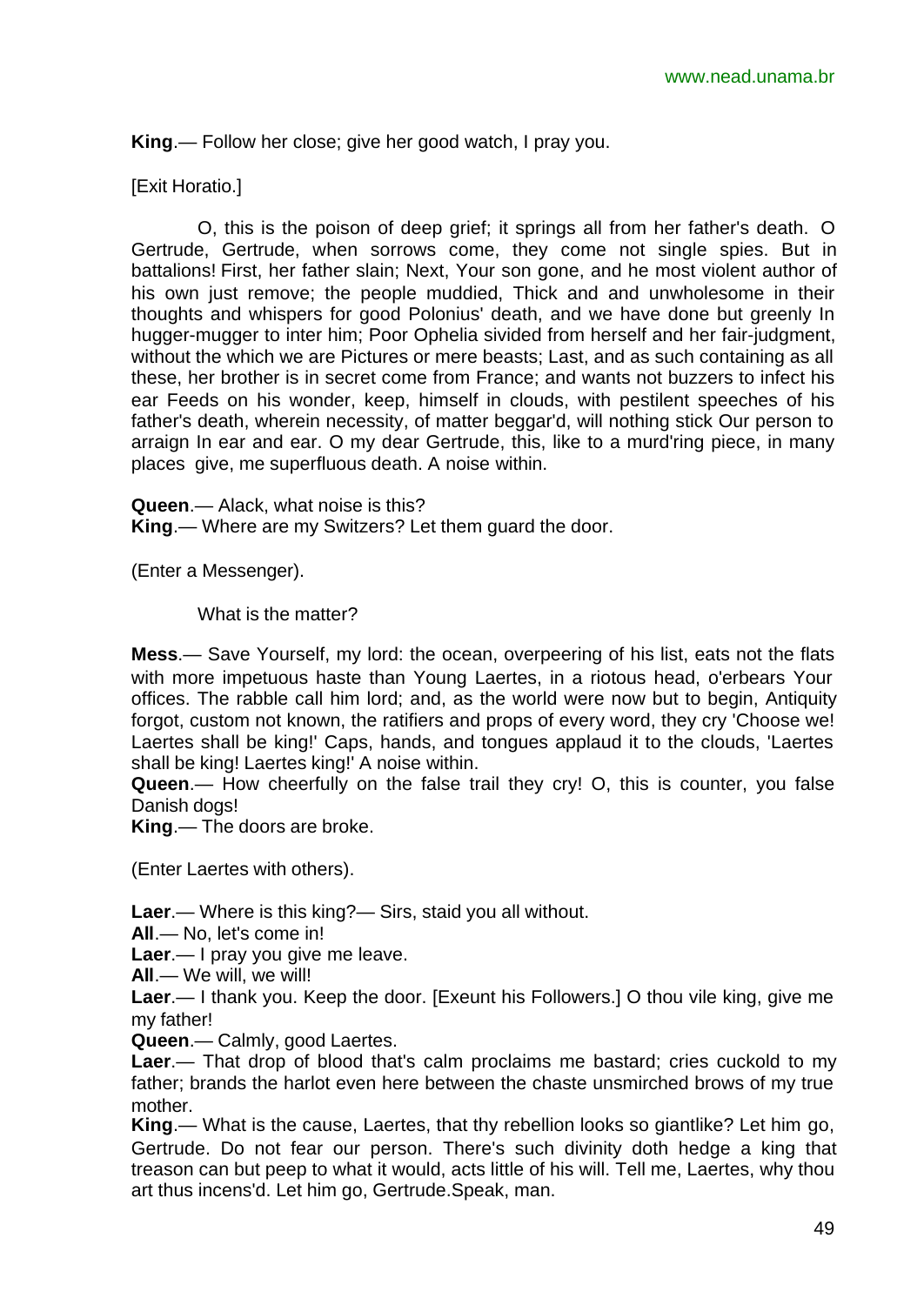**Laer**.— Where is my father?

**King**.— Dead.

**Queen**.— But not by him!

**King**.— Let him demand his fill.

**Laer**.— How came he dead? I'll not be juggled with: to hell, allegiance! vows, to the blackest devil conscience and grace, to the profoundest pit! I dare damnation. To this point I stand, that both the world, I give to negligence, let come what comes; only I'll be reveng'd most throughly for my father.

**King**.— Who shall stay you?

**Laer.**— My will, not all the world! And for my means, I'll husband them so well they shall go far with little.

**King**.— Good Laertes, If you desire to know the certainty of your dear father's death, is't writ in Your revenge that swoopstake you will draw both friend and foe, winner and loser?

**Laer**.— None but his enemies.

**King**.— Will you know them then?

**Laer**.— To his good friends thus wide I'll ope my arms and, like the kind life-rend'ring pelican, repast them with my blood.

**King**.— Why, now You speak like a good child and a true gentleman. That I am guiltless of your father's death, and am most sensibly in grief for it, It shall as level to your judgment pierce as day does to your eye. A noise within: 'Let her come in.' **Laer**.— How now? What noise is that?

(Enter Ophelia).

O heat, dry up my brains! Tears seven times salt Burn out the sense and virtue of mine eye! By heaven, thy madness shall be paid by weight Till our scale turn the beam. O rose of May! Dear maid, kind sister, sweet Ophelia! O heavens! is't possible a young maid's wits Should be as mortal as an old man's life? Nature is fine in love, and where 'tis fine, It sends some precious instance of itself after the thing it loves.

**Oph**. (sings)

They bore him barefac'd on the bier (Hey non nony, nony, hey nony) And in his grave rain'd many a tear.

Fare you well, my dove!

**Laer**.— Hadst thou thy wits, and didst persuade revenge, It could not move thus.

**Oph**.— You must sing 'A-down a-down, and you call him a-down-a.' O, how the wheel becomes it! It is the false steward, that stole his master's daughter.

**Laer**.— This nothing's more than matter.

**Oph**.— There's rosemary, that's for remembrance. Pray you, love, remember. And there is pansies, that's for thoughts.

**Laer**.— A document in madness! Thoughts and remembrance fitted.

**Oph**.— There's fennel for you, and columbines. There's rue for you, and here's some for me. We may call it herb of grace o' Sundays. O, you must wear your rue with a difference! There's a daisy. I would give you some violets, but they wither'd all when my father died. They say he made a good end.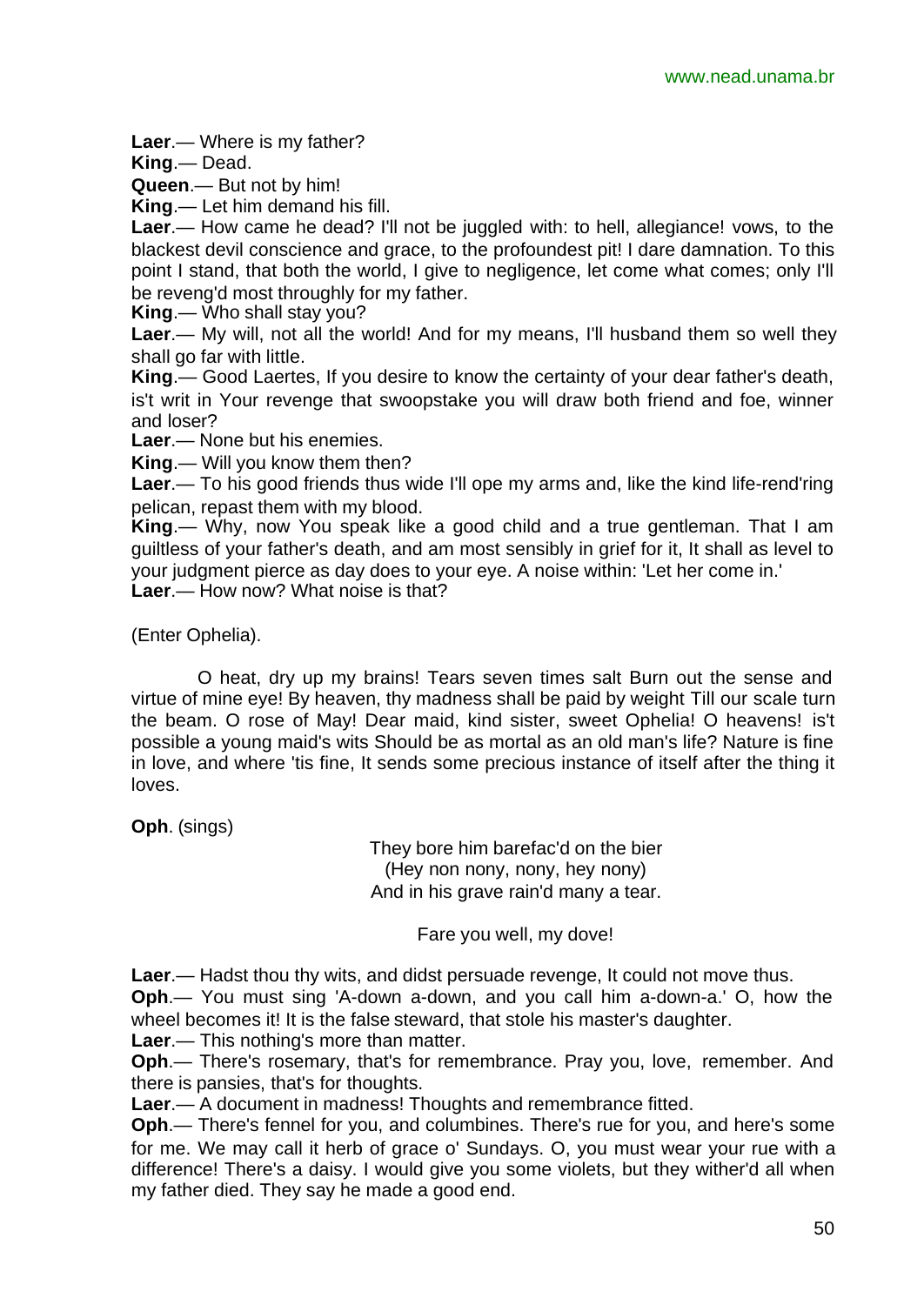[Sings] For bonny sweet Robin is all my joy.

**Laer**.— Thought and affliction, passion, hell itself, she turns to favour and to prettiness. **Oph**. (sings)

> And will he not come again? And will he not come again? No, no, he is dead; Go to thy deathbed; He never will come again.

His beard was as white as snow, All flaxen was his poll. He is gone, he is gone, And we cast away moan. God 'a'mercy on his soul!

And of all Christian souls, I pray God. God b' wi', you.

(Exit).

**Laer**.— Do you see this, O God?

**King**.— Laertes, I must commune with your grief, or you deny me right. Go but apart, make choice of whom your wisest friends you will, and they shall hear and judge 'twixt you and me. If by direct or by collateral hand they find us touch'd, we will our kingdom give, our crown, our life, and all that we call ours, to you in satisfaction; but if not, be you content to lend your patience to us, and we shall jointly labour with your soul to give it due content.

**Laer**.— Let this be so. His means of death, his obscure funeral no trophy, sword, nor hatchment o'er his bones, no noble rite nor formal ostentation, cry to be heard, as 'twere from heaven to earth, that I must call't in question.

**King**.— So you shall; and where th' offence is let the great axe fall. I pray you go with me.

(Exeunt)

Scene VI. Elsinore. Another room in the Castle.

(Enter Horatio with an Attendant).

**Hor**.— What are they that would speak with me? **Servant**. Seafaring men, sir. They say they have letters for you. **Hor**.— Let them come in.

[Exit Attendant.]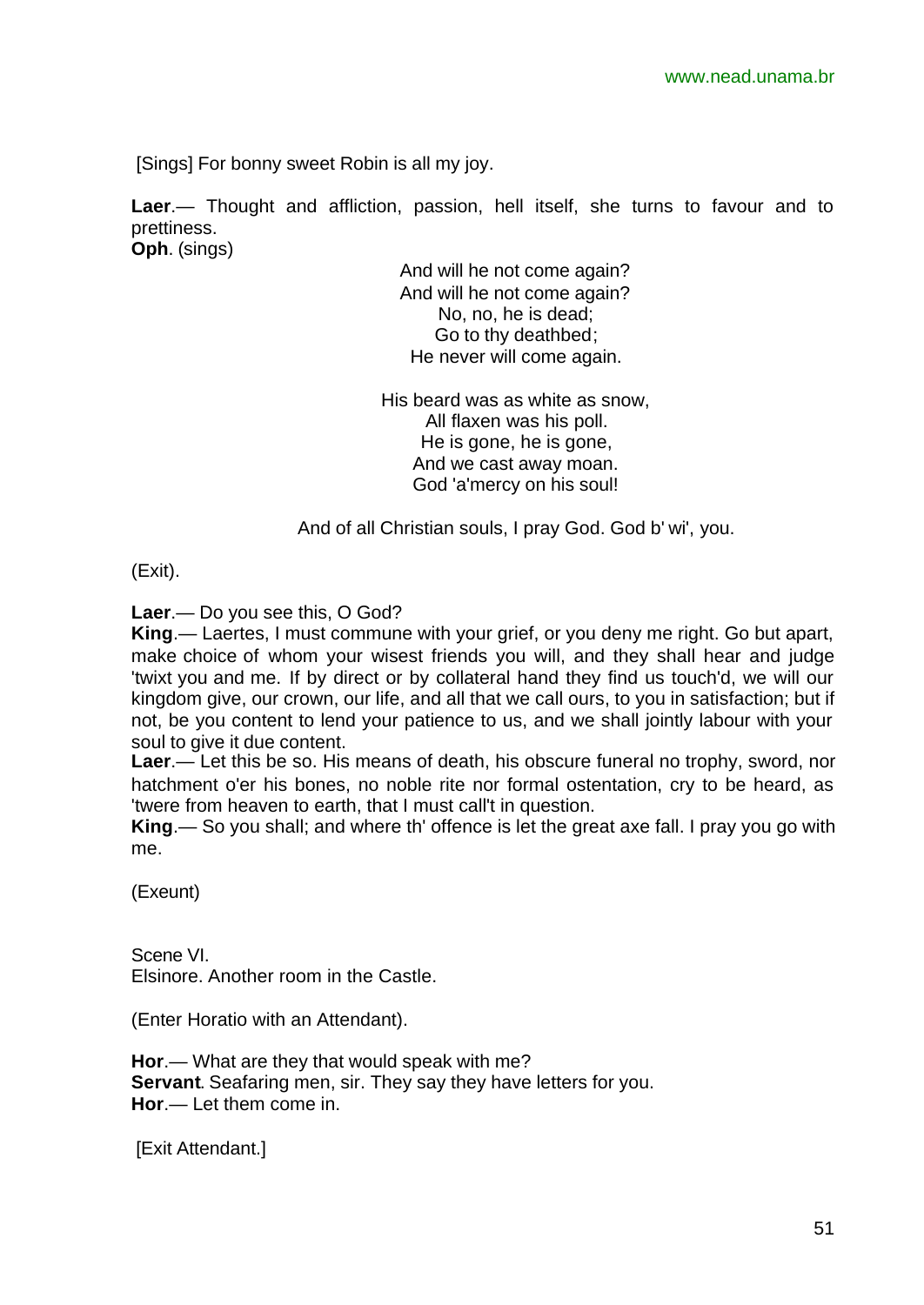I do not know from what part of the world I should be greeted, if not from Lord Hamlet.

(Enter Sailors).

**Sailor**.— God bless you, sir.

**Hor**.— Let him bless thee too.

**Sailor**.— 'A shall, sir, an't please him. There's a letter for you, sir,— it comes from th' ambassador that was bound for England— if your name be Horatio, as I am let to know it is.

**Hor**. (reads the letter) — 'Horatio, when thou shalt have overlook'd this, give these fellows some means to the King. They have letters for him. Ere we were two days old at sea, a pirate of very warlike appointment gave us chase. Finding ourselves too slow of sail, we put on a compelled valour, and in the grapple I boarded them. On the instant they got clear of our ship; so I alone became their prisoner. They have dealt with me like thieves of mercy; but they knew what they did: I am to do a good turn for them. Let the King have the letters I have sent, and repair thou to me with as much speed as thou wouldst fly death. I have words to speak in thine ear will make thee dumb; yet are they much too light for the bore of the matter. These good fellows will bring thee where I am. Rosencrantz and Guildenstern hold their course for England. Of them I have much to tell thee. Farewell. 'He that thou knowest thine, Hamlet.' Come, I will give you way for these your letters, and do't the speedier that you may direct me to him from whom you brought them.

(Exeunt).

Scene VII. Elsinore. Another room in the Castle.

(Enter King and Laertes).

**King**.— Now must your conscience my acquittance seal, and You must put me in your heart for friend, Sith you have heard, and with a knowing ear, that he which hath your noble father slain Pursued my life.

**Laer**.— It well appears. But tell me why you proceeded not against these feats so crimeful and so capital in nature, as by your safety, wisdom, all things else, you mainly were stirr'd up.

**King**.— O, for two special reasons, which may to you, perhaps, seein much unsinew'd, but yet to me they are strong. The Queen his mother lives almost by his looks; and for myself, my virtue or my plague, be it either which, she's so conjunctive to my life and soul that, as the star moves not but in his sphere, I could not but by her. The other motive why to a public count I might not go Is the great love the general gender bear him, who, dipping all his faults in their affection, would, like the spring that turneth wood to stone, convert his gives to graces; so that my arrows, Too slightly timber'd for so loud a wind, would have reverted to my bow again, and not where I had aim'd them.

**Laer**. And so have I a noble father lost; a sister driven into desp'rate terms, whose worth, if praises may go back again, stood challenger on mount of all the age for her perfections. But my revenge will come.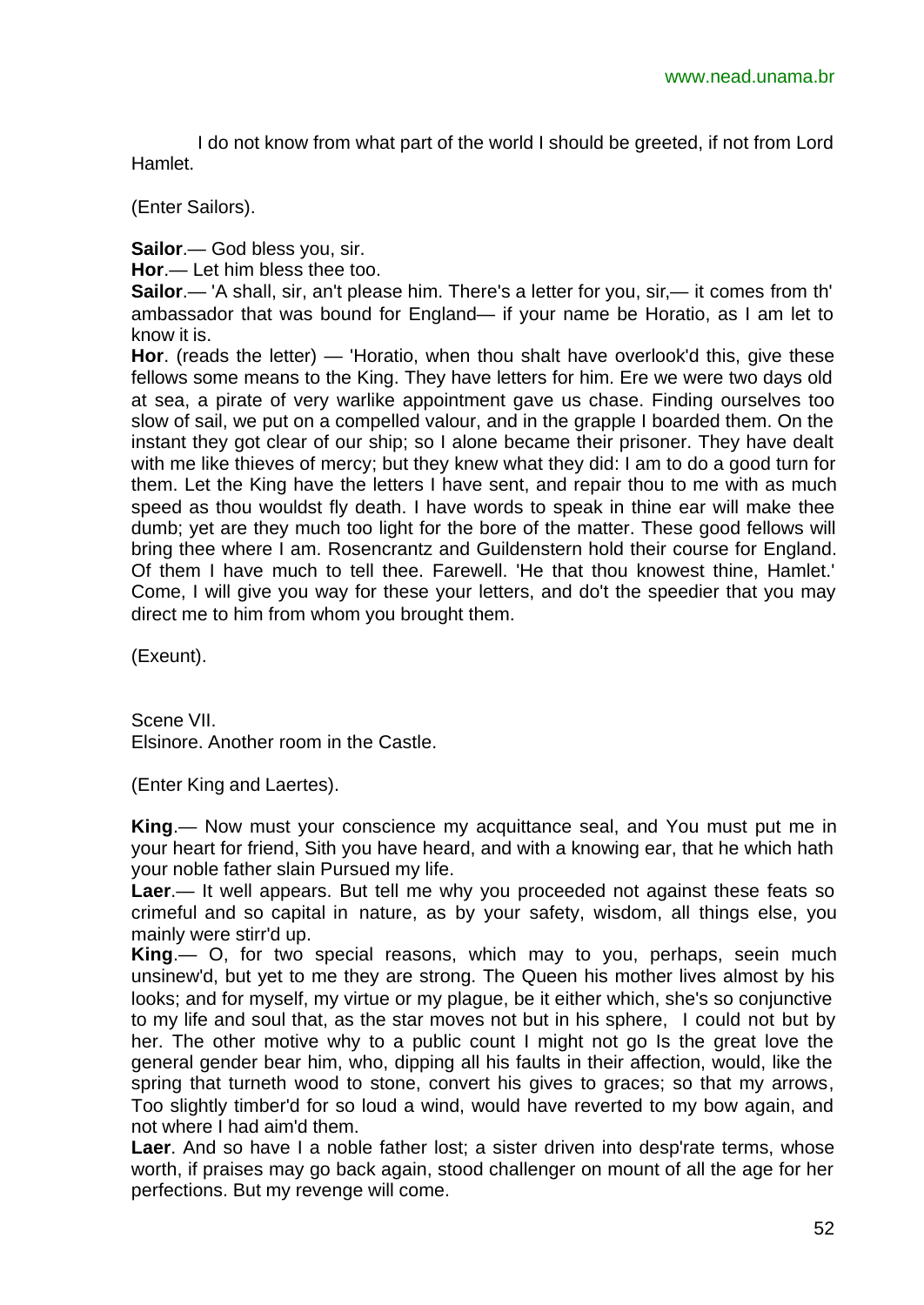**King**. Break not your sleeps for that. You must not think that we are made of stuff so flat and dull that we can let our beard be shook with danger, and think it pastime. You shortly shall hear more. I lov'd your father, and we love ourself, and that, I hope, will teach you to imagine.

(Enter a Messenger with letters).

How now? What news?

**Mess**.— Letters, my lord, from Hamlet: this to your Majesty; this to the Queen.

**King**.— From Hamlet? Who brought them?

**Mess**.— Sailors, my lord, they say; I saw them not. They were given me by Claudio; he receiv'd them of him that brought them.

**King**.— Laertes, you shall hear them. Leave us.

(Exit Messenger).

 [Reads]'High and Mighty,-You shall know I am set naked on your kingdom. To-morrow shall I beg leave to see your kingly eyes; when I shall (first asking your pardon thereunto) recount the occasion of my sudden and more strange return. 'Hamlet.' What should this mean? Are all the rest come back? Or is it some abuse, and no such thing?

**Laer**.— Know you the hand?

**King**.— 'Tis Hamlet's character. 'Naked!' and in a postscript here, he says 'alone.' Can you advise me?

**Laer**.— I am lost in it, my lord. But let him come! It warms the very sickness in my heart that I shall live and tell him to his teeth, 'Thus didest thou.'

**King**.— If it be so, Laertes (as how should it be so? how otherwise?), will you be rul'd by me?

**Laer**.— Ay my lord, so you will not o'errule me to a peace.

**King**.— To thine own peace. If he be now return'd as checking at his voyage, and that he means no more to undertake it, I will work him to exploit now ripe in my device, under the which he shall not choose but fall; and for his death no wind but even his mother shall uncharge the practice and call it accident.

**Laer**.— My lord, I will be rul'd; the rather, if you could devise it so that I might be the organ.

**King**.— It falls right. You have been talk'd of since your travel much, and that in Hamlet's hearing, for a quality wherein they say you shine, Your sun of parts did not together pluck such envy from him as did that one; and that, in my regard, of the unworthiest siege.

**Laer**.— What part is that, my lord?

**King**.— A very riband in the cap of youth Yet needfull too; for youth no less becomes the light and careless livery that it wears thin settled age his sables and his weeds, importing health and graveness. Two months since here was a gentleman of Normandy I have seen myself, and serv'd against, the French, and they can well on horseback; but this gallant had witchcraft in't. He grew unto his seat, and to such wondrous doing brought his horse as had he been incorps'd and demi-natur'd with the brave beast. So far he topp'd my thought that I, in forgery of shapes and tricks, come short of what he did.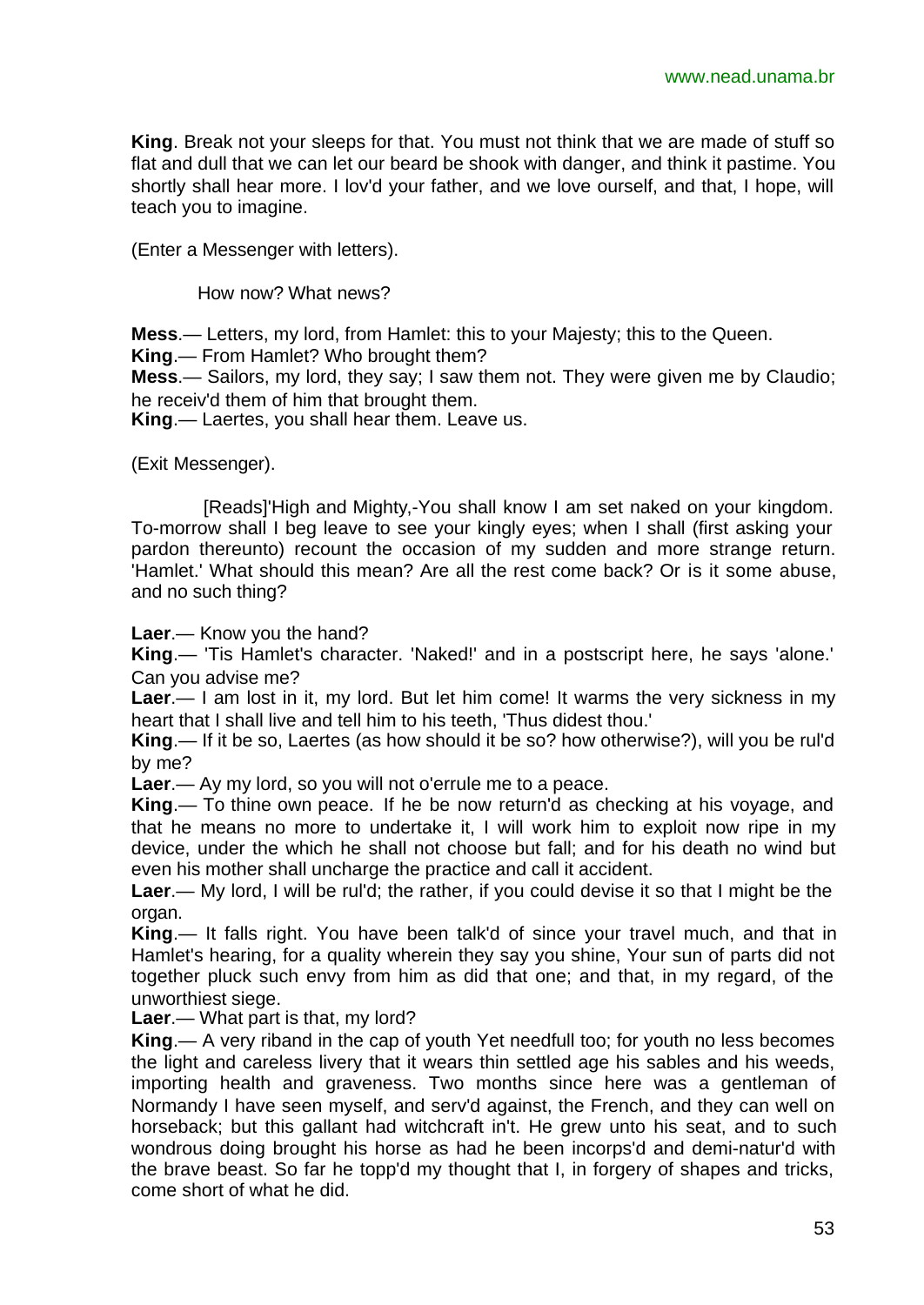**Laer**.— A Norman was't?

**King**.— A Norman.

**Laer**.— Upon my life, Lamound.

**King**.— The very same.

**Laer**.— I know him well. He is the broach indeed and gem of all the nation.

**King**.— He made confession of you; and gave you such a masterly report for art and exercise in your defence, and for your rapier most especially, that he cried out 'twould be a sight indeed If one could match you. The scrimers of their nation he swore had neither motion, guard, nor eye, If you oppos'd them. Sir, this report of his did Hamlet so envenom with his envy that he could nothing do but wish and beg your sudden coming o'er to play with you. now, out of this-

**Laer**.— What out of this, my lord?

**King**.— Laertes, was your father dear to you? Or are you like the painting of a sorrow, a face without a heart,'

**Laer**.— Why ask you this?

**King**.— Not that I think you did not love your father; but that I know love is begun by time, and that I see, in passages of proof, time qualifies the spark and fire of it. There lives within the very flame of love a kind of wick or snuff that will abate it; and nothing is at a like goodness still; for goodness, growing to a plurisy, dies in his own toomuch. That we would do, we should do when we would; for this 'would' changes, and hath abatements and delays as many as there are tongues, are hands, are accidents; and then this 'should' is like a spendthrift sigh, that hurts by easing. But to the quick o' th' ulcer! Hamlet comes back. What would you undertake to show yourself your father's son in deed mMore than in words?

**Laer**.— To cut his throat i' th' church!

**King**.— No place indeed should murther sanctuarize; revenge should have no bounds. But, good Laertes, will you do this? Keep close within your chamber. Will return'd shall know you are come home. We'll put on those shall praise your excellence and set a double varnish on the fame the Frenchman gave you; bring you in fine together and wager on your heads. He, being remiss, most generous, and free from all contriving, will not peruse the foils; so that with ease, or with a little shuffling, you may choose a sword unbated, and, in a pass of practice, requite him for your father.

**Laer**.— I will do't! And for that purpose I'll anoint my sword. I bought an unction of a mountebank, so mortal that, but dip a knife in it, where it draws blood no cataplasm so rare, collected from all simples that have virtue under the moon, can save the thing from death this is but scratch'd withal. I'll touch my point with this contagion, that, if I gall him slightly, It may be death.

**King**.— Let's further think of this, Weigh what convenience both of time and means May fit us to our shape. If this should fall, and that our drift look through our bad performance. 'Twere better not assay'd. Therefore this project should have a back or second, that might hold If this did blast in proof. Soft! let me see. We'll make a solemn wager on your cunnings I ha't! When in your motion you are hot and dry as make your bouts more violent to that end aAnd that he calls for drink, I'll have prepar'd him a chalice for the nonce; whereon but sipping, If he by chance escape your venom'd stuck, our purpose may hold there.— But stay, what noise,

(Enter Queen).

How now, sweet queen?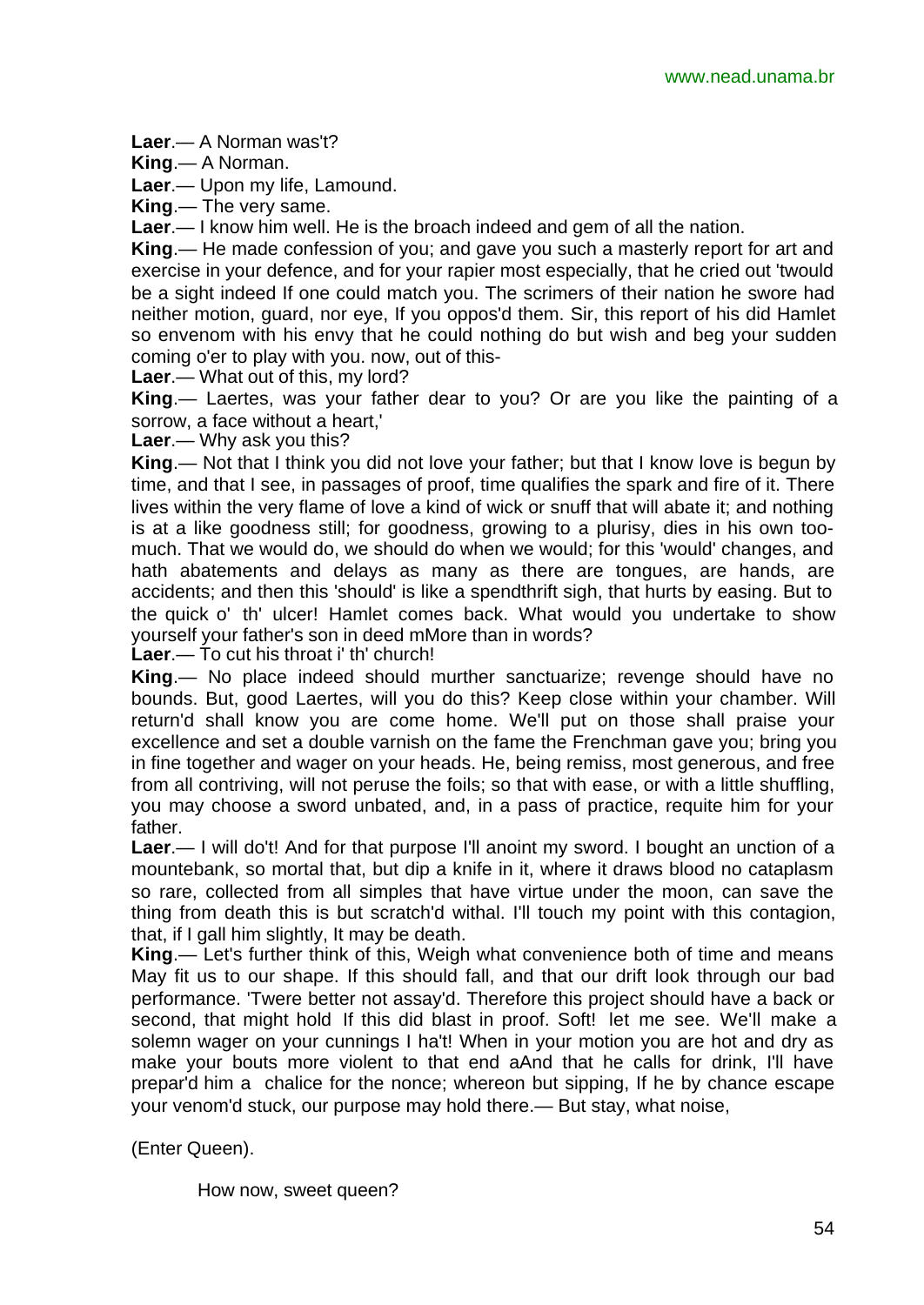**Queen**.— One woe doth tread upon another's heel, so fast they follow. Your sister's drown'd, Laertes.

**Laer**.— Drown'd! O, where?

**Queen**.— There is a willow grows aslant a brook, that shows his hoar leaves in the glassy stream. There with fantastic garlands did she come of crowflowers, nettles, daisies, and long purples, that liberal shepherds give a grosser name, but our cold maids do dead men's fingers call them. There on the pendant boughs her coronet weeds clamb'ring to hang, an envious sliver broke, when down her weedy trophies and herself Fell in the weeping brook. Her clothes spread wide and, mermaid-like, awhile they bore her up; which time she chaunted snatches of old tunes, as one incapable of her own distress, r like a creature native and indued unto that element; but long it could not be Till that her garments, heavy with their drink, Pull'd the poor wretch from her melodious lay to muddy death.

**Laer**.— Alas, then she is drown'd?

**Queen**.— Drown'd, drown'd.

**Laer**.— Too much of water hast thou, poor Ophelia, and therefore I forbid my tears; but yet It is our trick; nature her custom holds, let shame say what it will. When these are gone, the woman will be out. Adieu, my lord. I have a speech of fire, that fain would blaze but that this folly douts it.

(Exit).

**King**.— Let's follow, Gertrude. How much I had to do to calm his rage I Now fear I this will give it start again; therefore let's follow.

(Exeunt).

ACT V. Scene I. Elsinore. A churchyard.

(Enter two Clowns, [with spades and pickaxes]).

**Clown**.— Is she to be buried in Christian burial when she wilfully seeks her own salvation?

**Other**.— I tell thee she is; therefore make her grave straight. The crowner hath sate on her, and finds it Christian burial.

**Clown**.— How can that be, unless she drown'd herself in her own defence?

**Other**.— Why, 'tis found so.

**Clown**.— It must be se offendendo; it cannot be else. For here lies the point: if I drown myself wittingly, it argues an act; and an act hath three branches-it is to act, to do, and to perform; argal, she drown'd herself wittingly.

**Other**.— Nay, but hear you, Goodman Delver!

**Clown**.— Give me leave. Here lies the water; good. Here stands the man; good. If the man go to this water and drown himself, it is, will he nill he, he goes— mark you that. But if the water come to him and drown him, he drowns not himself. Argal, he that is not guilty of his own death shortens not his own life.

**Other**.— But is this law?

**Clown**.— Ay, marry, is't— crowner's quest law.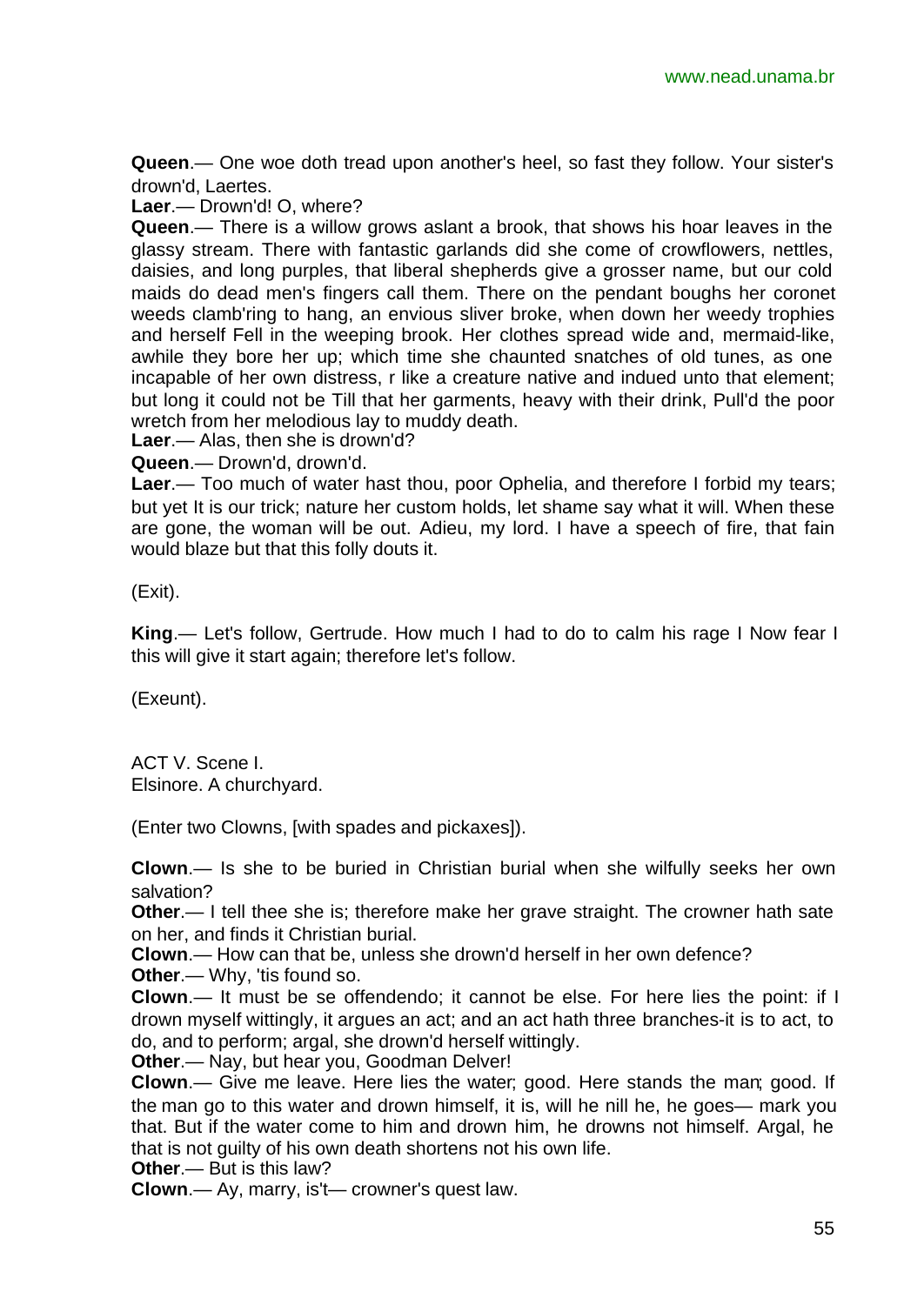**Other.**— Will you ha' the truth an't? If this had not been a gentlewoman, she should have been buried out o' Christian burial.

**Clown**.— Why, there thou say'st! And the more pity that great folk should have count'nance in this world to drown or hang themselves more than their even-Christen. Come, my spade! There is no ancient gentlemen but gard'ners, ditchers, and grave-makers. They hold up Adam's profession.

**Other**.— Was he a gentleman?

**Clown**.— 'A was the first that ever bore arms.

**Other**.— Why, he had none.

**Clown**.— What, art a heathen? How dost thou understand the Scripture? The Scripture says Adam digg'd. Could he dig without arms? I'll put another question to thee. If thou answerest me not to the purpose, confess thyself-

**Other**.— Go to!

**Clown**.— What is he that builds stronger than either the mason, the shipwright, or the carpenter?

**Other**.— The gallows-maker; for that frame outlives a thousand tenants.

**Clown**.— I like thy wit well, in good faith. The gallows does well. But how does it well? It does well to those that do ill. Now, thou dost ill to say the gallows is built stronger than the church. Argal, the gallows may do well to thee. To't again, come!

**Other**.— Who builds stronger than a mason, a shipwright, or a carpenter?

**Clown**.— Ay, tell me that, and unyoke.

**Other**.— Marry, now I can tell!

**Clown**.— To't.

**Other**.— Mass, I cannot tell.

(Enter Hamlet and Horatio afar off).

**Clown**.— Cudgel thy brains no more about it, for your dull ass will not mend his pace with beating; and when you are ask'd this question next, say 'a grave-maker.' The houses he makes lasts till doomsday. Go, get thee to Yaughan; fetch me a stoup of liquor.

[Exit Second Clown.]

[Clown digs and] sings.

In youth when I did love, did love, Methought it was very sweet; To contract— O— the time for— a— my behove, O, methought there— a— was nothing— a— meet.

**Ham**.— Has this fellow no feeling of his business, that he sings at grave-making? **Hor**.— Custom hath made it in him a Property of easiness. **Ham**.— 'Tis e'en so. The hand of little employment hath the daintier sense. **Clown**. (sings)

> But age with his stealing steps Hath clawed me in his clutch, And hath shipped me intil the land, As if I had never been such. [Throws up a skull.]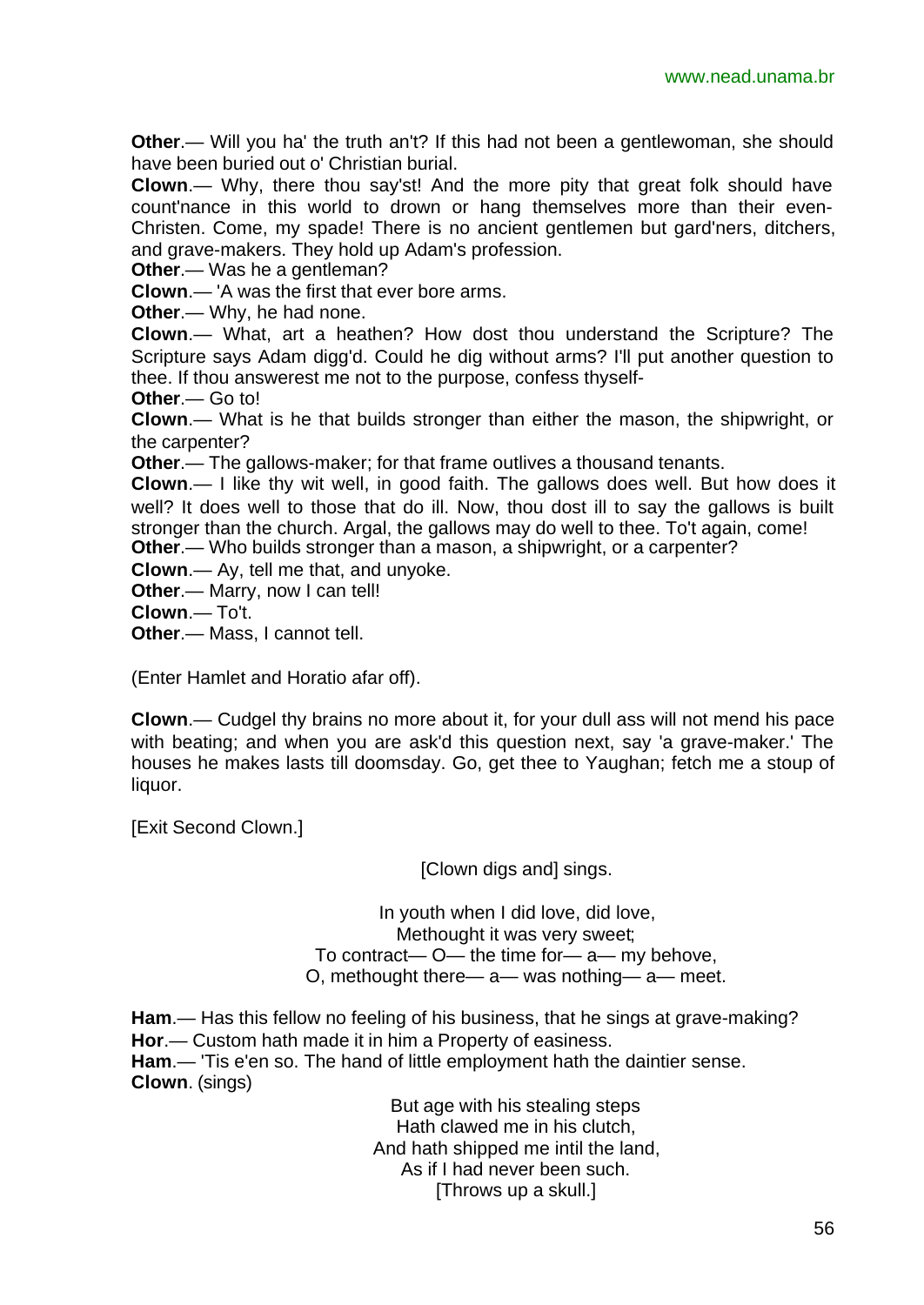**Ham**.— That skull had a tongue in it, and could sing once. How the knave jowls it to the ground,as if 'twere Cain's jawbone, that did the first murther! This might be the pate of a Politician, which this ass now o'erreaches; one that would circumvent God, might it not?

**Hor**.— It might, my lord.

**Ham**.— Or of a courtier, which could say 'Good morrow, sweet lord! How dost thou, good lord?' This might be my Lord Such-a-one, that prais'd my Lord Such-a-one's horse when he meant to beg it— might it not?

**Hor**.— Ay, my lord.

**Ham**.— Why, e'en so! and now my Lady Worm's, chapless, and knock'd about the mazzard with a sexton's spade. Here's fine revolution, and we had the trick to see't. Did these bones cost no more the breeding but to play at loggets with 'em? Mine ache to think on't.

**Clown**. (Sings)

A pickaxe and a spade, a spade, For and a shrouding sheet; O, a Pit of clay for to be made For such a guest is meet. Throws up [another skull].

**Ham**.— There's another. Why may not that be the skull of a lawyer? Where be his quiddits now, his quillets, his cases, his tenures, and his tricks? Why does he suffer this rude knave now to knock him about the sconce with a dirty shovel, and will not tell him of his action of battery? Hum! This fellow might be in's time a great buyer of land, with his statutes, his recognizances, his fines, his double vouchers, his recoveries. Is this the fine of his fines, and the recovery of his recoveries, to have his fine pate full of fine dirt? Will his vouchers vouch him no more of his purchases, and double ones too, than the length and breadth of a pair of indentures? The very conveyances of his lands will scarcely lie in this box; and must th' inheritor himself have no more, ha?

**Hor**.— Not a jot more, my lord.

**Ham**.— Is not parchment made of sheepskins?

**Hor**.— Ay, my lord, And of calveskins too.

**Ham**.— They are sheep and calves which seek out assurance in that. I will speak to this fellow. Whose grave's this, sirrah?

**Clown**.— Mine, sir.

[Sings] O, a pit of clay for to be made For such a guest is meet.

**Ham**. – I think it be thine indeed, for thou liest in't.

**Clown**. – You lie out on't, sir, and therefore 'tis not yours. For my part, I do not lie in't, yet it is mine.

**Ham**.– Thou dost lie in't, to be in't and say it is thine. 'Tis for the dead, not for the quick; therefore thou liest.

**Clown**. – 'Tis a quick lie, sir; 'twill away again from me to you.

**Ham**.– What man dost thou dig it for?

**Clown**. – For no man, sir.

**Ham**.— What woman then?

**Clown**.— For none neither.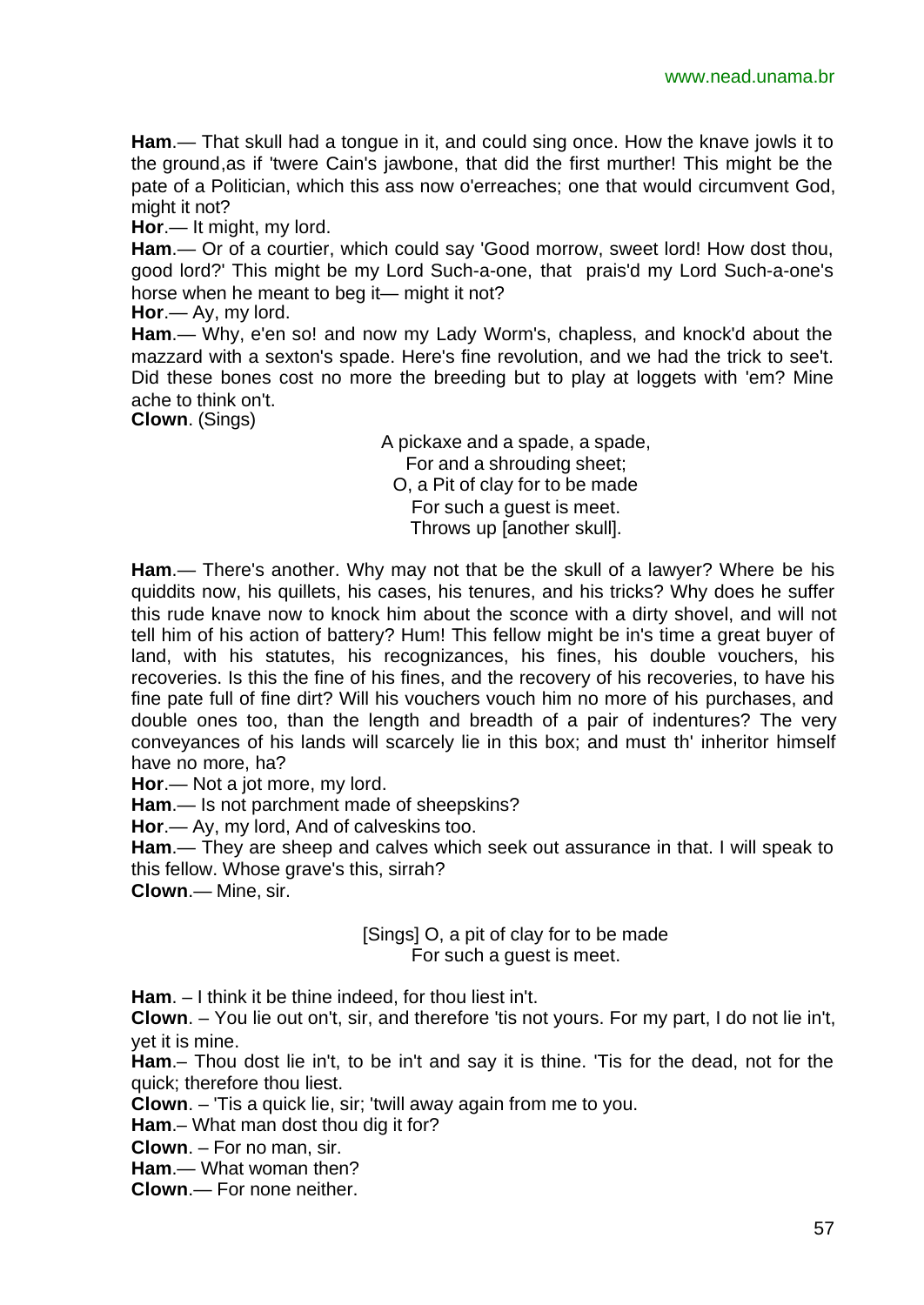**Ham**.— Who is to be buried in't?

**Clown**.— One that was a woman, sir; but, rest her soul, she's dead.

**Ham**.— How absolute the knave is! We must speak by the card, or equivocation will undo us. By the Lord, Horatio, this three years I have taken note of it, the age is grown so picked that the toe of the peasant comes so near the heel of the courtier he galls his kibe.— How long hast thou been a grave-maker?

**Clown**.— Of all the days i' th' year, I came to't that day that our last king Hamlet overcame Fortinbras.

**Ham**.— How long is that since?

**Clown**.— Cannot you tell that? Every fool can tell that. It was the very day that young Hamlet was born— he that is mad, and sent into England.

**Ham**.— Ay, marry, why was be sent into England?

**Clown**. Why, because 'a was mad. 'A shall recover his wits there; or, if 'a do not, 'tis no great matter there.

**Ham**.— Why?

**Clown**.— 'Twill not he seen in him there. There the men are as mad as he.

**Ham**.— How came he mad?

**Clown**.— Very strangely, they say.

**Ham**.— How strangely?

**Clown**.— Faith, e'en with losing his wits.

**Ham.**— Upon what ground?

**Clown**.— Why, here in Denmark. I have been sexton here, man and boy thirty years.

**Ham**.— How long will a man lie i' th' earth ere he rot?

**Clown**.— Faith, if 'a be not rotten before 'a die (as we have many pocky corses nowa-days that will scarce hold the laying in, I will last you some eight year or nine year. A tanner will last you nine year.

**Ham**.— Why he more than another?

**Clown**.— Why, sir, his hide is so tann'd with his trade that 'a will keep out water a great while; and your water is a sore decayer of your whoreson dead body. Here's a skull now. This skull hath lien you i' th' earth three-and-twenty years.

**Ham**.— Whose was it?

**Clown**.— A whoreson, mad fellow's it was. Whose do you think it was?

**Ham**.— Nay, I know not.

**Clown**.— A pestilence on him for a mad rogue! 'A pour'd a flagon of Rhenish on my head once. This same skull, sir, was Yorick's skull, the King's jester.

**Ham**.— This?

**Clown**.— E'en that.

**Ham**.— Let me see. [Takes the skull.] Alas, poor Yorick! I knew him, Horatio. A fellow of infinite jest, of most excellent fancy. He hath borne me on his back a thousand tunes. And now how abhorred in my imagination it is! My gorge rises at it. Here hung those lips that I have kiss'd I know not how oft. Where be your gibes now? your gambols? your songs? your flashes of merriment that were wont to set the table on a roar? Not one now, to mock your own grinning? Quite chap— fall'n? Now get you to my lady's chamber, and tell her, let her paint an inch thick, to this favour she must come. Make her laugh at that. Prithee, Horatio, tell me one thing.

**Hor**.— What's that, my lord?

**Ham**.— Dost thou think Alexander look'd o' this fashion i' th' earth?

**Hor**.— E'en so.

**Ham**.— And smelt so? Pah! [Puts down the skull.]

**Hor**.— E'en so, my lord.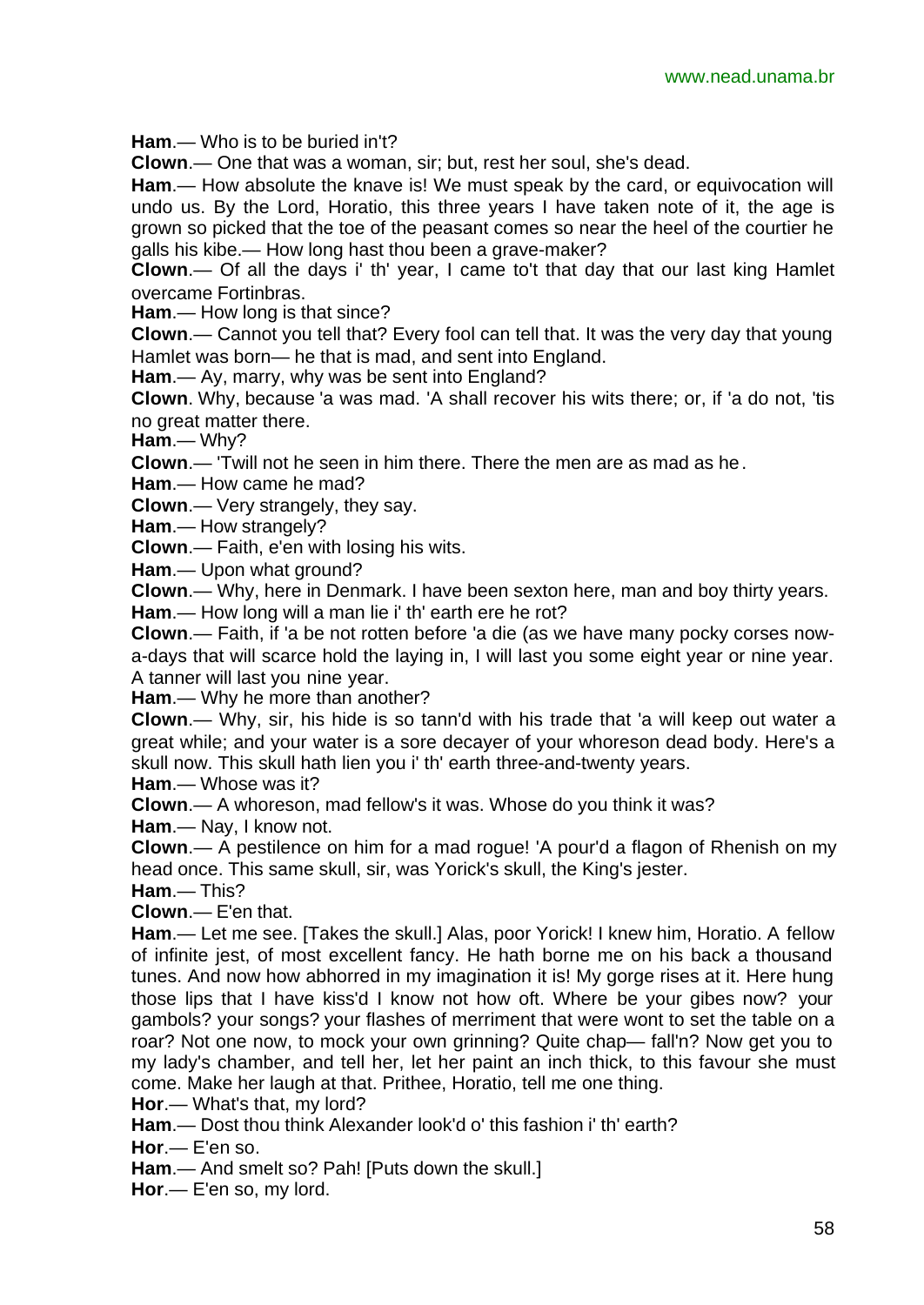**Ham**.— To what base uses we may return, Horatio! Why may not imagination trace the noble dust of Alexander till he find it stopping a bunghole?

**Hor**.— 'Twere to consider too curiously, to consider so.

**Ham**.— No, faith, not a jot; but to follow him thither with modesty enough, and likelihood to lead it; as thus: Alexander died, Alexander was buried, Alexander returneth into dust; the dust is earth; of earth we make loam; and why of that loam (whereto he was converted) might they not stop a beer barrel? Imperious Caesar, dead and turn'd to clay, might stop a hole to keep the wind away. O, that that earth which kept the world in awe should patch a wall t' expel the winter's flaw! But soft! but soft! aside! Here comes the King.

(Enter [priests with] a coffin [in funeral procession], King, Queen, Laertes, with Lords attendant.]).

The Queen, the courtiers. Who is this they follow? And with such maimed rites? This doth betoken the corse they follow did with desp'rate hand Fordo it own life. 'Twas of some estate. Couch we awhile, and mark.

[Retires with Horatio.]

**Laer**.— What ceremony else?

**Ham**.— That is Laertes, a very noble youth. Mark.

**Laer**.— What ceremony else?

**Priest**.— Her obsequies have been as far enlarg'd as we have warranty. Her death was doubtful; and, but that great command o'ersways the order, she should in ground unsanctified have lodg'd Till the last trumpet. For charitable prayers, Shards, flints, and pebbles should be thrown on her. Yet here she is allow'd her virgin crants, her maiden strewments, and the bringing home of bell and burial.

**Laer**.— Must there no more be done?

**Priest**.— No more be done. We should profane the service of the dead to sing a requiem and such rest to her as to peace-parted souls.

**Laer**.— Lay her i' th' earth; and from her fair and unpolluted flesh May violets spring! I tell thee, churlish priest, a minist'ring angel shall my sister be when thou liest howling.

**Ham**.— What, the fair Ophelia?

**Queen**.— Sweets to the sweet! Farewell. [Scatters flowers.] I hop'd thou shouldst have been my Hamlet's wife; I thought thy bride-bed to have deck'd, sweet maid, and not have strew'd thy grave.

**Laer**.— O, treble woe Fall ten times treble on that cursed head whose wicked deed thy most ingenious sense depriv'd thee of! Hold off the earth awhile, Till I have caught her once more in mine arms. Leaps in the grave. Now pile your dust upon the quick and dead Till of this flat a mountain you have made T' o'ertop old Pelion or the skyish head of blue Olympus.

**Ham**. [comes forward] — What is he whose grief bears such an emphasis? whose phrase of sorrow conjures the wand'ring stars, and makes them stand like wonderwounded hearers? This is I, Hamlet the Dane. [Leaps in after Laertes.

**Laer**.— The devil take thy soul! [Grapples with him].

**Ham**.— Thou pray'st not well. I prithee take thy fingers from my throat; for, though I am not splenitive and rash, Yet have I in me something dangerous, which let thy wisdom fear. Hold off thy hand!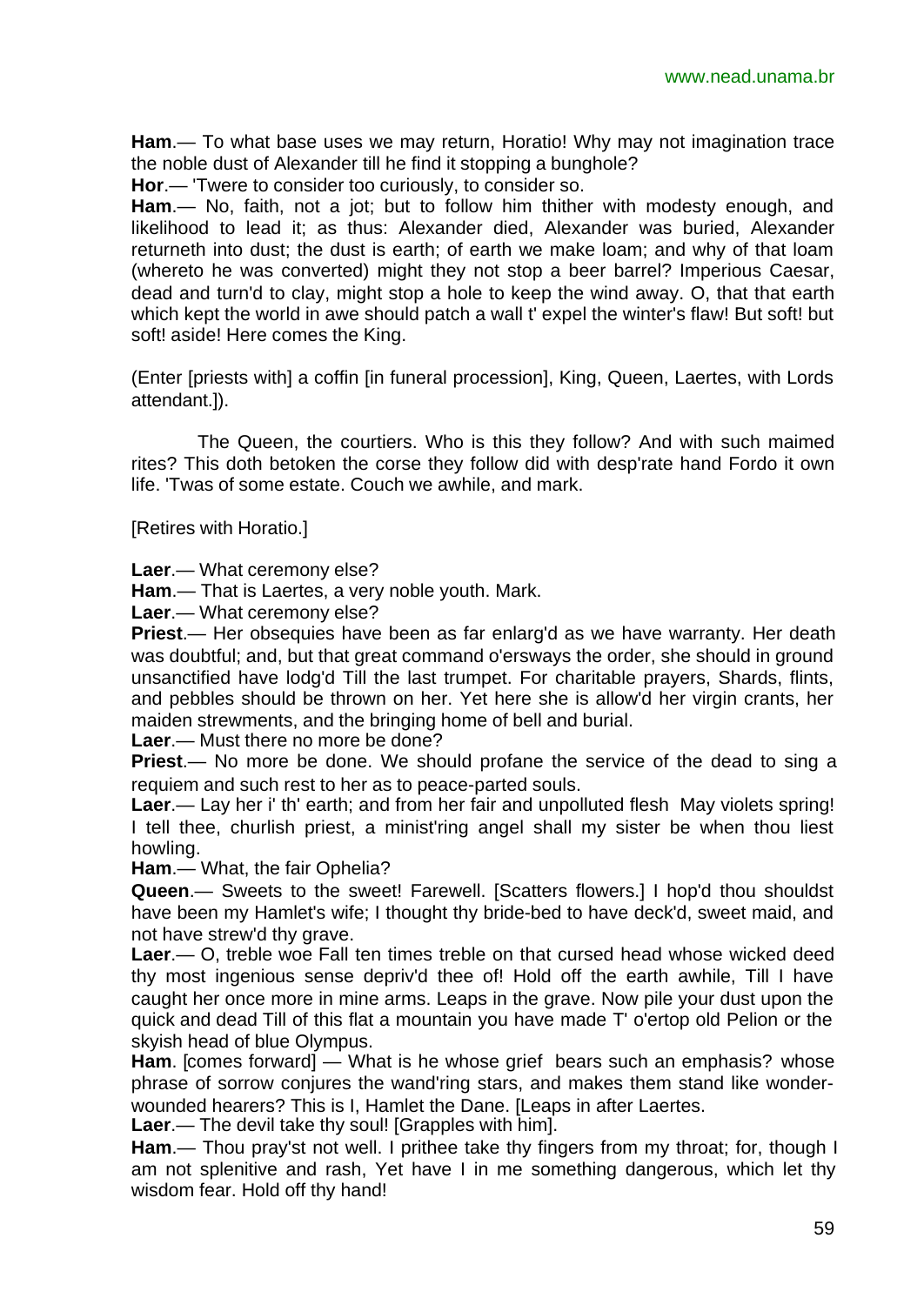**King**.— Pluck thein asunder.

**Queen**.— Hamlet, Hamlet!

**All**.— Gentlemen!

**Hor**.— Good my lord, be quiet. [The Attendants part them, and they come out of the grave.]

**Ham**.— Why, I will fight with him upon this theme until my eyelids will no longer wag. **Queen**.— O my son, what theme?

**Ham**.— I lov'd Ophelia. Forty thousand brothers could not (with all their quantity of love) make up my sum. What wilt thou do for her?

**King**.— O, he is mad, Laertes.

**Queen**.— For love of God, forbear him!

**Ham**.— 'Swounds, show me what thou't do. Woo't weep? woo't fight? woo't fast? woo't tear thyself? Woo't drink up esill? eat a crocodile? I'll do't. Dost thou come here to whine? To outface me with leaping in her grave? Be buried quick with her, and so will I. And if thou prate of mountains, let them throw millions of acres on us, till our ground, singeing his pate against the burning zone, make Ossa like a wart! Nay, an thou'lt mouth, I'll rant as well as thou.

**Queen**.— This is mere madness; and thus a while the fit will work on him. Anon, as patient as the female dove when that her golden couplets are disclos'd, his silence will sit drooping.

**Ham**.— Hear you, sir! What is the reason that you use me thus? I lov'd you ever. But it is no matter. Let Hercules himself do what he may, the cat will mew, and dog will have his day.

(Exit).

**King**.— I pray thee, good Horatio, wait upon him.

(Exit Horatio).

 [To Laertes] Strengthen your patience in our last night's speech. We'll put the matter to the present push. Good Gertrude, set some watch over your son. This grave shall have a living monument. An hour of quiet shortly shall we see; Till then in patience our proceeding be.

(Exeunt).

Scene II. Elsinore. A hall in the Castle.

(Enter Hamlet and Horatio).

**Ham**.— So much for this, sir; now shall you see the other. You do remember all the circumstance?

**Hor**.— Remember it, my lord!

**Ham**.— Sir, in my heart there was a kind of fighting that would not let me sleep. Methought I lay worse than the mutinies in the bilboes. Rashly and prais'd be rashness for it; let us know, our indiscretion sometime serves us well when our deep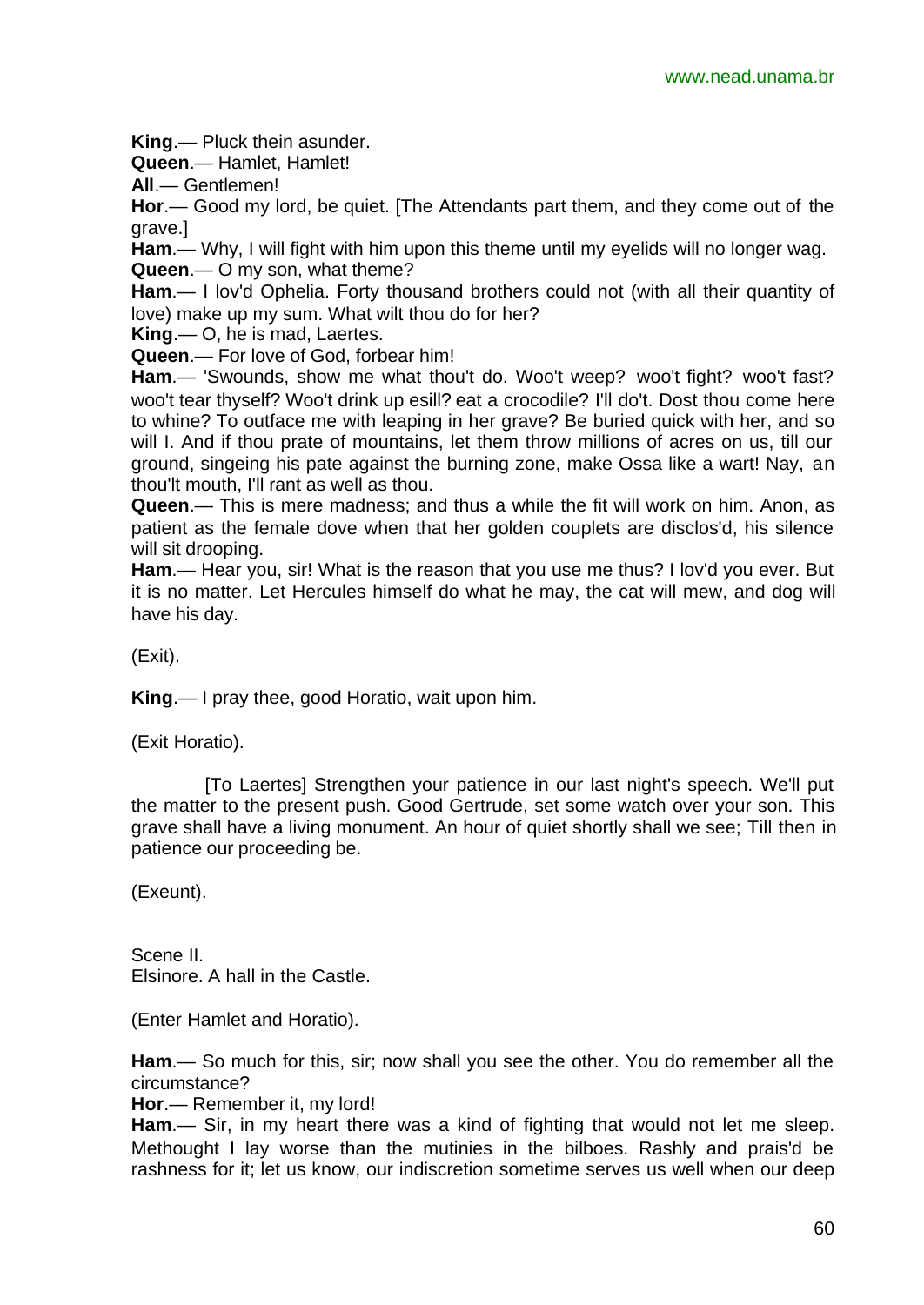plots do pall; and that should learn us there's a divinity that shapes our ends, Rough-hew them how we will-

**Hor**.— That is most certain.

**Ham**.— Up from my cabin, my sea-gown scarf'd about me, in the dark Grop'd I to find out them; had my desire, Finger'd their packet, and in fine withdrew to mine own room again; making so bold (my fears forgetting manners) to unseal their grand commission; where I found, Horatio (o royal knavery!), an exact command, Larded with many several sorts of reasons, Importing Denmark's health, and England's too, with, hoo! such bugs and goblins in my life that, on the supervise, no leisure bated, no, not to stay the finding of the axe, my head should be struck off.

**Hor**.— Is't possible?

**Ham**.— Here's the commission; read it at more leisure. But wilt thou bear me how I did proceed?

**Hor**.— I beseech you.

**Ham**.— Being thus benetted round with villanies, or I could make a prologue to my brains, they had begun the play. I sat me down; Devis'd a new commission; wrote it fair. I once did hold it, as our statists do, a baseness to write fair, and labour'd much how to forget that learning; but, sir, now It did me yeoman's service. Wilt thou know Th' effect of what I wrote?

**Hor**.— Ay, good my lord.

**Ham**.— An earnest conjuration from the King, as England was his faithful tributary, as love between them like the palm might flourish, as peace should still her wheaten garland wear and stand a comma 'tween their amities, and many such-like as's of great charge, that, on the view and knowing of these contents, without debatement further, more or less, he should the bearers put to sudden death, not shriving time allow'd.

**Hor**.— How was this seal'd?

**Ham**.— Why, even in that was heaven ordinant. I had my father's signet in my purse, which was the model of that Danish seal; Folded the writ up in the form of th' other, subscrib'd it, gave't th' impression, plac'd it safely, the changeling never known. Now, the next day was our sea-fight; and what to this was sequent thou know'st already. **Hor**.— So Guildenstern and Rosencrantz go to't.

**Ham**.— Why, man, they did make love to this employment! They are not near my conscience; their defeat does by their own insinuation grow. 'Tis dangerous when the baser nature comes Between the pass and fell incensed points of mighty opposites. **Hor**.— Why, what a king is this!

**Ham**.— Does it not, thinks't thee, stand me now upon he that hath kill'd my king, and whor'd my mother; popp'd in between th' election and my hopes; thrown out his angle for my Proper life, and with such coz'nage— is't not perfect conscience to quit him with this arm? And is't not to be damn'd to let this canker of our nature come In further evil?

**Hor**.— It must be shortly known to him from England what is the issue of the business there.

**Ham**.— It will be short; the interim is mine, and a man's life is no more than to say 'one.' But I am very sorry, good Horatio, that to Laertes I forgot myself, for by the image of my cause I see the portraiture of his. I'll court his favours. But sure the bravery of his grief did put me into a tow'ring passion.

**Hor**.— Peace! Who comes here?

(Enter young Osric, a courtier).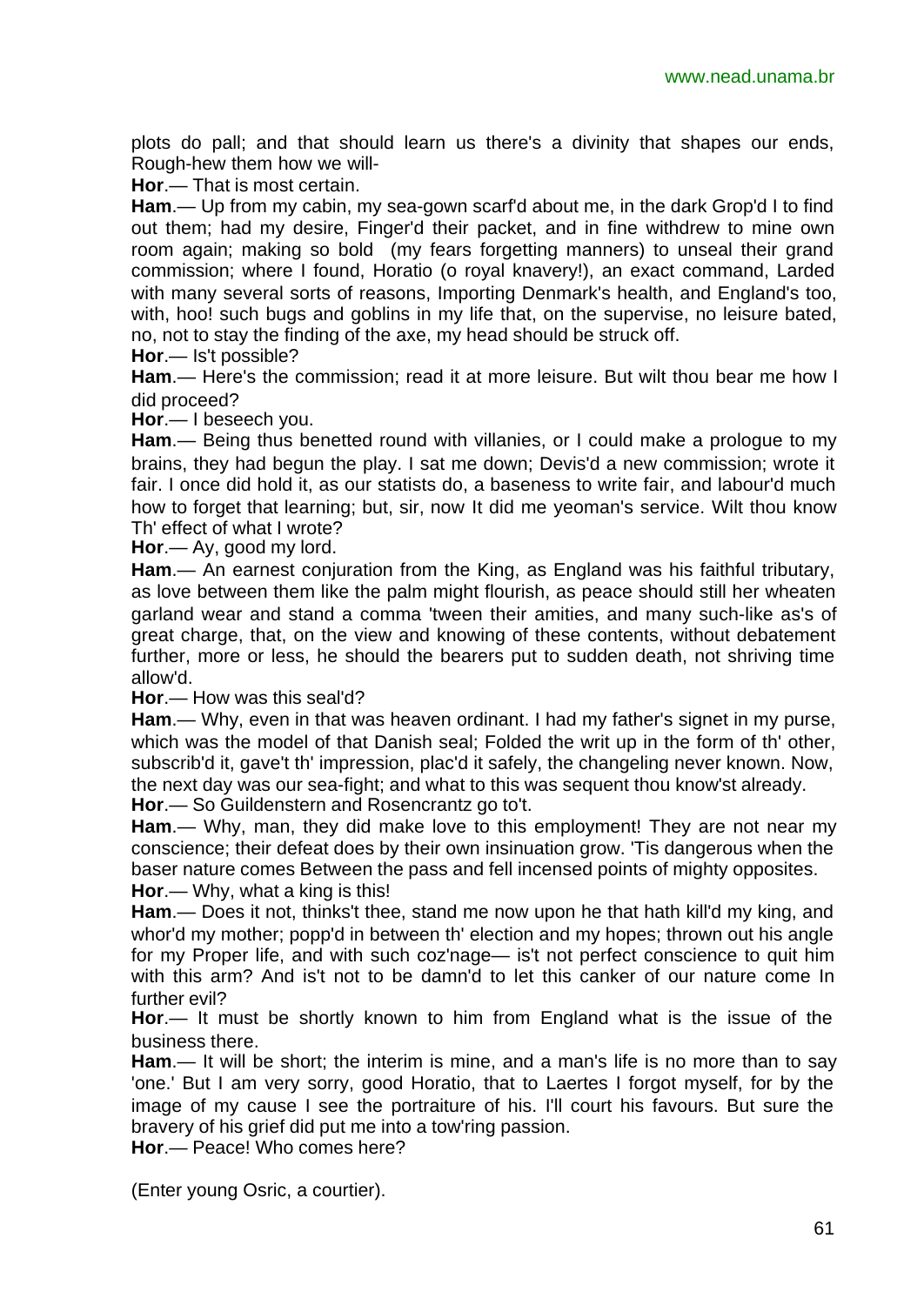**Osr**.— Your lordship is right welcome back to Denmark.

**Ham**.— I humbly thank you, sir. [Aside to Horatio] Dost know this waterfly? **Hor**. [aside to Hamlet] — No, my good lord.

Ham. [aside to Horatio] — Thy state is the more gracious; for 'tis a vice to know him. He hath much land, and fertile. Let a beast be lord of beasts, and his crib shall stand at the king's mess. 'Tis a chough; but, as I say, spacious in the possession of dirt.

**Osr**.— Sweet lord, if your lordship were at leisure, I should impart a thing to you from his Majesty.

**Ham**.— I will receive it, sir, with all diligence of spirit. Put your bonnet to his right use. 'Tis for the head.

**Osr**.— I thank your lordship, it is very hot.

**Ham**.— No, believe me, 'tis very cold; the wind is northerly.

**Osr**.— It is indifferent cold, my lord, indeed.

**Ham**.— But yet methinks it is very sultry and hot for my complexion.

**Osr**.— Exceedingly, my lord; it is very sultry, as 'twere— I cannot tell how. But, my lord, his Majesty bade me signify to you that he has laid a great wager on your head. Sir, this is the matter-

**Ham**.— I beseech you remember. [Hamlet moves him to put on his hat.]

**Osr**.— Nay, good my lord; for mine ease, in good faith. Sir, here is newly come to court Laertes; believe me, an absolute gentleman, full of most excellent differences, of very soft society and great showing. Indeed, to speak feelingly of him, he is the card or calendar of gentry; for you shall find in him the continent of what part a gentleman would see.

**Ham**.— Sir, his definement suffers no perdition in you; though, I know, to divide him inventorially would dozy th' arithmetic of memory, and yet but yaw neither in respect of his quick sail. But, in the verity of extolment, I take him to be a soul of great article, and his infusion of such dearth and rareness as, to make true diction of him, his semblable is his mirror, and who else would trace him, his umbrage, nothing more. **Osr**.— Your lordship speaks most infallibly of him.

**Ham**.— The concernancy, sir? Why do we wrap the gentleman in our more rawer breath

**Osr**.— Sir?

**Hor** [aside to Hamlet] — Is't not possible to understand in another tongue? You will do't, sir, really.

**Ham**.— What imports the nomination of this gentleman

**Osr**.— Of Laertes?

**Hor**. [aside] — His purse is empty already. All's golden words are spent.

**Ham**.— Of him, sir.

**Osr**.— I know you are not ignorant-

**Ham**.— I would you did, sir; yet, in faith, if you did, it would not much approve me. Well, sir?

**Osr**.— You are not ignorant of what excellence Laertes is.

**Ham**.— I dare not confess that, lest I should compare with him in excellence; but to know a man well were to know himself.

**Osr**.— I mean, sir, for his weapon; but in the imputation laid on him by them, in his meed he's unfellowed.

**Ham**.— What's his weapon?

**Osr**.— Rapier and dagger.

**Ham**.— That's two of his weapons— but well.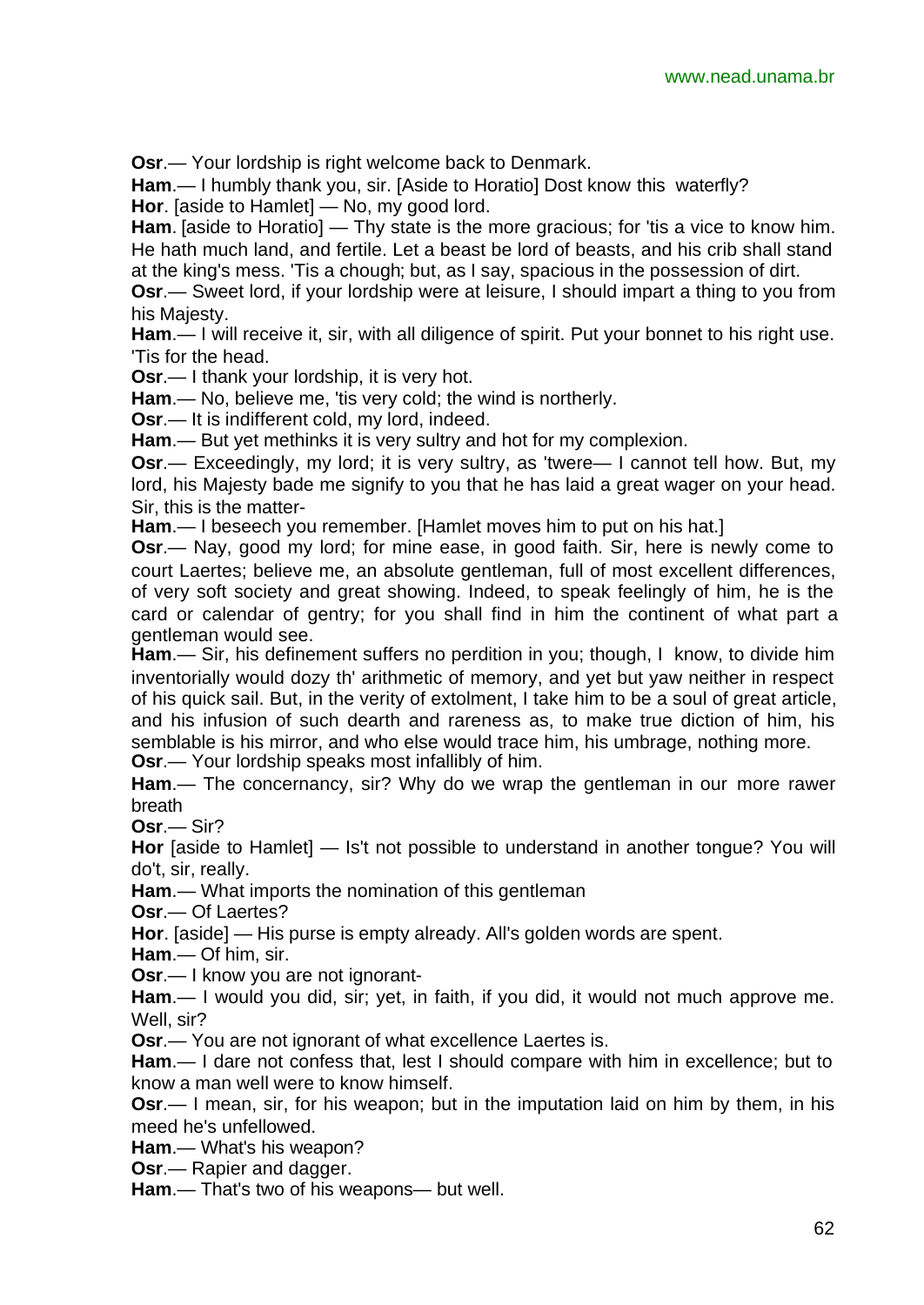**Osr**.— The King, sir, hath wager'd with him six Barbary horses; against the which he has impon'd, as I take it, six French rapiers and poniards, with their assigns, as girdle, hangers, and so. Three of the carriages, in faith, are very dear to fancy, very responsive to the hilts, most delicate carriages, and of very liberal conceit.

**Ham**.— What call you the carriages?

**Hor**. [aside to Hamlet] — I knew you must be edified by the margent ere you had done.

**Osr**.— The carriages, sir, are the hangers.

**Ham**.— The phrase would be more germane to the matter if we could carry cannon by our sides. I would it might be hangers till then but on! Six Barbary horses against six French swords, their assigns, and three liberal-conceited carriages: that's the French bet against the Danish. Why is this all impon'd, as you call it?

**Osr**.— The King, sir, hath laid that, in a dozen passes between yourself and him, he shall not exceed you three hits; he hath laid on twelve for nine, and it would come to immediate trial if your lordship would vouchsafe the answer.

**Ham**.— How if I answer no?

**Osr**.— I mean, my lord, the opposition of your person in trial.

**Ham**.— Sir, I will walk here in the hall. If it please his Majesty, it is the breathing time of day with me. Let the foils be brought, the gentleman willing, and the King hold his purpose, I will win for him if I can; if not, I will gain nothing but my shame and the odd hits.

**Osr**.— Shall I redeliver you e'en so?

**Ham**.— To this effect, sir, after what flourish your nature will.

**Osr**.— I commend my duty to your lordship.

**Ham**.— Yours, yours. [Exit Osric.] He does well to commend it himself; there are no tongues else for's turn.

**Hor**.— This lapwing runs away with the shell on his head.

**Ham**.— He did comply with his dug before he suck'd it. Thus has he, and many more of the same bevy that I know the drossy age dotes on, only got the tune of the time and outward habit of encounter a kind of yesty collection, which carries them through and through the most fann'd and winnowed opinions; and do but blow them to their trial-the bubbles are out.

(Enter a Lord).

**Lord**.— My lord, his Majesty commended him to you by young Osric, who brings back to him, that you attend him in the hall. He sends to know if your pleasure hold to play with Laertes, or that you will take longer time.

**Ham**.— I am constant to my purposes; they follow the King's pleasure. If his fitness speaks, mine is ready; now or whensoever, provided I be so able as now.

**Lord**.— The King and Queen and all are coming down.

**Ham**.— In happy time.

**Lord**.— The Queen desires you to use some gentle entertainment to Laertes before you fall to play.

**Ham**.— She well instructs me.

[Exit Lord.]

**Hor**.— You will lose this wager, my lord.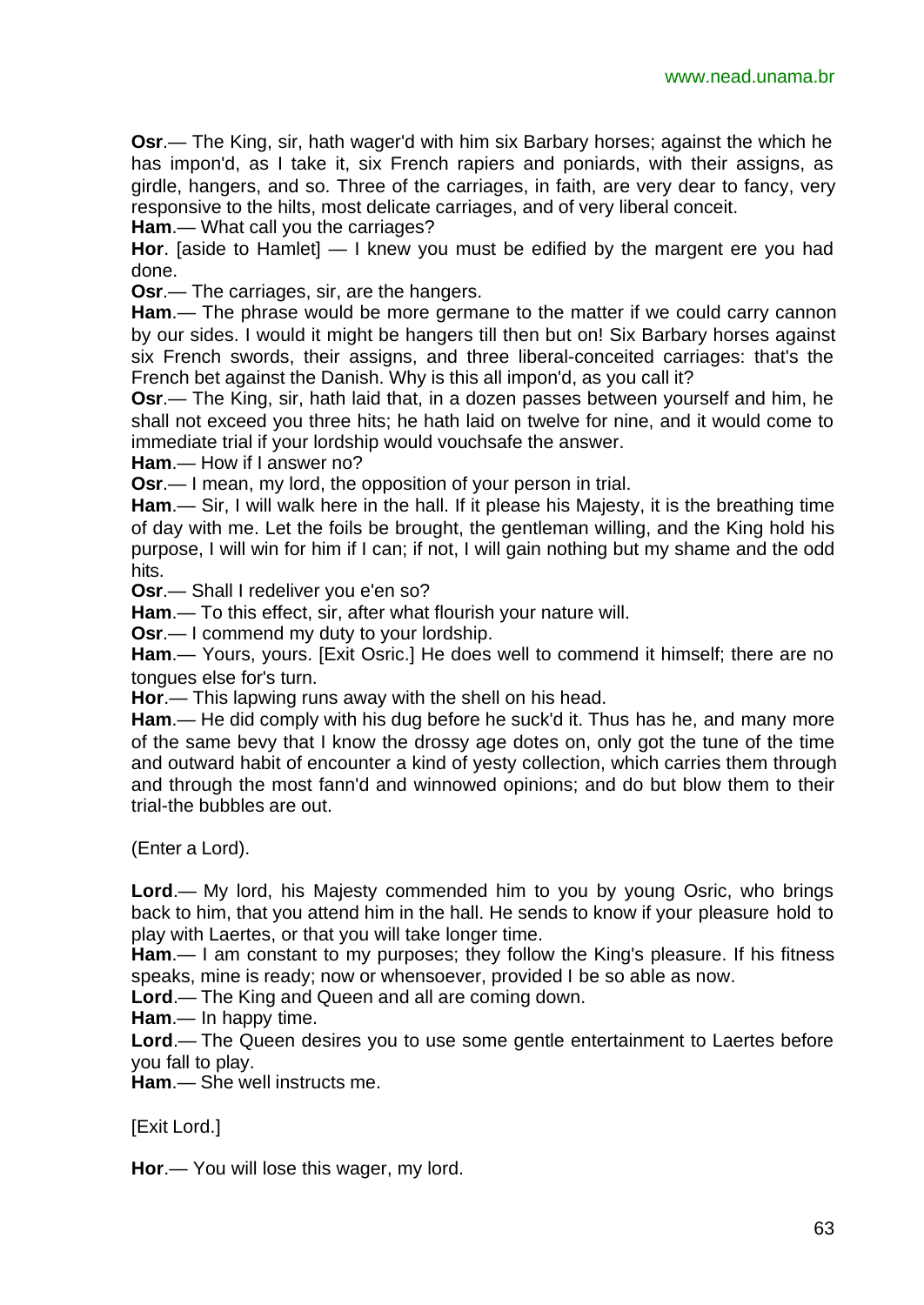**Ham**.— I do not think so. Since he went into France I have been in continual practice. I shall win at the odds. But thou wouldst not think how ill all's here about my heart. But it is no matter.

**Hor**.— Nay, good my lord -

**Ham**.— It is but foolery; but it is such a kind of gaingiving as would perhaps trouble a woman.

**Hor**.— If your mind dislike anything, obey it. I will forestall their repair hither and say you are not fit.

**Ham**.— Not a whit, we defy augury; there's a special providence in the fall of a sparrow. If it be now, 'tis not to come', if it be not to come, it will be now; if it be not now, yet it will come: the readiness is all. Since no man knows aught of what he leaves, what is't to leave betimes? Let be.

(Enter King, Queen, Laertes, Osric, and Lords, with other attendants with foils and gauntlets. A table and flagons of wine on it).

**King**.— Come, Hamlet, come, and take this hand from me. [The King puts Laertes' hand into Hamlet's.]

**Ham**.— Give me your pardon, sir. I have done you wrong; but pardon't, as you are a gentleman. This presence knows, and you must needs have heard, how I am punish'd with sore distraction. What I have done that might your nature, honour, and exception Roughly awake, I here proclaim was madness. Was't Hamlet wrong'd Laertes? Never Hamlet. If Hamlet from himself be taken away, and when he's not himself does wrong Laertes, then Hamlet does it not, Hamlet denies it. Who does it, then? His madness. If't be so, Hamlet is of the faction that is wrong'd; His madness is poor Hamlet's enemy. Sir, in this audience, let my disclaiming from a purpos'd evil free me so far in your most generous thoughts that I have shot my arrow o'er the house and hurt my brother.

**Laer**.— I am satisfied in nature, whose motive in this case should stir me most to my revenge. But in my terms of honour I stand aloof, and will no reconcilement Till by some elder masters of known honour I have a voice and precedent of peace to keep my name ungor'd. But till that time I do receive your offer'd love like love, and will not wrong it.

**Ham**.— I embrace it freely, and will this brother's wager frankly play. Give us the foils. Come on.

**Laer**.— Come, one for me.

**Ham**.— I'll be your foil, Laertes. In mine ignorance your skill shall, like a star i' th' darkest night, Stick fiery off indeed.

**Laer**.— You mock me, sir.

**Ham**.— No, by this bad.

**King**.— Give them the foils, young Osric. Cousin Hamlet, you know the wager?

**Ham**.— Very well, my lord. Your Grace has laid the odds o' th' weaker side.

**King**.— I do not fear it, I have seen you both; but since he is better'd, we have therefore odds.

**Laer**.— This is too heavy; let me see another.

**Ham**.— This likes me well. These foils have all a length? Prepare to play.

**Osr**.— Ay, my good lord.

**King**.— Set me the stoups of wine upon that table. If Hamlet give the first or second hit, or quit in answer of the third exchange, let all the battlements their ordnance fire; the King shall drink to Hamlet's better breath, and in the cup an union shall he throw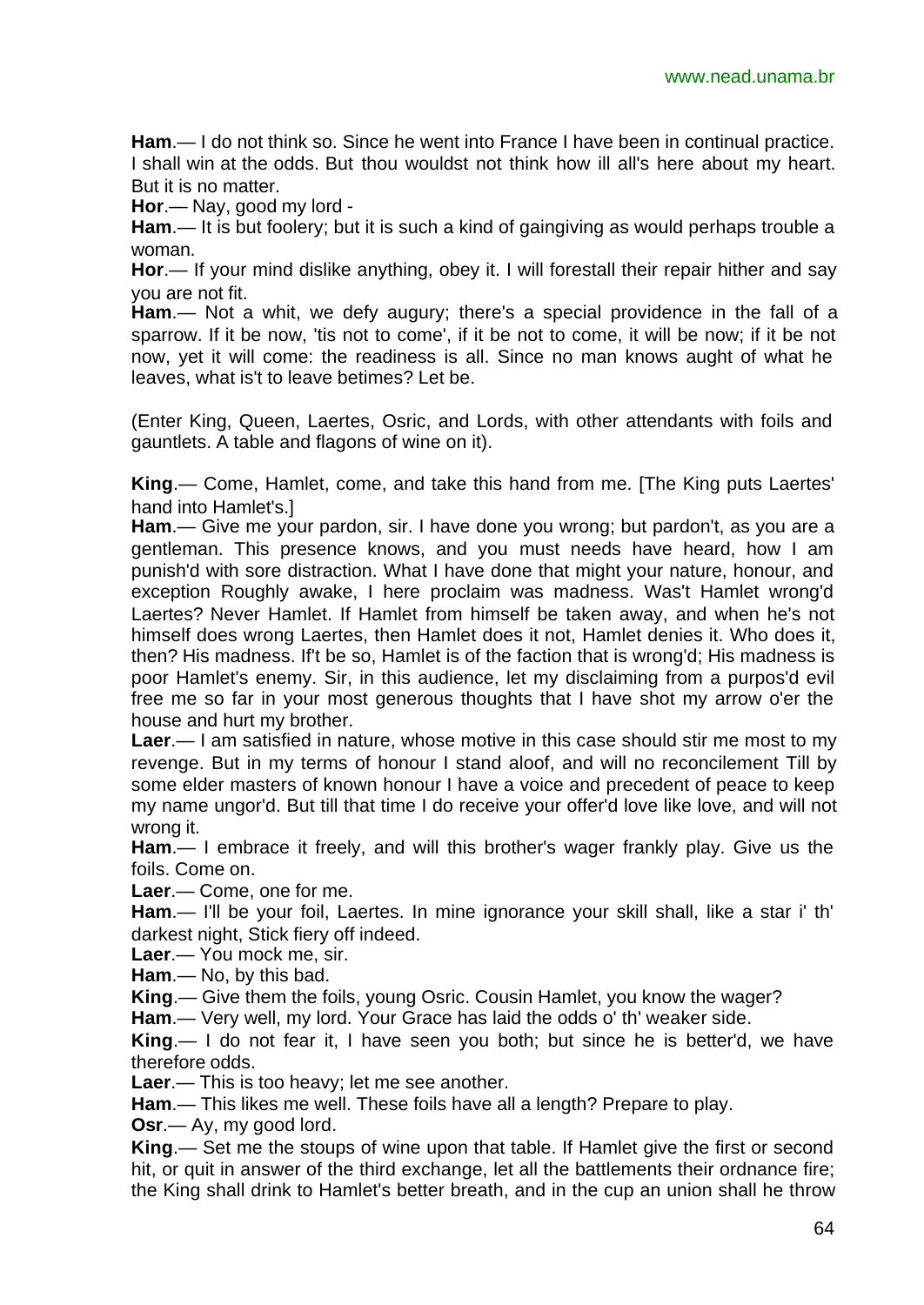Richer Than that which four successive kings In Denmark's crown have worn. Give me the cups; and let the kettle to the trumpet speak, the trumpet to the cannoneer without, the cannons to the heavens, the heaven to earth, 'Now the King drinks to Hamlet.' Come, begin. and you the judges, bear a wary eye.

**Ham**.— Come on, sir.

**Laer**.— Come, my lord. They play.

**Ham**.— One.

**Laer**.— No.

**Ham**.— Judgment!

**Osr**.— A hit, a very palpable hit.

**Laer**.— Well, again!

**King**.— Stay, give me drink. Hamlet, this pearl is thine; Here's to thy health [Drum; trumpets sound; a piece goes off [within]. Give him the cup.

**Ham**.— I'll play this bout first; set it by awhile. Come. (They play.) Another hit. What say you?

**Laer**.— A touch, a touch; I do confess't.

**King**.— Our son shall win.

**Queen**.— He's fat, and scant of breath. Here, Hamlet, take my napkin, rub thy brows. The Queen carouses to thy fortune, Hamlet.

**Ham**.— Good madam!

**King**.— Gertrude, do not drink.

**Queen**.— I will, my lord; I pray you pardon me. Drinks.

**King**. [aside] — It is the poison'd cup; it is too late.

**Ham**.— I dare not drink yet, madam; by-and-by.

**Queen**.— Come, let me wipe thy face.

**Laer**.— My lord, I'll hit him now.

**King**.— I do not think't.

**Laer**. [aside] — And yet it is almost against my conscience.

**Ham**.— Come for the third, Laertes! You but dally. Pray you pass with your best violence; I am afeard You make a wanton of me.

**Laer**.— Say you so? Come on. Play.

**Osr**.— Nothing neither way.

**Laer**.— Have at you now! [Laertes wounds Hamlet; then] in scuffling, they change rapiers, [and Hamlet wounds Laertes].

**King**.— Part them! They are incens'd.

**Ham**.— Nay come! again! The Queen falls.

**Osr**.— Look to the Queen there, ho!

**Hor**.— They bleed on both sides. How is it, my lord?

**Osr**.— How is't, Laertes?

**Laer**.— Why, as a woodcock to mine own springe, Osric. I am justly kill'd with mine own treachery.

**Ham**.— How does the Queen?

**King**.— She sounds to see them bleed.

**Queen**.— No, no! the drink, the drink! O my dear Hamlet! The drink, the drink! I am poison'd. [Dies.]

**Ham**.— O villany! Ho! let the door be lock'd. Treachery! Seek it out. [Laertes falls.]

**Laer**.— It is here, Hamlet. Hamlet, thou art slain; no medicine in the world can do thee good. In thee there is not half an hour of life. The treacherous instrument is in thy hand, unbated and envenom'd. The foul practice Hath turn'd itself on me. Lo, here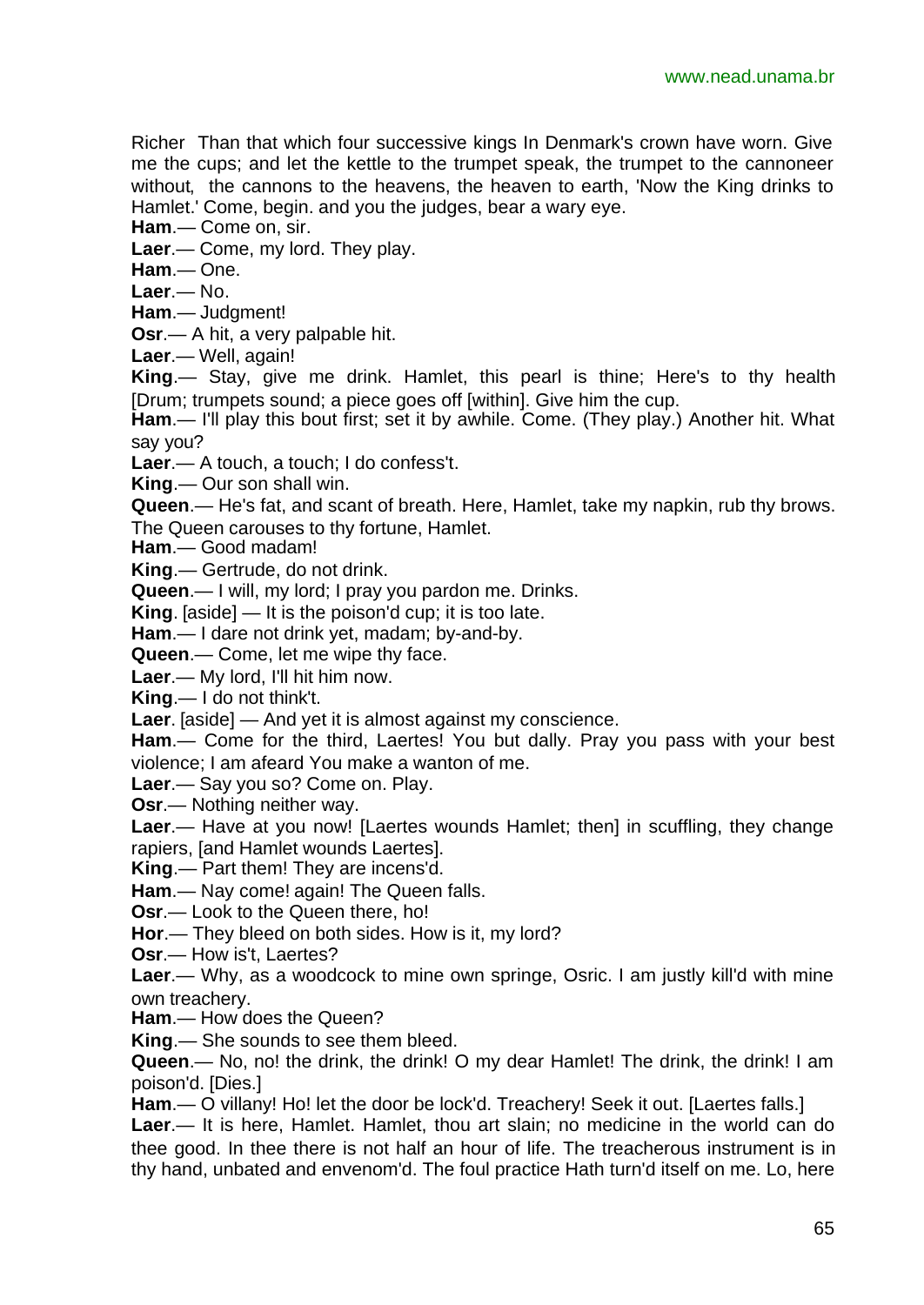I lie, never to rise again. Thy mother's poison'd. I can no more. The King, the King's to blame.

**Ham**.— The point envenom'd too? Then, venom, to thy work. Hurts the King.

**All**.— Treason! treason!

**King**.— O, yet defend me, friends! I am but hurt.

**Ham**.— Here, thou incestuous, murd'rous, damned Dane, drink off this potion! Is thy union here? Follow my mother. King dies.

**Laer**.— He is justly serv'd. It is a poison temper'd by himself. Exchange forgiveness with me, noble Hamlet. Mine and my father's death come not upon thee, nor thine on me! Dies.

**Ham**.— Heaven make thee free of it! I follow thee. I am dead, Horatio. Wretched queen, adieu! You that look pale and tremble at this chance, that are but mutes or audience to this act, had I but time (as this fell sergeant, Death, Is strict in his arrest) O, I could tell you but let it be. Horatio, I am dead; thou liv'st; report me and my cause aright to the unsatisfied.

**Hor**.— Never believe it. I am more an antique Roman than a Dane. Here's yet some liquor left.

**Ham**.— As th'art a man, give me the cup. Let go! By heaven, I'll ha't. O good Horatio, what a wounded name (things standing thus unknown) shall live behind me! If thou didst ever hold me in thy heart, absent thee from felicity awhile, and in this harsh world draw thy breath in pain, to tell my story. [March afar off, and shot within.] What warlike noise is this?

**Osr**.— Young Fortinbras, with conquest come from Poland, to the ambassadors of England gives this warlike volley.

**Ham**.— O, I die, Horatio! The potent poison quite o'ercrows my spirit. I cannot live to hear the news from England, but I do prophesy th' election lights on Fortinbras. He has my dying voice. So tell him, with th' occurrents, more and less, which have solicited— the rest is silence. Dies.

**Hor**.— Now cracks a noble heart. Good night, sweet prince, and flights of angels sing thee to thy rest! [March within.] Why does the drum come hither?

(Enter Fortinbras and English Ambassadors, with Drum, Colours, and Attendants).

**Fort**.— Where is this sight?

**Hor**.— What is it you will see? If aught of woe or wonder, cease your search.

**Fort**.— This quarry cries on havoc. O proud Death, what feast is toward in thine eternal cell That thou so many princes at a shot so bloodily hast struck.

**Ambassador**.— The sight is dismal; and our affairs from England come too late. The ears are senseless that should give us bearing to tell him his commandment is fulfill'd that Rosencrantz and Guildenstern are dead. Where should We have our thanks?

**Hor**.— Not from his mouth, had it th' ability of life to thank you. He never gave commandment for their death. But since, so jump upon this bloody question, you from the Polack wars, and you from England, are here arriv'd, give order that these bodies high on a stage be placed to the view; and let me speak to the yet unknowing world how these things came about. So shall You hear of carnal, bloody and unnatural acts; of accidental judgments, casual slaughters; of deaths put on by cunning and forc'd cause; and, in this upshot, purposes mistook Fall'n on th' inventors' heads. All this can I Truly deliver.